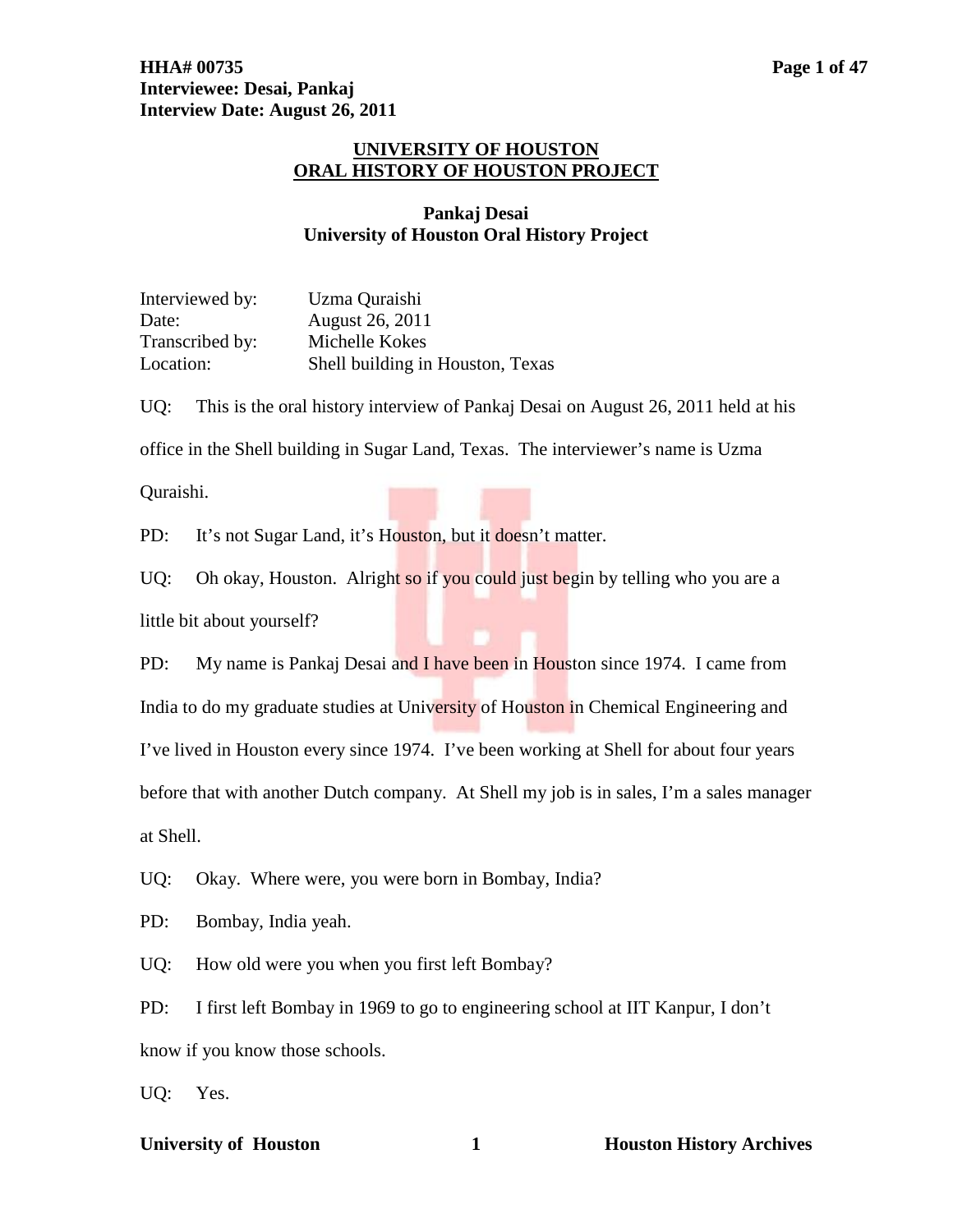# **HHA# 00735 Page 2 of 47 Interviewee: Desai, Pankaj Interview Date: August 26, 2011**

PD: But in 1969 I left since I was 19 at that time. I was 18 actually, 18 and then I left Kanpur so I used to keep coming back and forth to Bombay on holidays but the first time I left Bombay was in '69.

UQ: Okay.

PD: In '74 when I finished from Kanpur, I came straight here.

UQ: Okay can you tell a little bit about your family?

PD: Yeah my parents are from Gujarat originally but they lived in Bombay since the 1930s, long time. My dad was an equivalent of a C.F.O. (what you would call today) for a privately held group of industries and he essentially spent his whole career with them. Five kids in the family, three sisters and my brother and myself; two sisters live in India and the rest one sister and a brother and I live in the U.S.

UQ: Okay. How would you describe your childhood?

PD: It was very, very happy childhood. Fairly privileged with a lot of luxuries that were not always available, so yeah we had a very good childhood.

UQ: Such as what?

PD: We used to always take long vacations and travel first class. My dad was pretty well to do so we were yeah I'd say we had a pretty decent lifestyle. Family was pretty solid and no issues there.

UQ: Okay.

PD: In general it was like a normal childhood but a lot of good memories.

UQ: Where did you travel?

**View Constanting Constanting Constanting Constanting Constanting Constanting Constanting Constanting Constanting Constanting Constanting Constanting Constanting Constanting Constanting Constanting Constanting Constanting**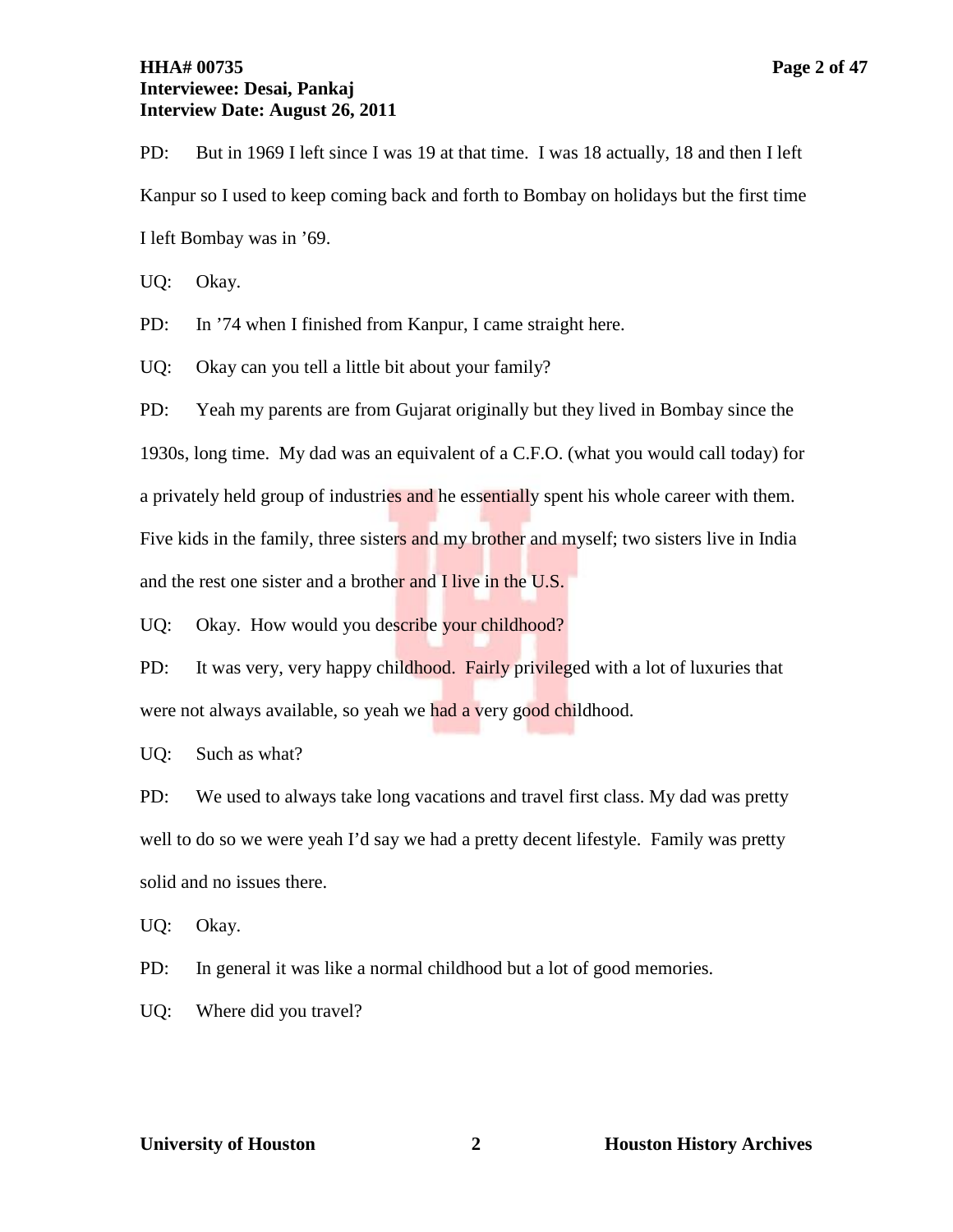# **HHA# 00735 Page 3 of 47 Interviewee: Desai, Pankaj Interview Date: August 26, 2011**

PD: In India, all over India. Kashmir to south all over South India, Rajasthan and Gujarat, where else did we go? Danital—a lot of hill stations. It was pretty warm in the summer so we would go up in the hills in the summer time.

UQ: Okay what was your impression of... if you could compare Kashmir to South India, two extremes in geography; what was your impression of these places?

PD: South India has a lot of cultural value; lots of temples, old temples. We belong to the Jain Religion so there's some Jain influence there. Some natural beauty also like the hills in Ooty and Kodiakanal. Kashmir was always to us just full of natural beauty and wonder not very much in terms of culture as far as comparing temples in South India to temples in Kashmir.

UQ: Okay. What about the people that you encountered in both places when you were young?

PD: In Kashmir we are going on sort of like a school tour so we didn't really meet too many Kashmir only we met people in the shops when we went shopping, etc. so I was interacting mainly with my classmates from school. So I don't know Kashmiris very well. In South India we traveled with the family and we were gone for like four weeks and had taken three cars so we would stop at different towns and meet the people and stay at different hotels and that was a lot more when I was familiar with them. So it was a very good experience in the South. Fun people, very friendly, open yeah. But that was in October 1965 or so that's a long time ago.

UQ: How old were you at that time?

PD: 15.

UQ: 15.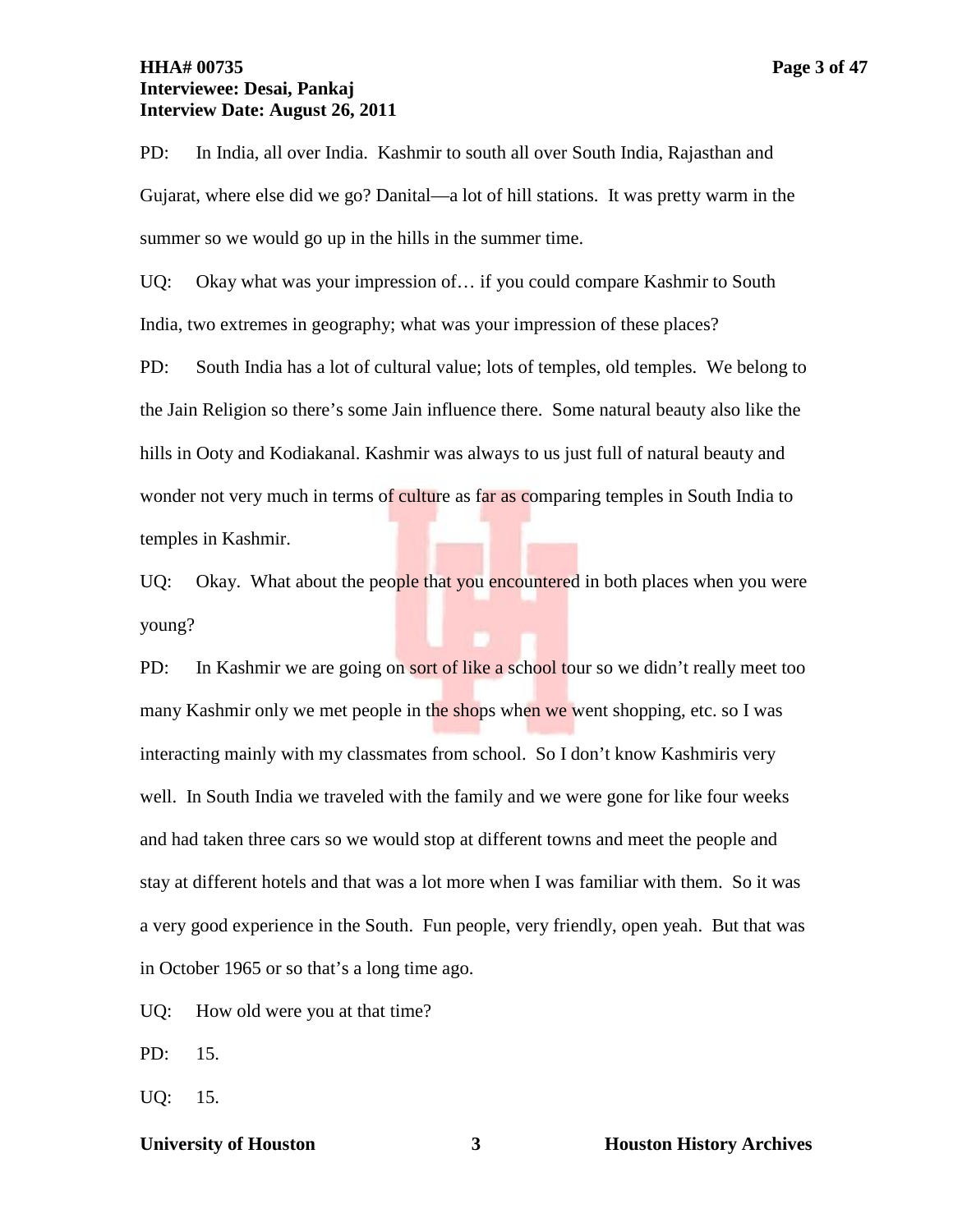PD: Actually 14, 14 yeah.

UQ: So you certainly have clear memories of those places?

PD: Yeah it was a good vacation yeah. And we also went to Rajasthan very much. There we had gone on another family trip. Usually our trips were by car so when you go by car you stop at a different town and the car breaks down and you have a guy to fix it up. You stay two or three days until the car is fixed and you move on. So it was… we didn't really have planned hotels here tonight, tomorrow, next night we just went as it came along. It was a lot of fun always. Cars were packed. One car would hold 6, 7 people so it was really enjoyable

UQ: Alright. Which school did you go to in your youth?

PD: In Bombay I went to Saint Joseph's.

UQ: From what grade?

PD: K through 12.

UQ: Okay.

PD: We didn't change schools in India. It was from kindergarten through  $12<sup>th</sup>$  grade, same school. It was an all boys' school. It was a convent, a Catholic school. And next to us was a convent for girls so the sisters went over there and boys went over here usually.

UQ: Who were the teachers at your school?

PD: Most of the teachers were non-Catholic or Indians from different parts of India. I mean they were living in Bombay but they were South Indians, they were Maharashtrians, there were some Gujaratis and also we had some priests teaching us a few lectures. I think we had some teaching us Latin for a while. So…

### **University of Houston 4 Houston History Archives**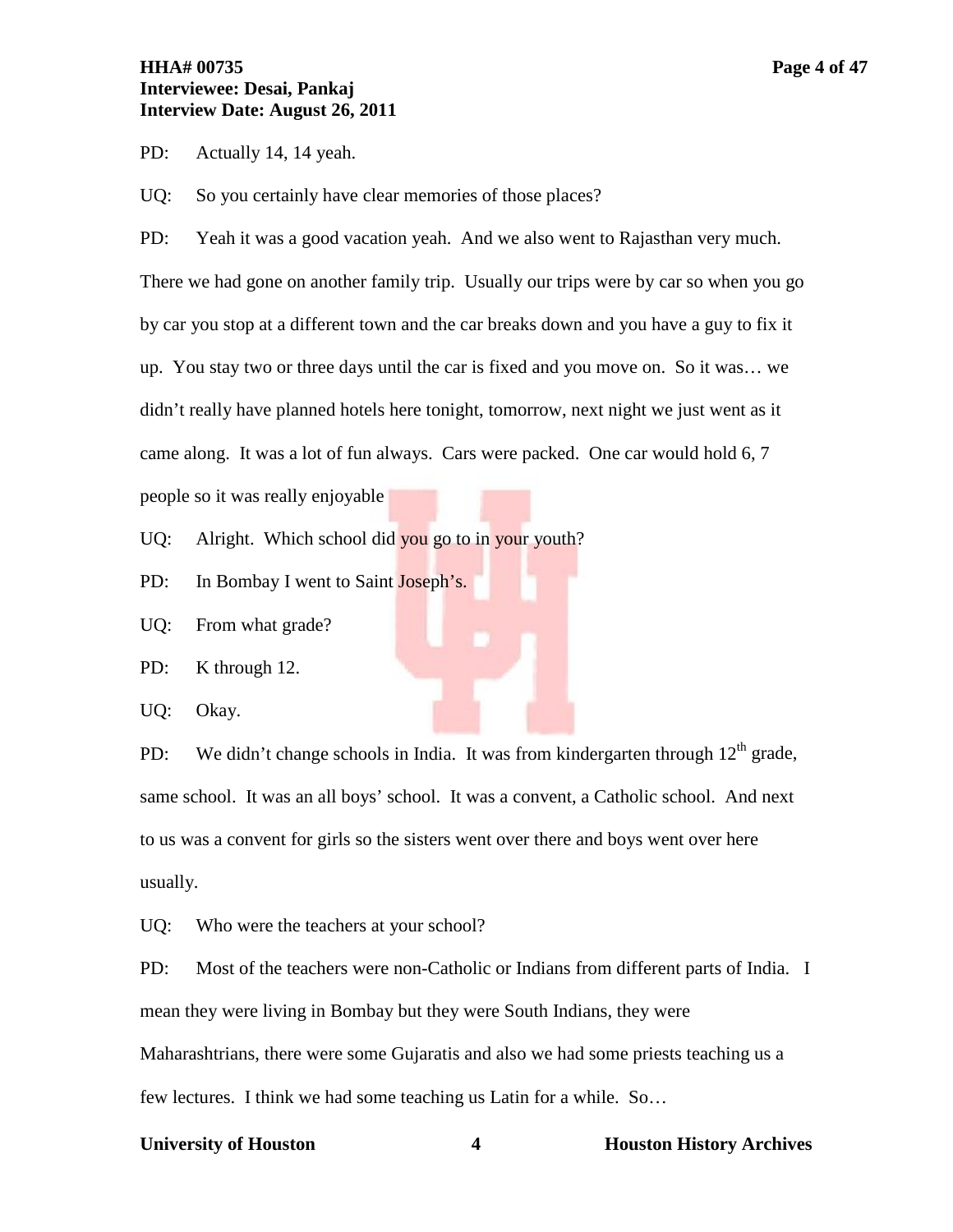PD: No.

UQ: No?

PD: No by that time all the Europeans had left.

UQ: Right.

PD: It was all the priests who rant the school the Jesuit priests were all native Indians.

UQ: Okay. Did you parents have sort of, were they in any way troubled by sending you to a non Jain or even a non…?

PD: On the contrary it was an **honor** to get admitted to that school. In those days I mean the good was a Catholic school. The class composed of 45 students in each... I'm sorry, 90 in each standard, in each grade level but there were two classes A and B. So 45 students per class. Of the 45 there was maybe 3 or 4 Catholics. The rest were all Hindu's and Muslims and Parsis and Sikhs and Jains all mixed together.

UQ: Everything. Okay, alright. When did you get married and was that there in India, was that here?

PD: I got married here in Chicago in 1980; December 1980.

UQ: So you were in Houston from what year?

PD: '74 through…

UQ: To the present but you went to Chicago to get married?

PD: I was on a business trip and I usually, I have an uncle, my dad's brother lives in Chicago. So when I'm in Chicago I try to stay with them rather than in a hotel. So there I saw a picture of this young lady and she became my wife now. She is my wife now. UQ: Okay.

## **University of Houston 5 Houston History Archives**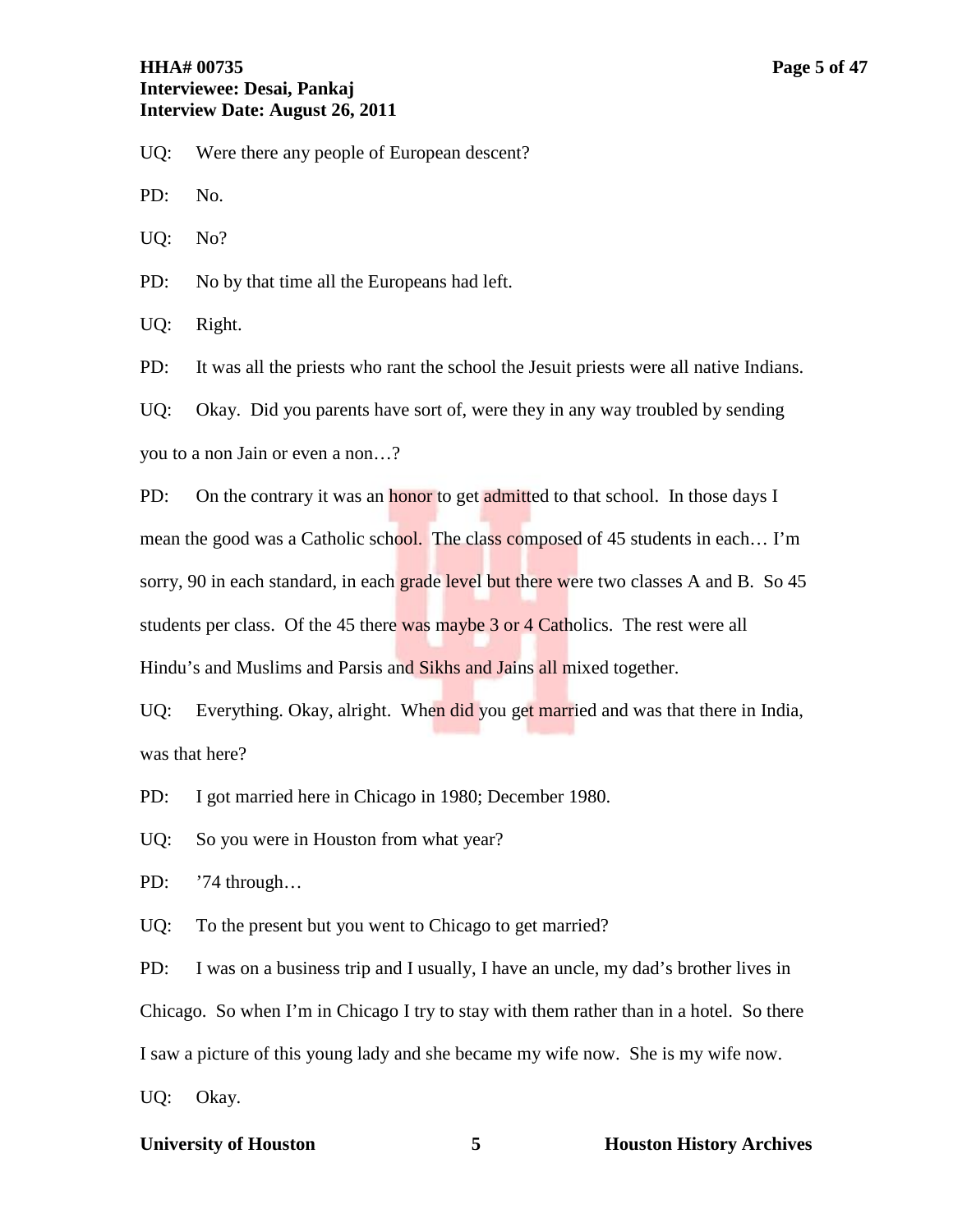# **HHA# 00735 Page 6 of 47 Interviewee: Desai, Pankaj Interview Date: August 26, 2011**

PD: So it's been 31, 30 years now.

UQ: Alright. When you first came to Houston 1974 why did you come, what was your life like?

PD: I came to Houston because I had applied for various universities from India to go to graduate school to get a Master's that was the objective in chemical engineering and then University of Houston was the one that offered the highest fellowship, tuition plus living expenses and Houston is a good name. I wasn't that aware of the chemical engineering department standard at U of H but after I came I found out it was top notch, it was one of the best in the country.

UQ: Had you heard of Houston before? You said that Houston had a good name.

PD: I knew of Houston for sure yeah.

UQ: How, why?

PD: Because we were pretty good space nuts, space buffs so we knew about Houston as a space city. That was the most, that was our main interaction, main familiarity with Houston was the space program. In fact when I was first going to IIT Kanpur, the very first time in '69 I think it was July  $22<sup>nd</sup>$  or so we go by train to Bombay to Kanpur and it's an overnight train journey and we had this small transistor radio and at every station we would get down because at the train you could not get any reception and listen because Neil Armstrong was landing on the moon at that time. So at one of the stations we heard that he has landed and he said those famous words and we were all that, "Houston, the Eagle has landed." So Houston was always known to us, through the space program. UQ: I see. What were your impressions of Houstonians before you ever came? What did you expect? How did you sort of place them in your mind?

### **University of Houston 6 Houston History Archives**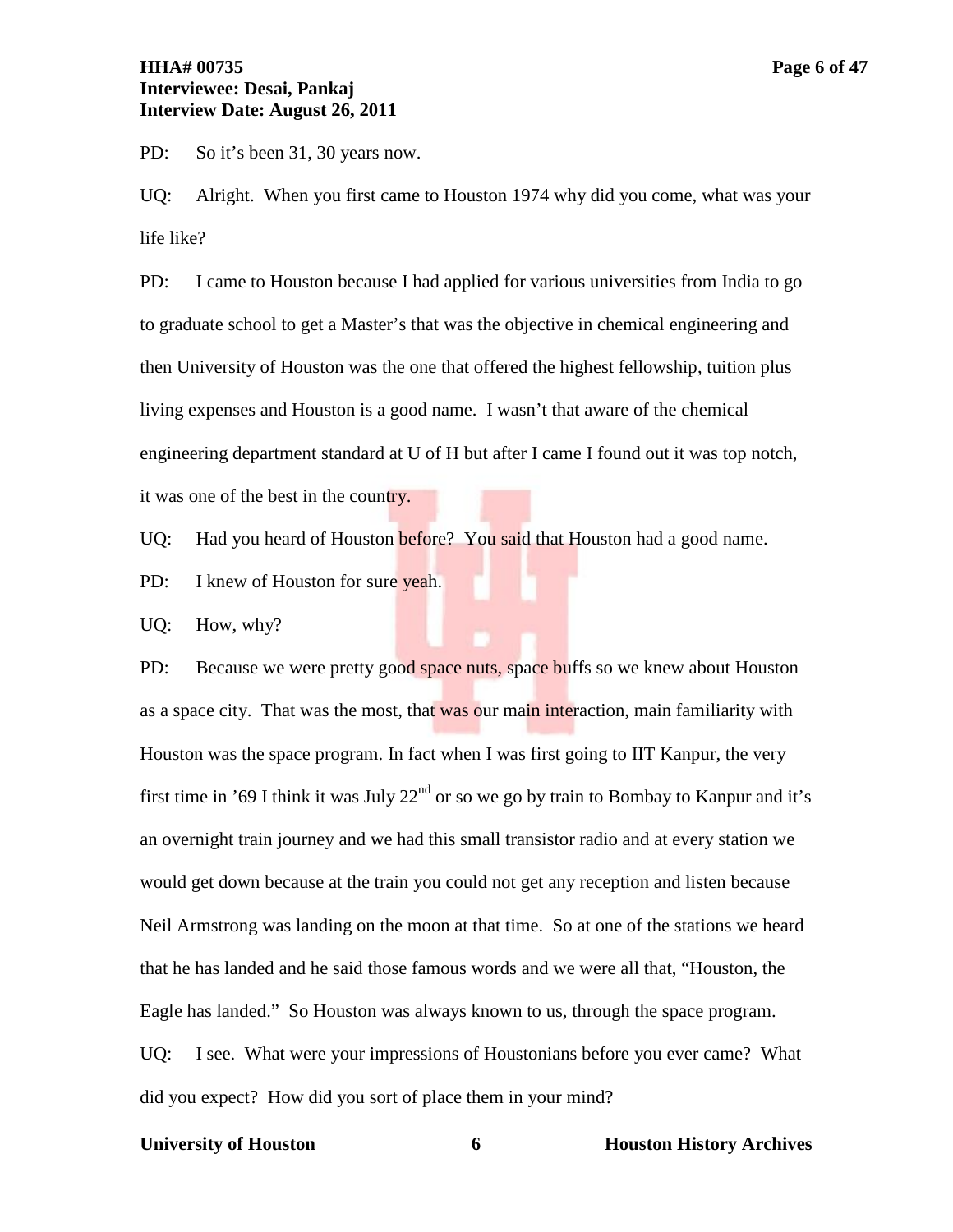# **HHA# 00735 Page 7 of 47 Interviewee: Desai, Pankaj Interview Date: August 26, 2011**

PD: I really I did not; I had expected Houston to be a lot less ethnically diverse as I found it to be. I thought we would see more white Americans and maybe some black Americans. I had no idea there was such a big Hispanic community in Houston. I wasn't even aware of Hispanics at that time. So that was surprising to me to see these people of multiple races. I had no idea there was so many Chinese for example living in the U.S. and Houston for sure. So that was a little bit surprising.

UQ: Was that the first time for you in the U.S.?

PD: First time ever out of the country.

UQ: Okay. And you said that you expected there to be white Americans but then also black Americans.

PD: Some small segment of black we expected that but that was it.

UQ: Do you recall how you would have been familiar with the presence of black Americans?

PD: Through history we knew about the race, the segregation of schools. We had heard about Martin Luther King. So we knew there were issues with the race with blacks and whites. So there was a small minority of blacks and the majority were whites. So that's all that we had thought about America as a whole you know. Then coming into a city like this, you see a lot more of a cosmopolitan make up so that was a little bit, that was just surprising that was a revelation.

UQ: Okay. Were you all concerned that given, from what you knew about the treatment of African Americans were you concerned about the treatment of foreigners before coming?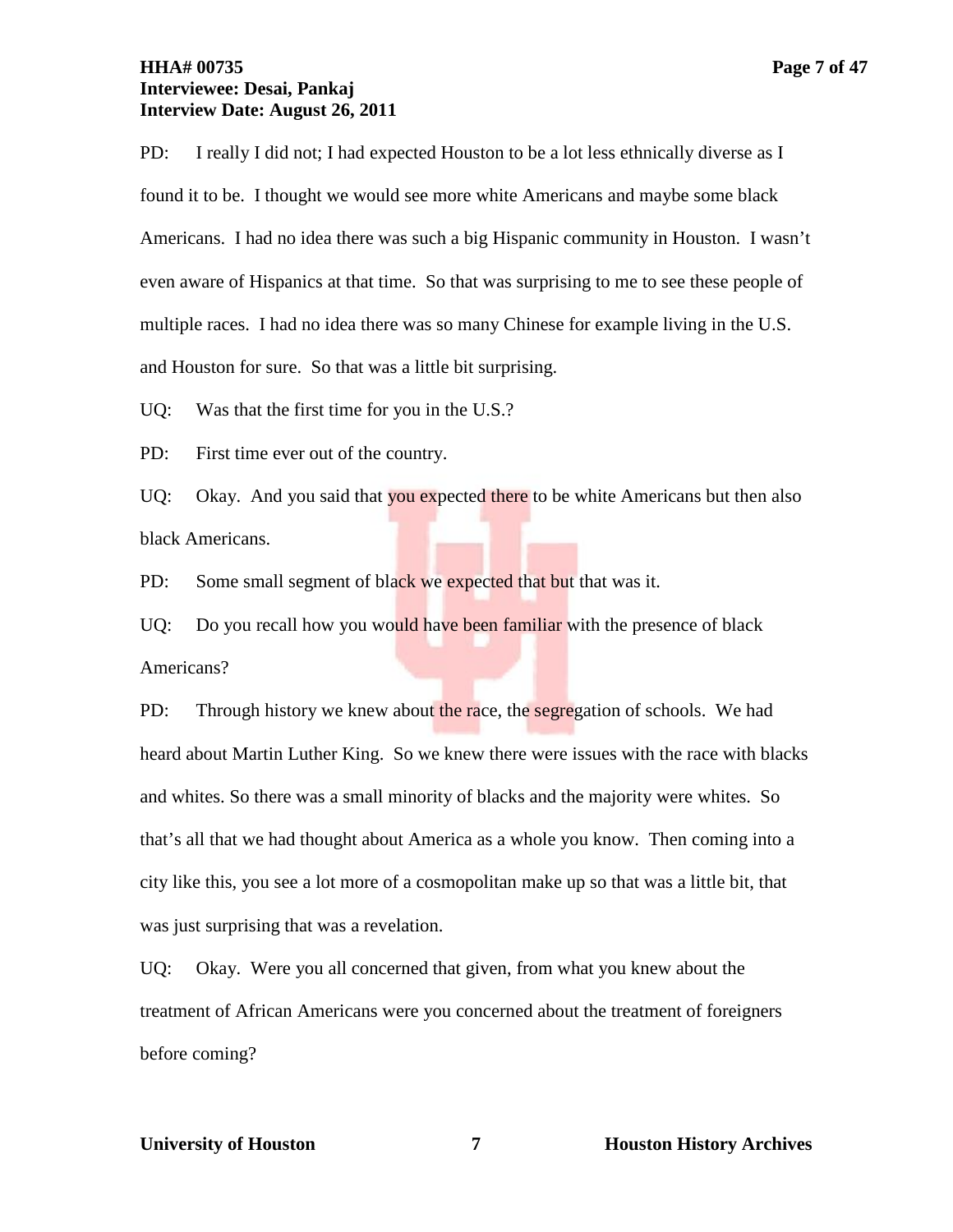# **HHA# 00735 Page 8 of 47 Interviewee: Desai, Pankaj Interview Date: August 26, 2011**

PD: Not really no, because when I first came to the University of Houston we I used to hang out with a bunch of international students. There was a very active international student community at University of Houston in the 70's and they would go out of their way to expose us to cultural programs in Houston: operas, ballets, Astrodome, the ball games and rodeo. So we were taken to all of these events. And most of this was lead by Christian missionaries. They were Christians and they were doing this because they like to hang out with students and they like to talk about their culture. There was never any

pressure on religious, religion conversion or any of that nature but they were Christians

and that was fine with us.

UQ: Okay. Where did you live when you first came here?

PD: The first year I stayed in the dorms at the University of Houston called Quadrangle. Quadrangle it's called?

UQ: Yeah.

PD: Yeah. Law Hall I still remember that.

UQ: And then after that?

PD: Then I moved to an apartment south of the campus on Macgregor Drive just near the bayou.

UQ: Okay.

PD: We used to take Calhoun Street and go down south and just across the bayou.

UQ: Can you describe that apartment complex to me?

PD: It was a small apartment complex. There was a complex called the Cougar

Apartment complex which was huge and we really didn't like that that much so we went

to another one that was just a little bit further, it would be like 20 or 25 units, small

### **University of Houston 8 Houston History Archives**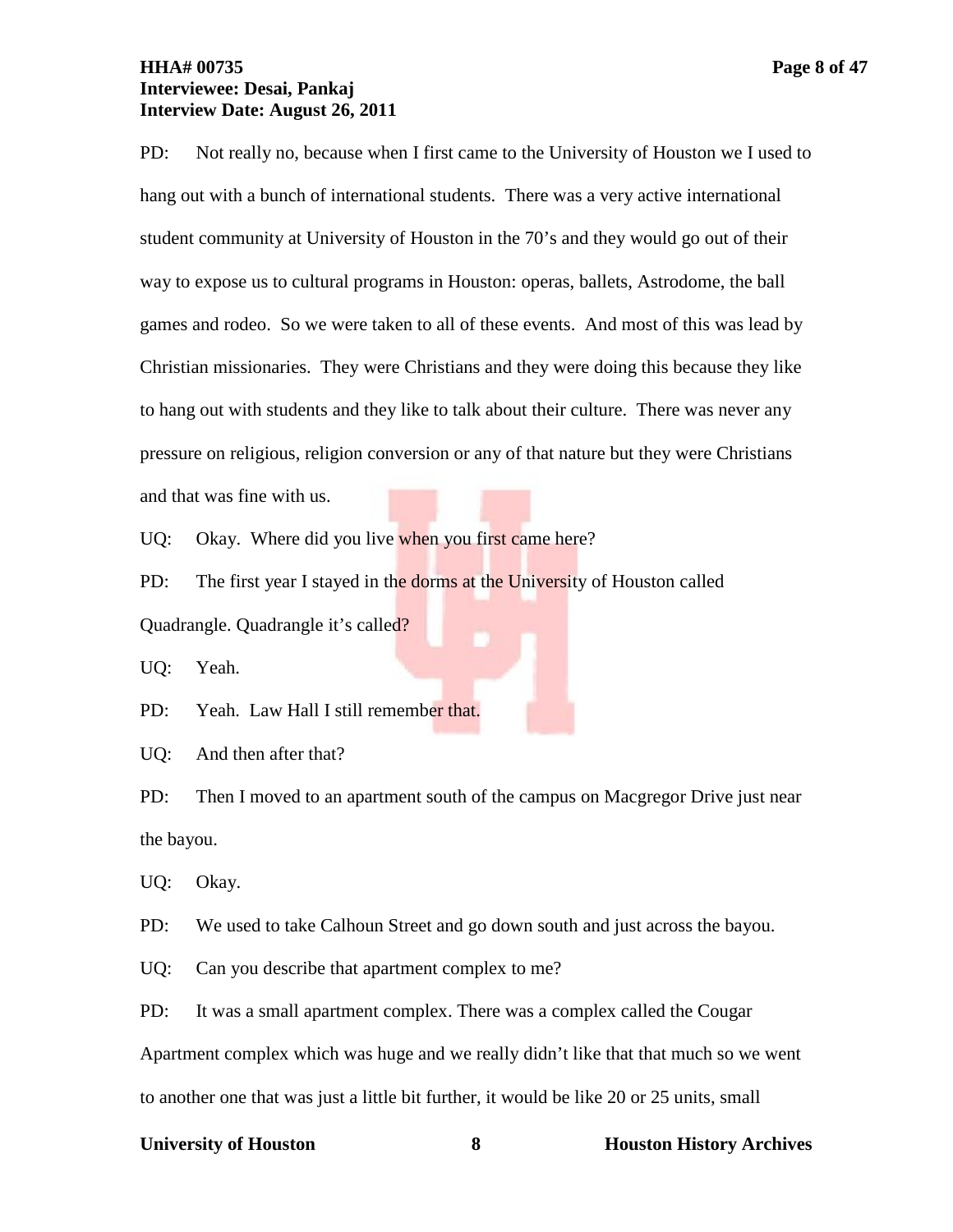# **HHA# 00735 Page 9 of 47 Interviewee: Desai, Pankaj Interview Date: August 26, 2011**

apartment. Each apartment was like one bedroom. There were some that were two bedroom but we had a one bedroom apartment, my roommate and I shared that. It was nothing, nothing big, pretty basic. You could walk to campus if you wanted to or [by] car, drive either way.

UQ: Why did you prefer this apartment complex to Cougar Place since so many students did opt out?

PD: The Cougar Apartments were pretty crowded. They were two bedroom apartments most of them. The one-bedrooms were very difficult to find in that time. So there were two bedroom apartments and people would share each bedroom; so four of us hanging out. I didn't like that. I wanted to be with at the most one other person.

UQ: I see. The location of Cougar Place or the residence what do you remember about them?

PD: I remember the Cougar Apartments were rat infested in portions and all of that at that time run down, not very well kept. The one that we were staying was owned by one guy so he was fairly… he took care of it reasonably well. But that was only, we stayed there for only one year not too long.

UQ: Aside from students living in these apartments who else lived there if they were so run down and rat infested?

PD: In the Cougar apartments it was 90 percent was students or maybe 80 percent, 70 percent.

UQ: I see.

PD: Most of them were the students at the university.

UQ: International students?

### **University of Houston 9 Houston History Archives**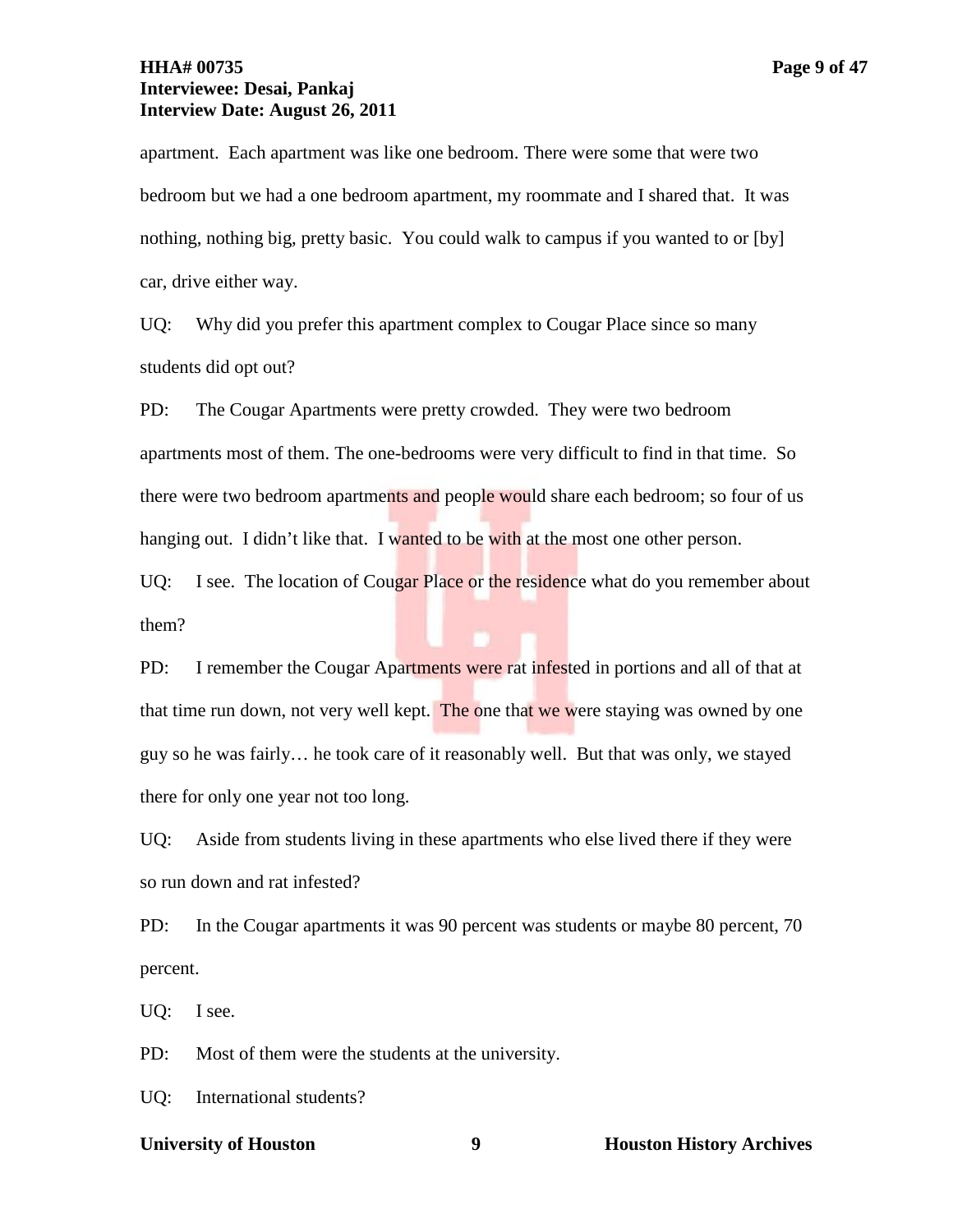# **HHA# 00735 Page 10 of 47 Interviewee: Desai, Pankaj Interview Date: August 26, 2011**

- PD: Most I would say.
- UQ: I see.
- PD: Most international students.

UQ: Alright. So you were at the university for two years '74 to '76?

- PD: No '74 to '79.
- UQ: Okay five years.
- PD: I did my Ph.D. there.
- UQ: Ah, so you didn't stop at the Master's, you continued?

PD: I finished my Master's in '76 or '76 yeah. Then I began my Ph.D. and the same professor, the same research project but just the second part and then I wanted to, I was not sure I wanted to live in the U.S. or live in India. I had my exposure to the U.S. so I said I need to explore what I want to live forever. So in '77 I told my professor that I'm going to take a break of six months and  $\Gamma$ m going to go to India and if I like it, I'm not coming back if I don't I'm coming back. So I will ask you to keep my project open for me until I do decide. And he was a very kind gentleman. He understood that I needed to find out for myself where I wanted to live and he said that's fine I'll keep your project open. In fact he even gave me an extra month's fellowship because I was going to go by Europe and spend some time in Europe. So I reached Bombay and after I spent some time in Europe and you know in our country, the huge family, they come to pick you, so they came to pick me up and take me home and I was shocked. In three years that I was away I found a big difference in what I remembered of India and Bombay, this was totally different. Everything seemed to have shrunk in size. I thought my house was pretty big in Bombay which it was for that time. The rooms looked tiny and the

### **University of Houston 10 Houston History Archives**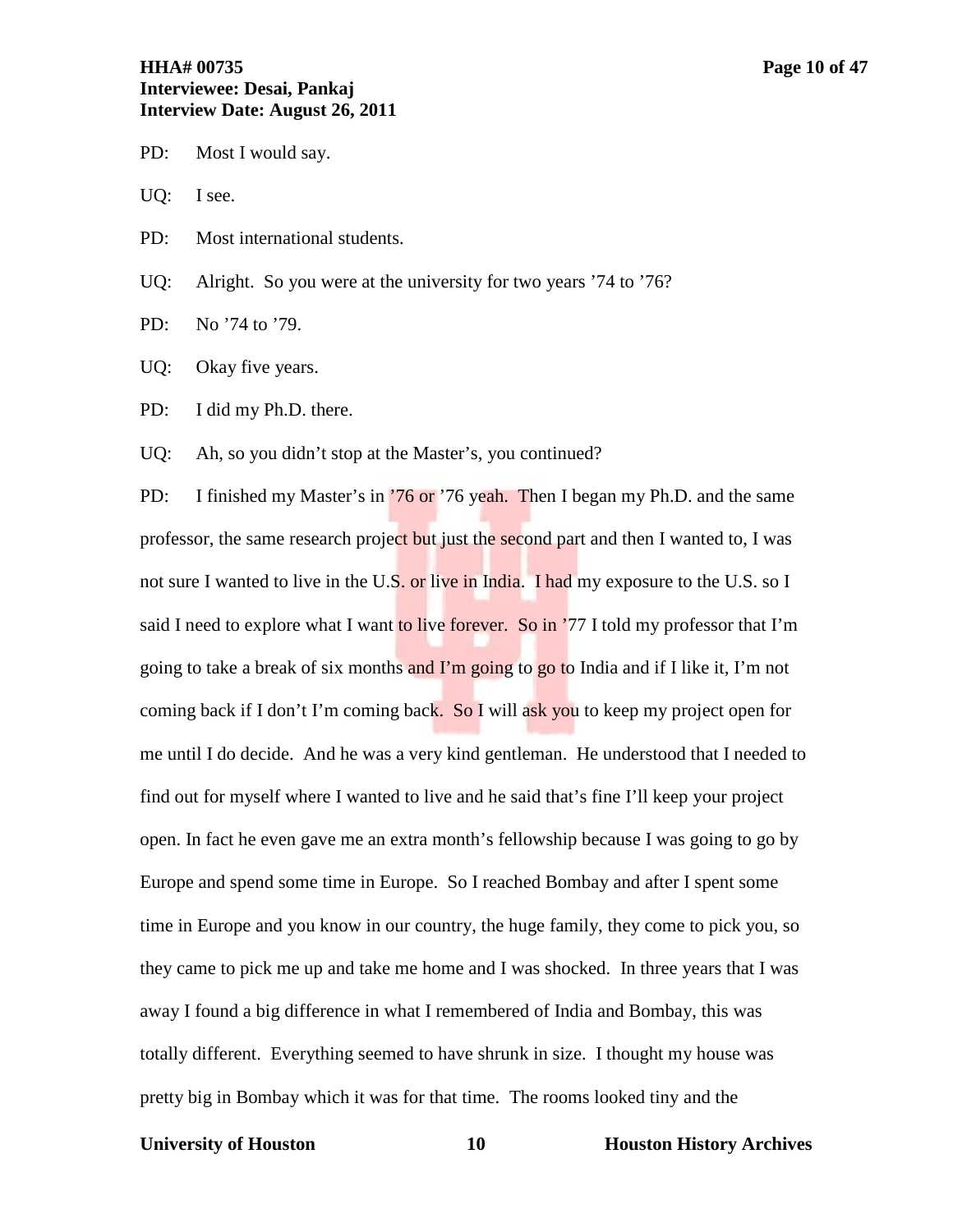bathrooms were small and everything had shrunk and the people all over the place and I really felt that this was not the place that I left, not what I'd remembered. So on the third day I didn't leave my home for almost two days I was just staying inside. The third day I called my professor and I said, "I'm going to come back." And I had a great vacation for six months. But then at least he knew that I was coming back and I came back in '77 December.

UQ: Okay.

PD: And finished my Ph.D. in '79. I did some post doc research for 6 months and then I found a job with a Dutch company and that's 1980 I began working.

UQ: Alright were you at all concerned to Houston in the first place (I'm backing up), were you at all concerned with Houston being part of "the South" as opposed to "the North" what did you have in mind?

PD: Not at all. We really did not know that much about the difference in the South and the North. We knew there was the rebels and the confederates and we knew that but it never hit home how it is still prevalent. So that was never a concern before I came here.

UQ: Okay. So struggles that you faced after you arrived?

PD: Not really because I came into New York and my uncle, the one in Chicago, he is my dad's brother. He and his wife (they had no kids at that time) they came to New York. They drove there to pick me up. I was met right there at the airport and then had taken a vacation. They showed me the east coast, Washington D.C. and New York. Then we drove back to Chicago. I spent two weeks with them. So I was acclimatized to the daily, the groceries, the food and everything else. Then I came to Houston and there

### **University of Houston 11 Houston History Archives**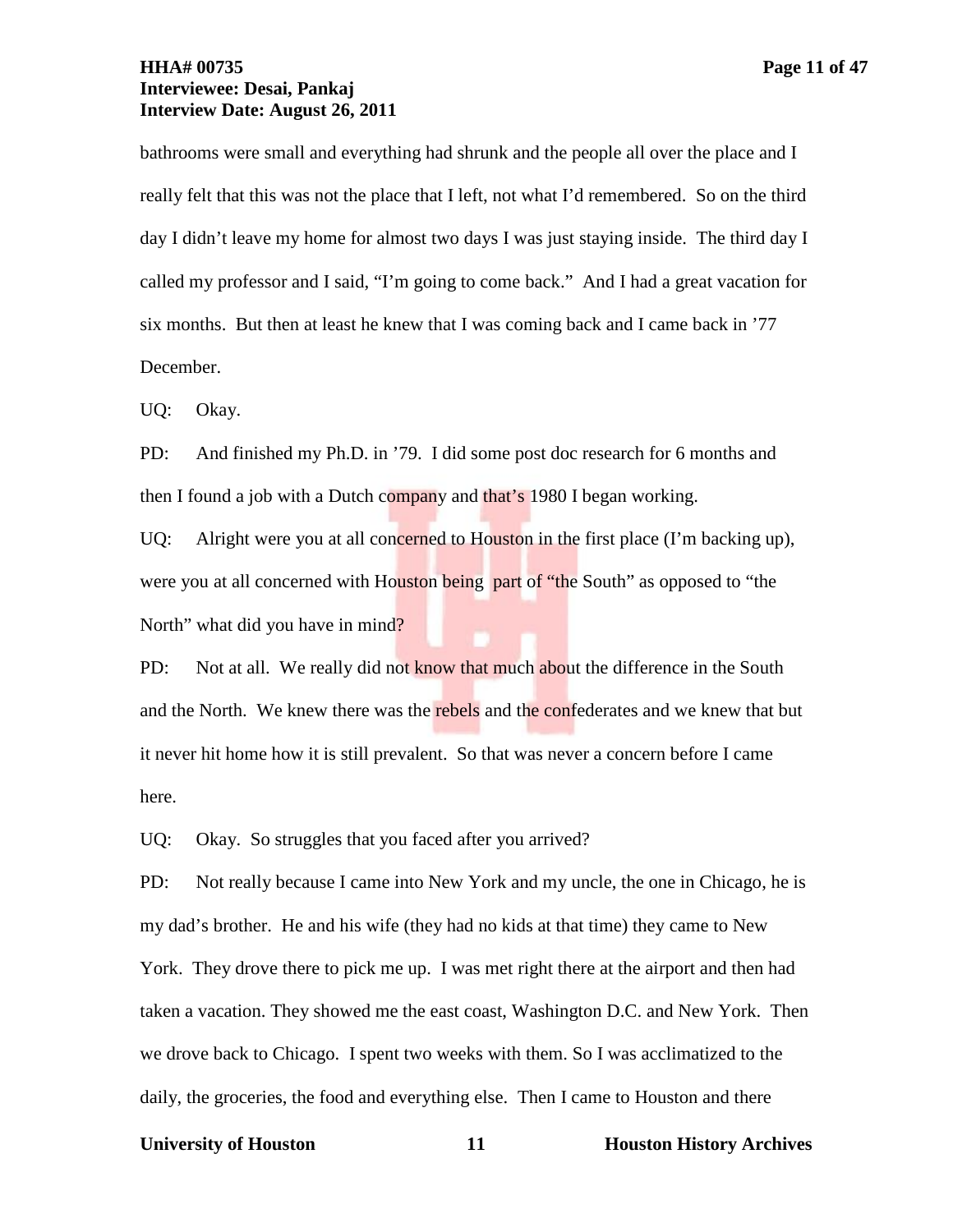# **HHA# 00735 Page 12 of 47 Interviewee: Desai, Pankaj Interview Date: August 26, 2011**

were some friends here. So they were… it's got a nice network with Indians helping each other. So…

UQ: So they set you up?

PD: Yeah. I straight moved to the dorm. So one day I stayed at a friend's house and the second day I'm in the dorms.

UQ: Okay. You said that you were involved with the International Students Organizations activities.

PD: Right.

UQ: What about interactions with non internationals...

PD: Americans?

UQ: ...with native Houstonians yeah?

PD: It's kind of strange but in my entering batch in my graduate school I think there were like 7 or 8 students and there were three Indians, there was one girl from Iran (4), there was one from Mexico (5), one from Israel (6), one from Chili or Argentina (7) so there must have been…and there were like one or two Americans. So the interaction was again limited to internationals for the most part. So interaction with native Americans really began, became much greater after I began to work. While I was at school it was still more or less international community. It was pretty international, a lot of Chinese kids and Pakistan, India, some from Columbia so it was pretty International, some Europeans, a lot of French; a lot of interaction with the French but not so much with the native Americans because there weren't that many Americans in graduate school at that time.

UQ: Okay.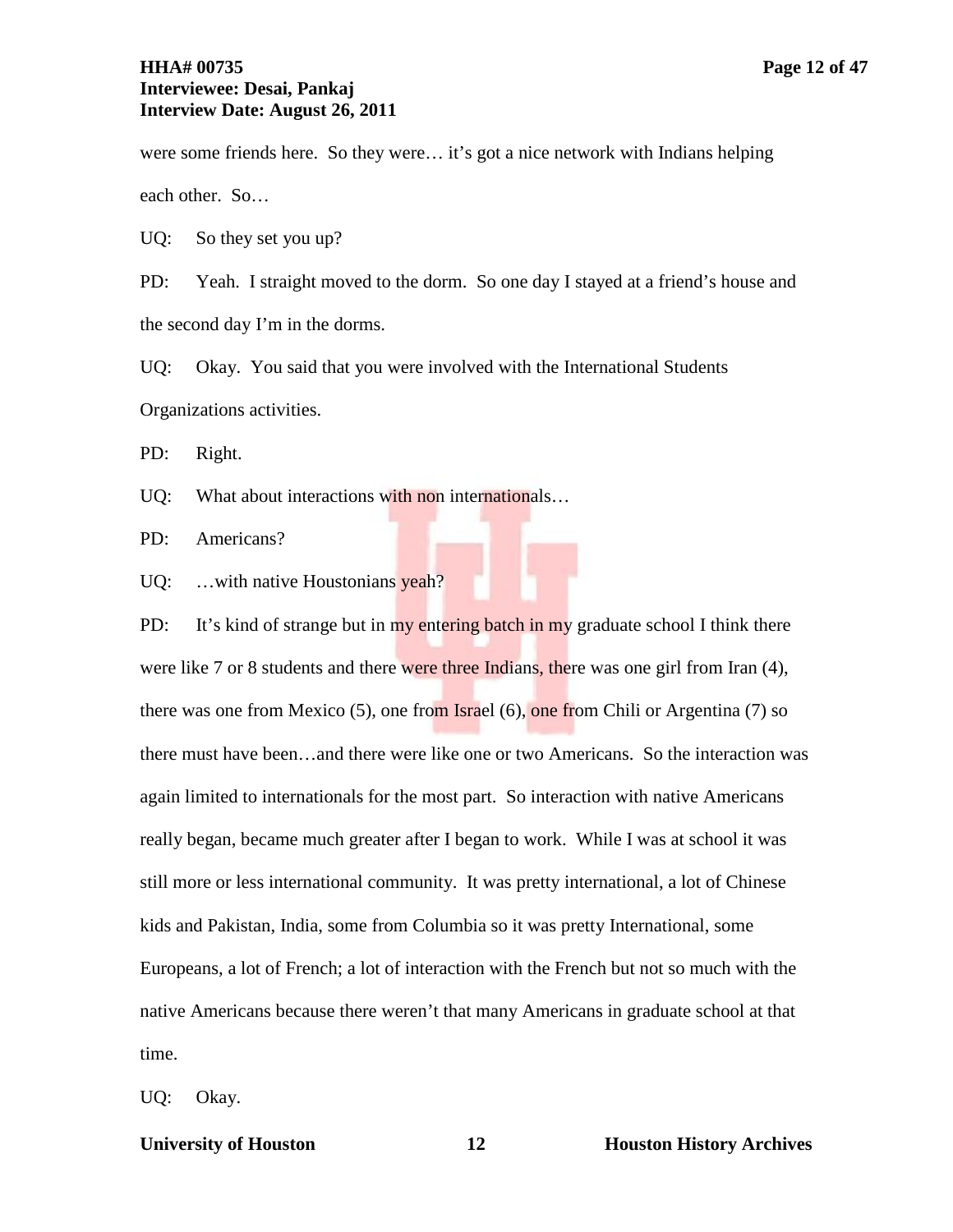# **HHA# 00735 Page 13 of 47 Interviewee: Desai, Pankaj Interview Date: August 26, 2011**

PD: In school of engineering at least.

UQ: Right. What about the Indian Student Association were you involved with them? PD: Marginally. Not very active in there but we used to go to watch movies. I mean they would screen them that was it.

UQ: Okay. When you were done with schooling and you decided to move, I would imagine closer to your work place where you found employment, where did you live? PD: I didn't really move closer. Workplace was in the Pasadena/La Porte area. I don't know if you know that area.

UQ: I do.

PD: So that area was near La Porte but I always stayed in this area. So we had moved from that apartment I told you near the University which was there from '74 to '75 in the dorms, '75 to '76 in this apartment. Then '76 we moved to Greenway Plaza area near the Galleria, near what used to be The Summit which is now that church, so right around the corner from there. So we moved there. So I was there for a year. Then I went to India and then when I came back my roommate had moved into another apartment off of 610 South Loop and South Main Street by the Astrodome, so Astroworld that area, just 19:43 outside the loop, it was an apartment called Charleston Park Apartment complex. So we stayed there from '77 until '81 and I began working in '80 still staying in that apartment and then the job was about a 30 mile commute each way so I just drove.

UQ: Okay tell me about that area that you moved into on 610 and South Main?

PD: It was a pretty nice apartment complex, pretty upscale for that time, very safe. There were lots of tennis courts, swimming pools and there were students, a few students but there were a lot of Americans that lived there. So it was, in that sense, more

### **University of Houston 13 Houston History Archives**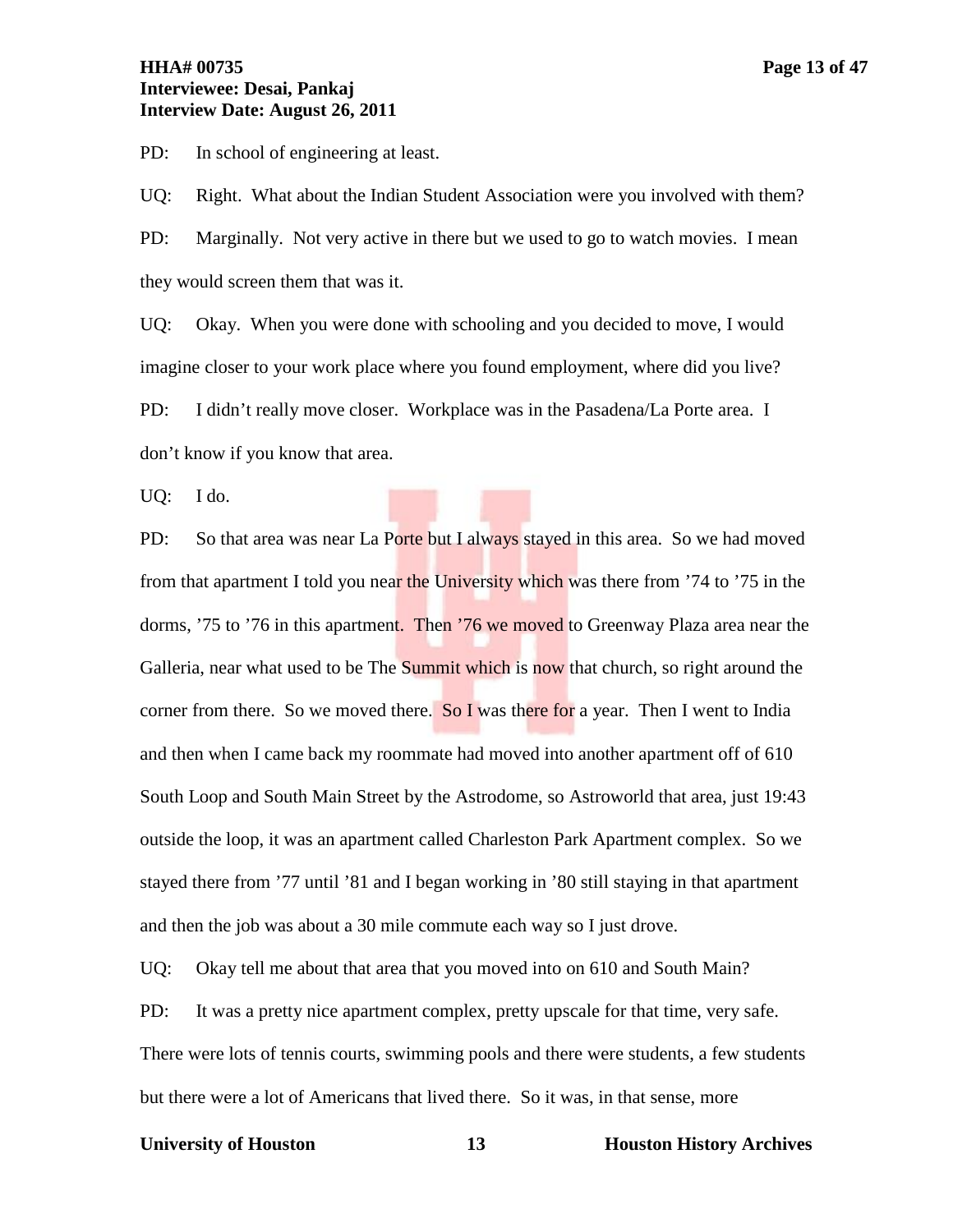at that time it was a pretty nice complex.

UQ: Has it changed is it still in existence?

PD: I haven't been there but I think the makeup might have changed a little bit because that whole area has become a little bit more crime infested. So I think it has become a little bit more crime infested now. I haven't been there very much. I just drive by through it. So I don't know much about that area.

UQ: The demographic makeup do you remember what it was like?

PD: When we were there it was pretty mixed. I would say maybe 60 percent were Caucasians maybe about 20 percent African Americans and the rest could be mixed Hispanic, Indians, Chinese all that. That's what I remember I could be wrong. Maybe the numbers are off a little bit but the bulk of it was Caucasians.

UQ: And is that the same to your knowledge now?

PD: I'm pretty sure it is not the same, no. I do not know but I can imagine, because that whole area around there was an influx of people from Missouri City into these

went down and so that whole area has become more African Americans.

UQ: I see. Do you happen to know why that change happened?

PD: I… because this was a fairly good apartment complex and a little bit more expensive than other apartments. So as the African Americans became more affluent they would begin to move into apartments that were closer to town and a little bit more upscale. That's how I think it must have happened.

UQ: Okay. Alright in what ways did being a new immigrant after you left school, how did that affect your life here in the U.S.?

### **University of Houston 14 Houston History Archives**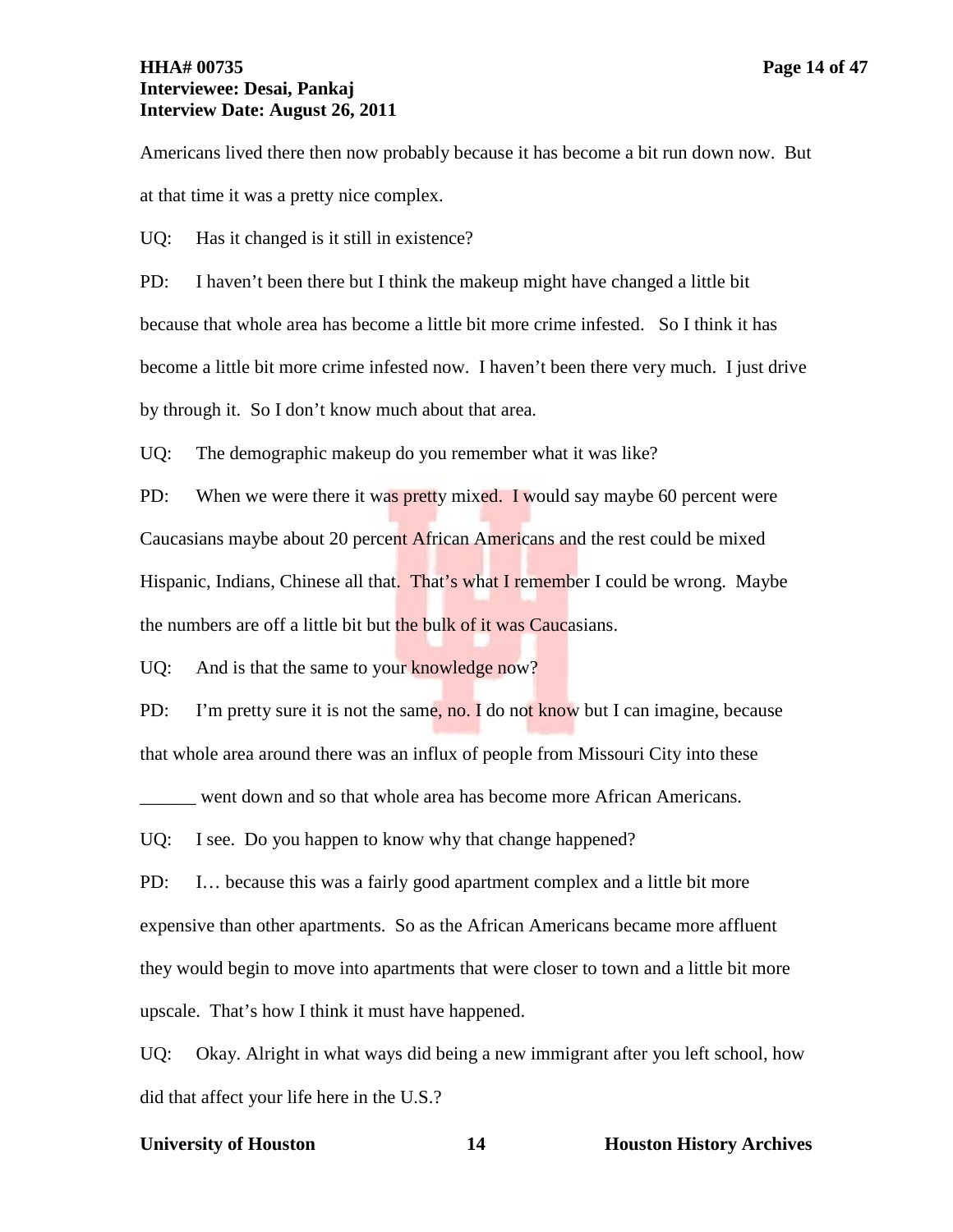# **HHA# 00735 Page 15 of 47 Interviewee: Desai, Pankaj Interview Date: August 26, 2011**

PD: As an immigrant, by that time I was already five years, six years so I wasn't new. But what was new to me was working; because in my life I had never worked. When I was in India you go to school from kindergarten through college and then one find day you are in the work place. Same thing happened to me. I had never worked in my life until this job so it was a different kind of experience interacting with mainstream America a lot of Caucasians and everything. I would say it was a very good experience. The job was very good so it was one of the, I think the better companies to work for. So I had a good time there. I even stayed with them for 27 years so it was a long, long career there.

UQ: Were there any sort of struggles that you remember facing because you are an immigrant, any challenges that that might have posed?

PD: Well there were only one or two incidents that I can remember, just one I think. There was one guy who was maybe he was our... was he H.R. or no he was a controller, financial controller. He…I found that he was a little bit racial in his biases but that was the only interaction I had with race. I had no racial experiences of that type at all. Most people in the work place are pretty professional and if you did a good job they liked you. If you didn't then you were out so there was no two ways about it. And we were dealing with always white collar workers, never with the blue collar but maybe there would be issues of, "You're taking over my job" or stuff like that but there was nothing like that. At least at that time I don't know how it is now so.

UQ: What about outside of the work place? Any experiences?

PD: Again I don't… I mean we interacted with the fairly international community. So we never felt racially segregated.

# **University of Houston 15 Houston History Archives**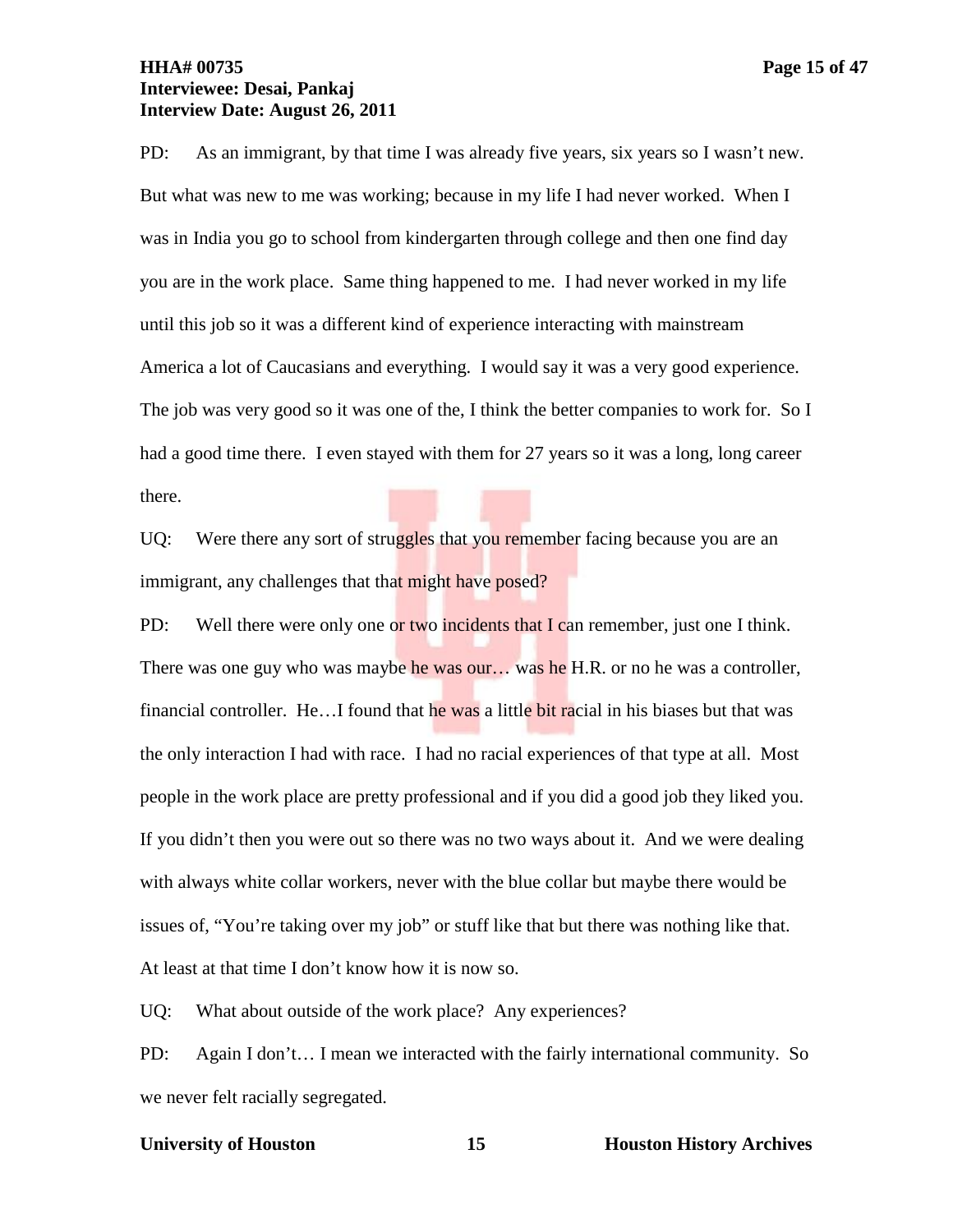# **HHA# 00735 Page 16 of 47 Interviewee: Desai, Pankaj Interview Date: August 26, 2011**

UQ: Alright and so around the time that you started working was around the same time that you got married correct?

PD: I got married a year, I began in February 1980 and I got married in December 1980 so about 10 months.

UQ: Alright and where did you and your wife choose to live?

PD: We moved in the same apartment by south, 610 South Loop after we moved down, after we got married and then she… we lived there for a year. Then we bought a house in near actually it's not Stafford but it is I think it's called Alief area, in the Keegen's Glen area, West Belford and 59, we bought a house there because she was going to school at University of Houston also.

UQ: Okay how did you choose that neighborhood as opposed to any other neighborhood?

PD: We wanted to stay in the southwest part of town because most of our friends live in this neighborhood and this was a new housing subdivision being built so houses were new. We wanted a new house and we found a house that we liked and in our price range so we moved over there.

UQ: Okay and at that point there was no consideration of good schools or anything like that?

PD: We didn't have any kids at that time.

UQ: Right.

PD: Yeah.

UQ: Okay you said that most of your friends lived there, where were most of your friends from?

### **University of Houston 16 Houston History Archives**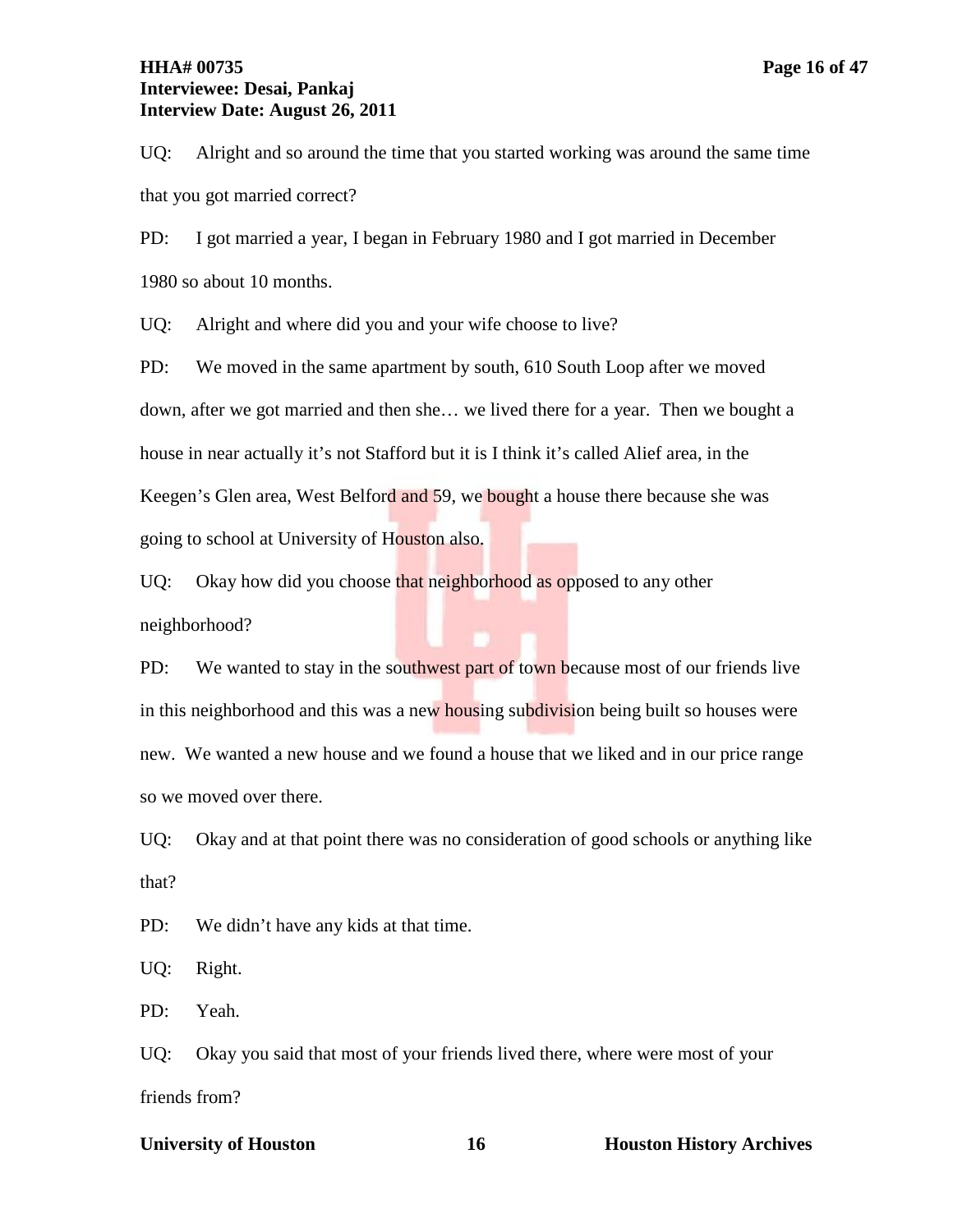# **HHA# 00735 Page 17 of 47 Interviewee: Desai, Pankaj Interview Date: August 26, 2011**

PD: Most… by that time most of my friends were from India because as I became

older and older my friends' circle was just two groups: at work and outside of work.

Outside of work most of our friends were Indians. There were a few friends from France,

they lived near the Galleria area, so not very far from where you are.

UQ: Okay and how often did you interact with your Indian friends?

PD: Very often, every weekend we would have some event or the other.

UQ: Did you ever interact outside of work with your non Indian friends?

PD: Yeah quite a few times. We would take them to Indian restaurants; we'd go out

to eat food. We'd go to some ball games.

UQ: And where were those non Indian friends from, what was their ethnicity?

PD: They were mostly Caucasians.

UQ: Okay, your company was (I'm making an assumption here) largely Caucasian?

PD: Yeah.

UQ: Okay. Were there people of other ethnicities working there?

PD: Yeah, yeah there were. There were… it's like any other company now.

UQ: Okay.

PD: It's a fairly large company. It's about 65,000 employees so it's a big company. I mean it's not as big as Shell is but fairly big still, so.

UQ: Okay the friends that you knew throughout college and even beyond the ones in your Indian community, I have interviewed some people who have mentioned that some married non-Indians. Did you experience that? Did you have friends who married non Indians as well?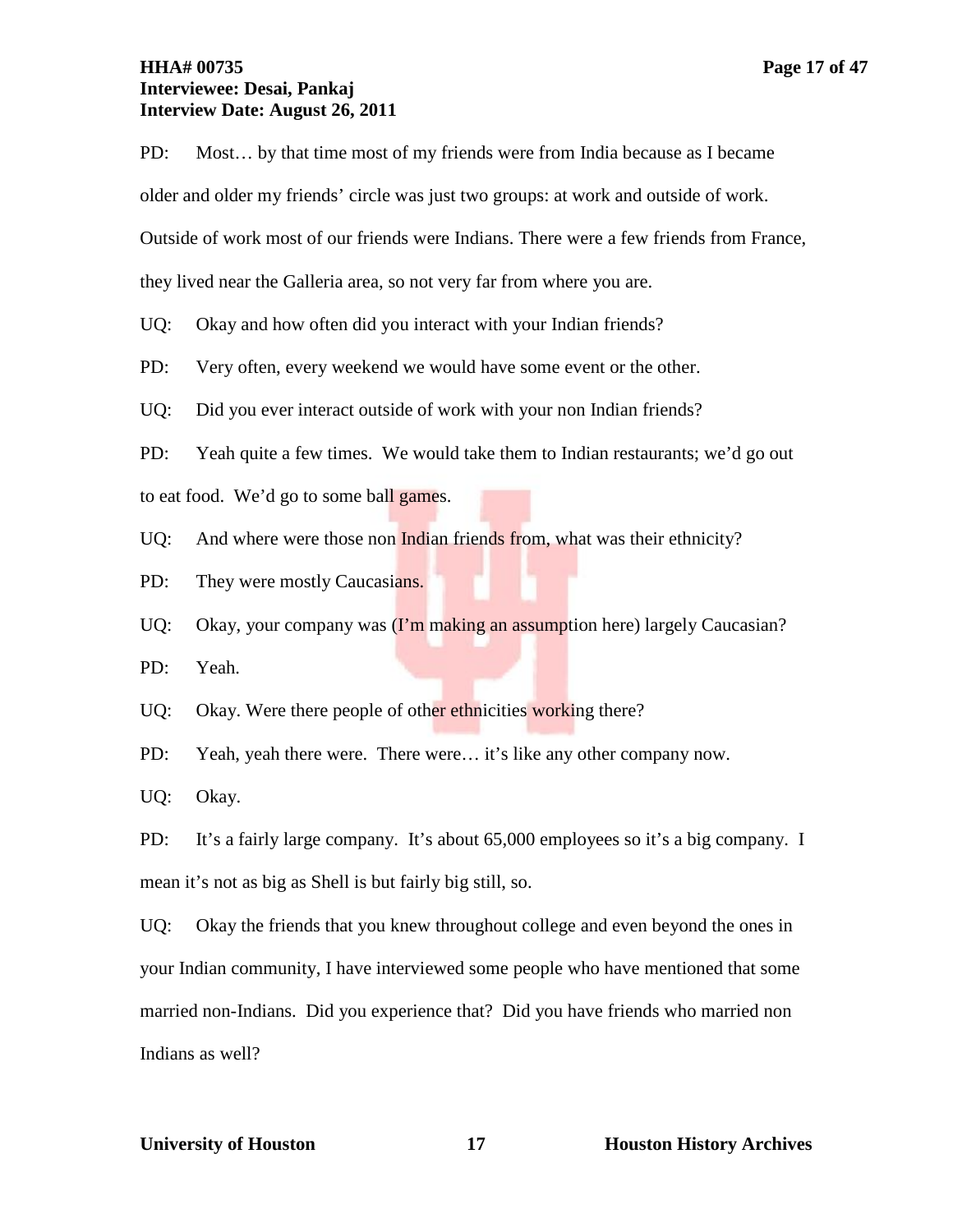# **HHA# 00735 Page 18 of 47 Interviewee: Desai, Pankaj Interview Date: August 26, 2011**

PD: I'm trying to think… there were a couple of friends who married non Indians but they were, then the marriage fell apart.

UQ: Can I ask who they married, what racial or ethnic background?

PD: Americans.

UQ: White Americans?

PD: White Americans yeah.

UQ: Were they both men who married white American women?

PD: Yes, yeah. There are very few women in our friend circle. Most of the guys came from engineering school so there were one or two girls but most of them men.

UQ: Okay. When you married your wife, before you married her what were your considerations about the kind of person you wanted to marry?

PD: I wanted to marry somebody who would be a professional, who would have her own career and I did not want to marry a person who wanted to be a housewife.

UQ: Why was that?

PD: I always wanted to marry somebody with whom I could talk and think more.

Eating was, and eating home-cooked meals and all was not an important part of my life. I would rather the companionship and the ability to talk and debate was more important to me.

UQ: Was she all those things?

PD: She was yeah.

UQ: Did you also consider her being from the same region of India as you was that a major?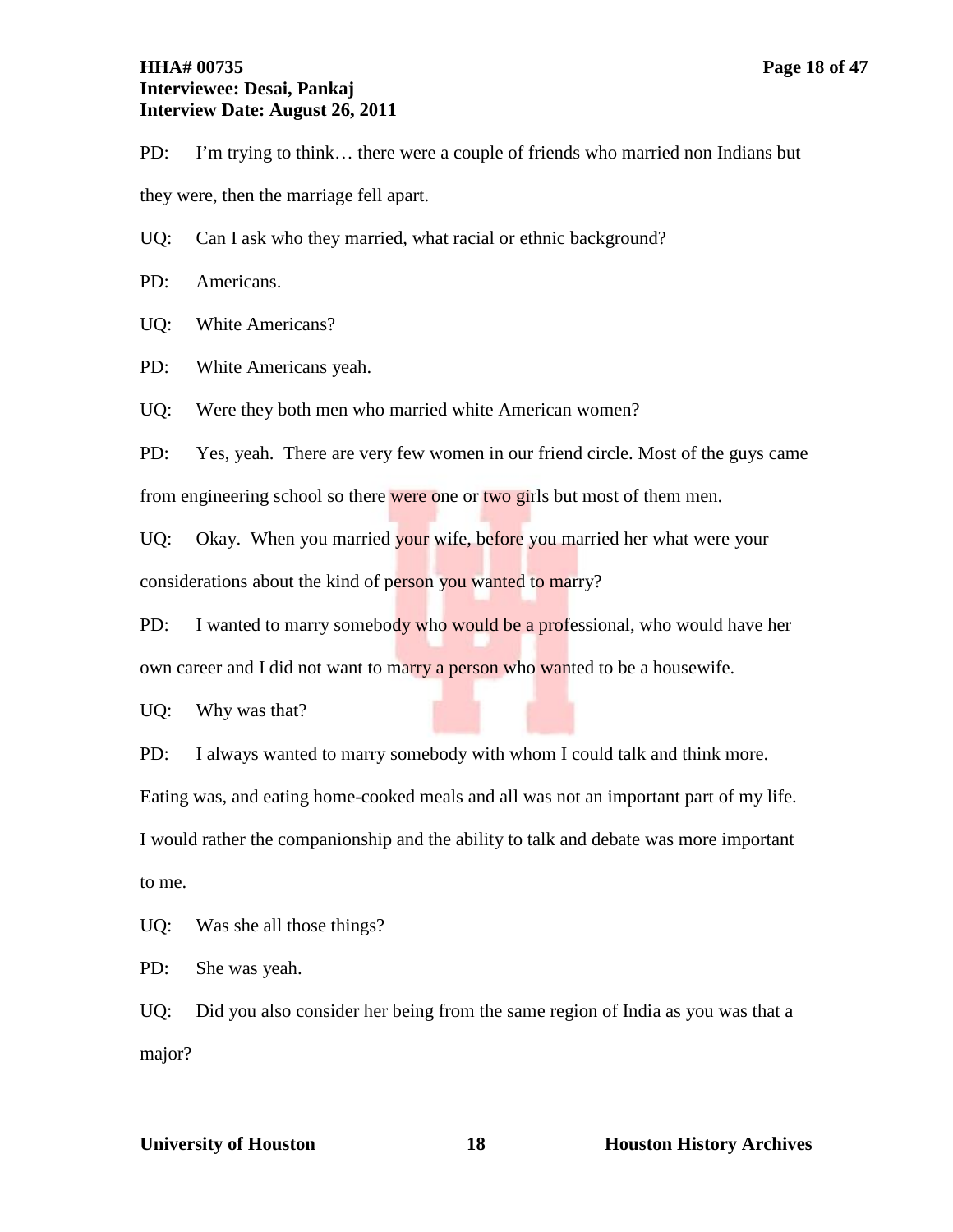# **HHA# 00735 Page 19 of 47 Interviewee: Desai, Pankaj Interview Date: August 26, 2011**

PD: It happened to be. She is from Ahmedabad and I'm from Bombay and they are not very far apart. Actually she happens to be a Jain just like I am but that was not a consideration. Our uncles are friends; her uncle and my uncle were friends, that's how we met.

UQ: Okay was she already here in the U.S.?

PD: She was in Canada in Toronto. Because she had come to go to school in Dallas but she came six months before school began because her aunt was going to have a baby. She said, 'I'll go early, get used to the lifestyle, help the aunt with the baby, then start school.' So before the baby happened, before she became school we met and got married then she moved to Houston and began school at Houston.

UQ: Okay. Did your parents play a large role in helping you decide who you were marrying or did they leave it to you?

PD: Well, my mom tried to find a bride for me in India and that girl came here to meet me. She had a sister who lived in New Jersey. In my mom's eyes she was the right girl for me but when she came, we met, we realized that she was not what I wanted because she did not want to… she was more keen on being a housewife. And I told her this is not going to work so after one meeting we didn't pursue it any further.

UQ: Okay.

PD: After that my mom and dad stopped finding girls for me and then this, just my uncle connected us, my uncle and her uncle connected us.

UQ: Okay. What made your mom think that this girl was the right girl? What criteria did she meet for your mother?

### **University of Houston 19 Houston History Archives**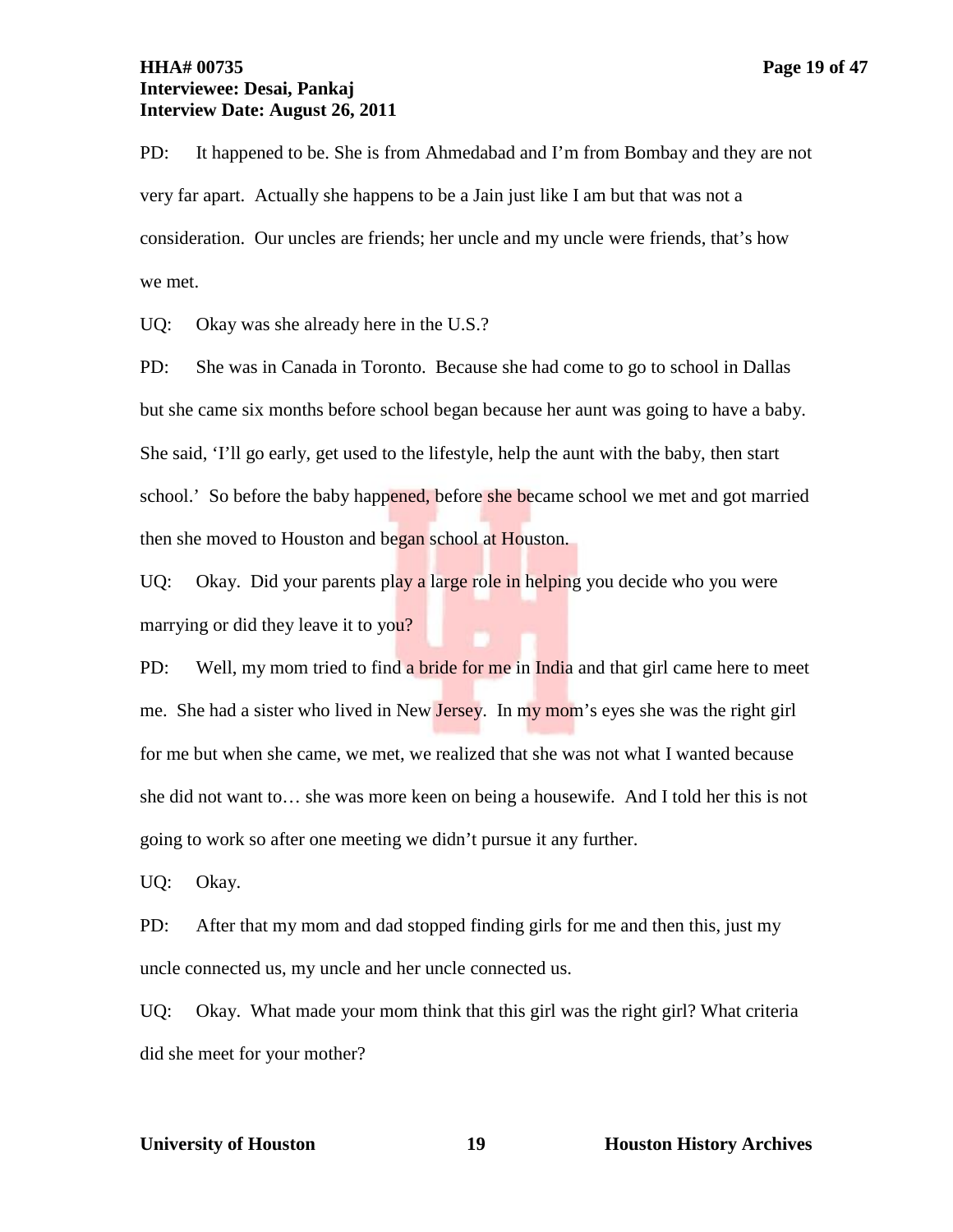# **HHA# 00735 Page 20 of 47 Interviewee: Desai, Pankaj Interview Date: August 26, 2011**

PD: For my mother she was a nice homely girl who knew how to cook and clean and from a pretty decent family from Bombay, same religious background. So that's what my mom thought would be… because she was looking at her like my sisters were. "Oh she's like one of my sisters." I have three sisters, two are more the homewife, the housewife type. One was different. The one that is here is different. So this girl was more like my sisters who are living in India so that's what she thought.

UQ: Okay was this girl also a Jain and Gujarati speaking?

PD: Yeah.

UQ: So that satisfied I guess probably...

PD: All the criteria of my mom.

UQ: Okay what about, you don't have to answer if you are not comfortable but what about the way she looked, was that an issue for your mother?

PD: For my mother it was, yeah. She looked pretty.

UQ: What does that mean?

PD: My mother liked the fair skinned girls and she was fair skinned and she had a nice symmetric face and she was fair skinned and that was all that my mother wanted.

UQ: Why do you think there's a preference for fair skin?

PD: It's difficult to say. I guess because my mom's generation grew up knowing the British and all that ruled India so there was always an adulation of the fair skinned, that's all I can think of.

UQ: So do you think there's a link between that and colonialism?

PD: I would think so yeah.

UQ: Okay.

# **View Exercity of Houston 20 Houston History Archives**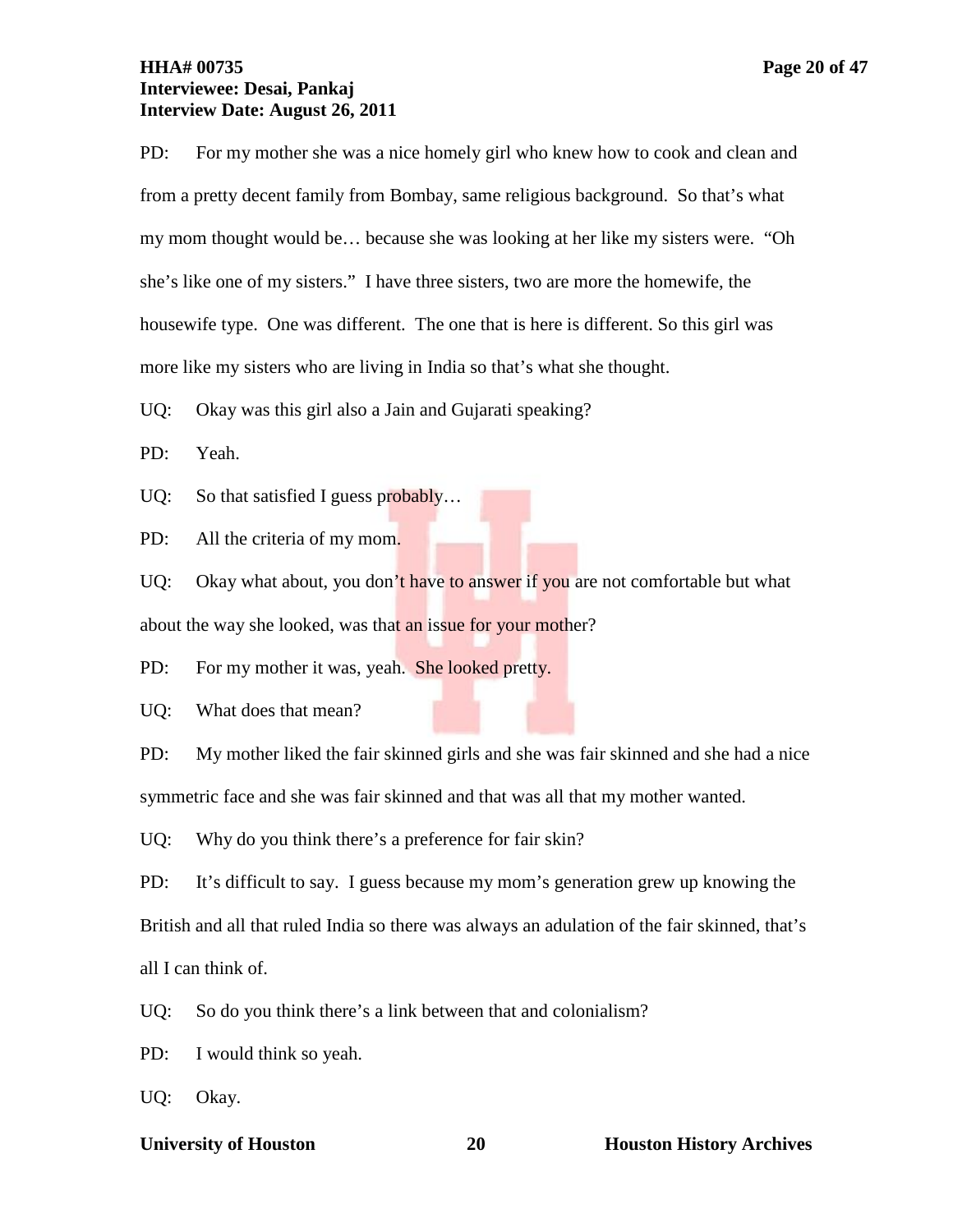# **HHA# 00735 Page 21 of 47 Interviewee: Desai, Pankaj Interview Date: August 26, 2011**

PD: And it probably still lingers today. I mean even in India you find that people prefer fair skinned then less fairer skinned people.

UQ: Do people in the Indian community ever talk about that?

PD: Not over here.

UQ: No? Or even disagreeing with it?

PD: It's just not a topic that... we have been married for so long now that it's not even a topic we look at.

UQ: What about for your own children?

PD: Yeah for our own kids also whomever they marry is I am happy if they marry somebody from our own country or culture but if they marry a white American, or a non white American that might create some problems not because the person is non white but because in general there is not a stigma but there is a feeling that there is more crime and people are in the other place African American community, more crime... people are... drugs and I just… all kind of stereotyping that goes on.

UQ: Have you seen friends' children, children of your friends marry into white American communities or even African Americans?

PD: Yes. Two or three friends we know that children have married non Indians.

UQ: Okay and how is it sort of talked about? How is it perceived?

PD: No issue at all.

UQ: No? Okay. Any children marrying African Americans that you know of?

PD: No that I know of.

UQ: Okay, I see. And then Hispanics?

### **University of Houston 21 Houston History Archives**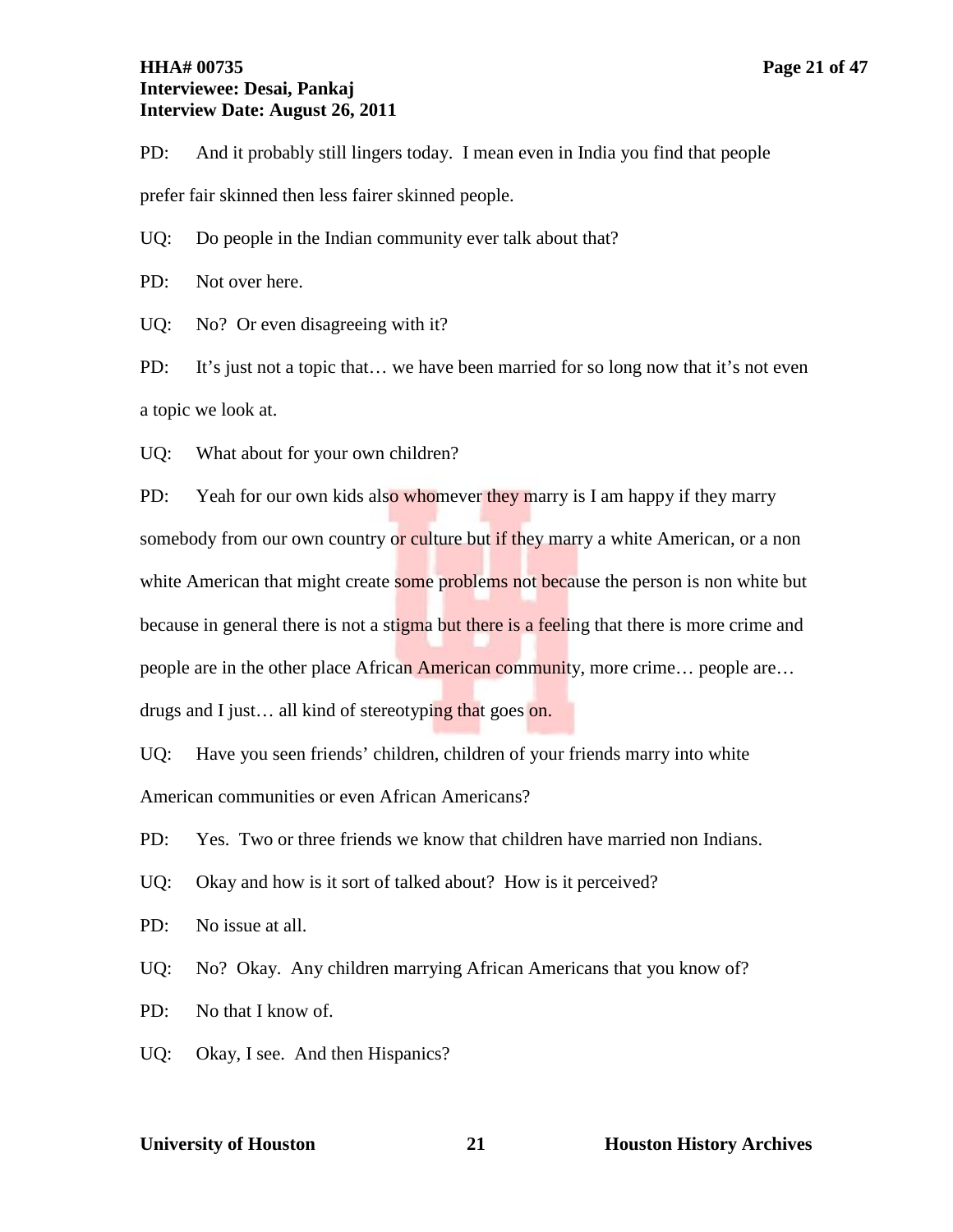# **HHA# 00735 Page 22 of 47 Interviewee: Desai, Pankaj Interview Date: August 26, 2011**

PD: That's probably one of the reasons it's not talked about they have been marring white boys or white girls so it's not an issue.

UQ: I see; Hispanic marriages?

PD: There is, I think there have been one that I know of but nobody close to me so just that friends of friends something like that.

UQ: Okay. Alright. Among your friends, how much control or how much input is there from your generation toward the marriage of the second generation?

PD: Yeah I would say it's very, fairly less then it was with our generation. It's for the most part what parents look for is a boy or girl my child is marrying educated, we look for that. That's a key thing we look for from a fairly decent family and can they afford the lifestyle on their own that they are used to with us? That's the only criteria. We are happy if they marry from our own community because it makes it easier for the parents of the children no other reason than that. But if they were to marry non Indians I don't think it would be a big, big issue like that. So…

UQ: Would you say that possibly there has been an increase of intermarriage with non Indians or about the same?

PD: I mean there is an increase but that's from a number of us from one to two that's a 50% increase but it's still not a huge number I mean.

UQ: Right.

PD: So it's not that big a number. For the most part there are still… most of the marriages are within the community. There are a few that are outside.

UQ: Alright. I'll do a different question. Are there groups here in the U.S. who are discriminated against in your opinion?

### **University of Houston 22 Houston History Archives**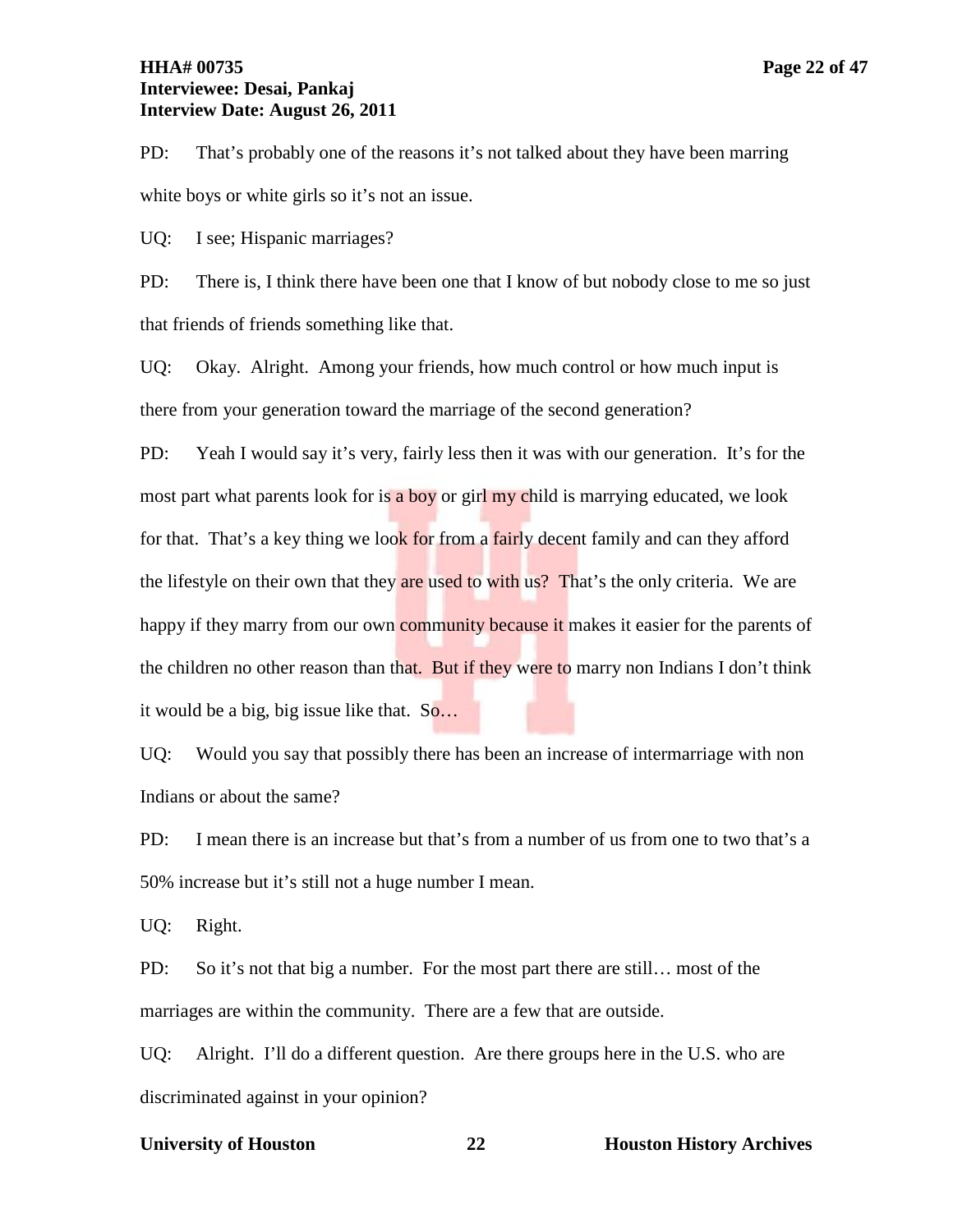# **HHA# 00735 Page 23 of 47 Interviewee: Desai, Pankaj Interview Date: August 26, 2011**

PD: Discrimination in what sense, define that?

UQ: I'm going to let you define that any way you understand it.

PD: If you say in terms of race.

UQ: That's one.

PD: Then I imagine that in some parts of the U.S. it's more prevalent than in other parts. Like the Deep South we talk about Alabama and places like that I'm sure there is discrimination. I have never lived there outside of Houston so I cannot say from personal experience. But I believe that there is more discrimination there then it is in the bigger towns. Discrimination against, on religious basis one community that stands out is the Muslim community as you probably have experienced that or at least you've seen it outside (not you personally) but you've seen whenever there are attacks and things like that they are segmented, separated out. So that may be more prevalent I think than I mean more prevalent on a broader part of the country then in the deeper South that's what I would think.

UQ: Okay. So the discrimination towards African Americans you think occurs kind of only in the Deep South or more in the Deep South?

PD: More in the Deep South. Even in the… even in Northeast and I'm sure there is discrimination but it's probably not as prevalent as in the Deep South.

UQ: Why do you think that is?

PD: I feel that it's because the other parts of the country have a more of an influx of foreigners. They are more used to seeing Indians or African or Europeans moving into in the Northeast corridor and in California they are used to seeing Oriental race coming in. So they are more used to foreigners so they are more tolerant of other races because over

### **University of Houston 23 Houston History Archives**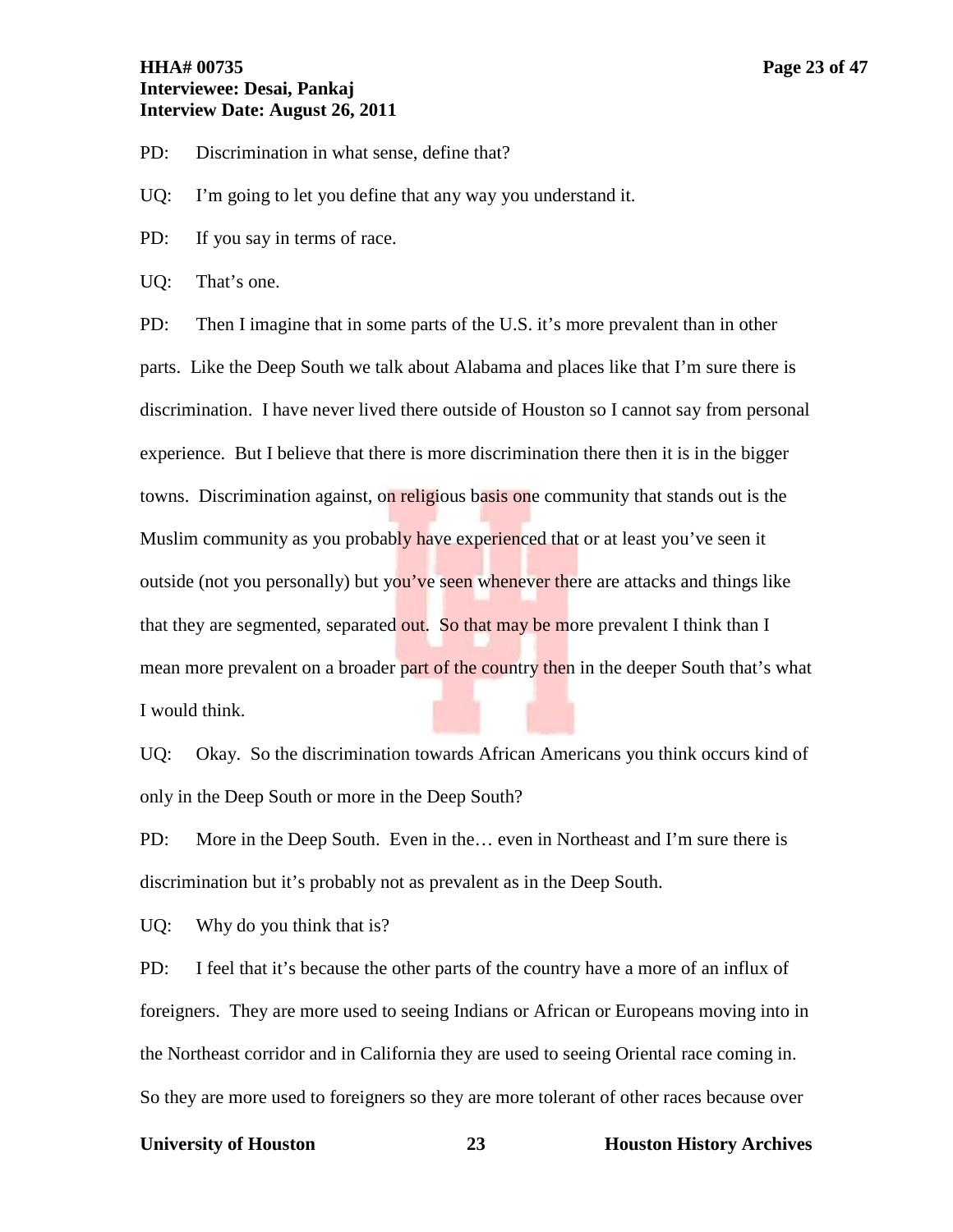# **HHA# 00735 Page 24 of 47 Interviewee: Desai, Pankaj Interview Date: August 26, 2011**

100 years you get conditioned. In the Deep South there has been less of an influx of foreigners because there are not that many jobs in also. That's what I would guess.

UQ: So you think they are just continuing the sort of older ideas that...

PD: Correct.

UQ: That have been there.

PD: And not being exposed to something else then what their parents were used to.

UQ: Okay. So to a lesser extent the discrimination occurs in larger cities, have you ever seen it?

PD: I personally have not seen it no. I have never... I don't even remember any incident where I was an observer or let alone being a participant but not even as an observer.

UQ: In passing comments from Indians or non Indians?

PD: Nothing sticks to my mind.

UQ: Okay. You said you had heard of the Civil Rights movement, Martin Luther

King. What were some of the impressions in India of these movements?

PD: It was compared to Gandhi a lot.

UQ: Because that is the common theme. He believed in non violence and protests without violence and that really brought to light the problems the African Americans had faced here because we are totally…when we saw movies and television, not TV we didn't have TV at that time. Movies, Hollywood movies I read books I hardly saw this racial segregation. It was all about Hollywood and western movies and good guy/bad guy but no color issue entered in that. So I didn't know much about the how deep rooted

### **University of Houston 24 Houston History Archives**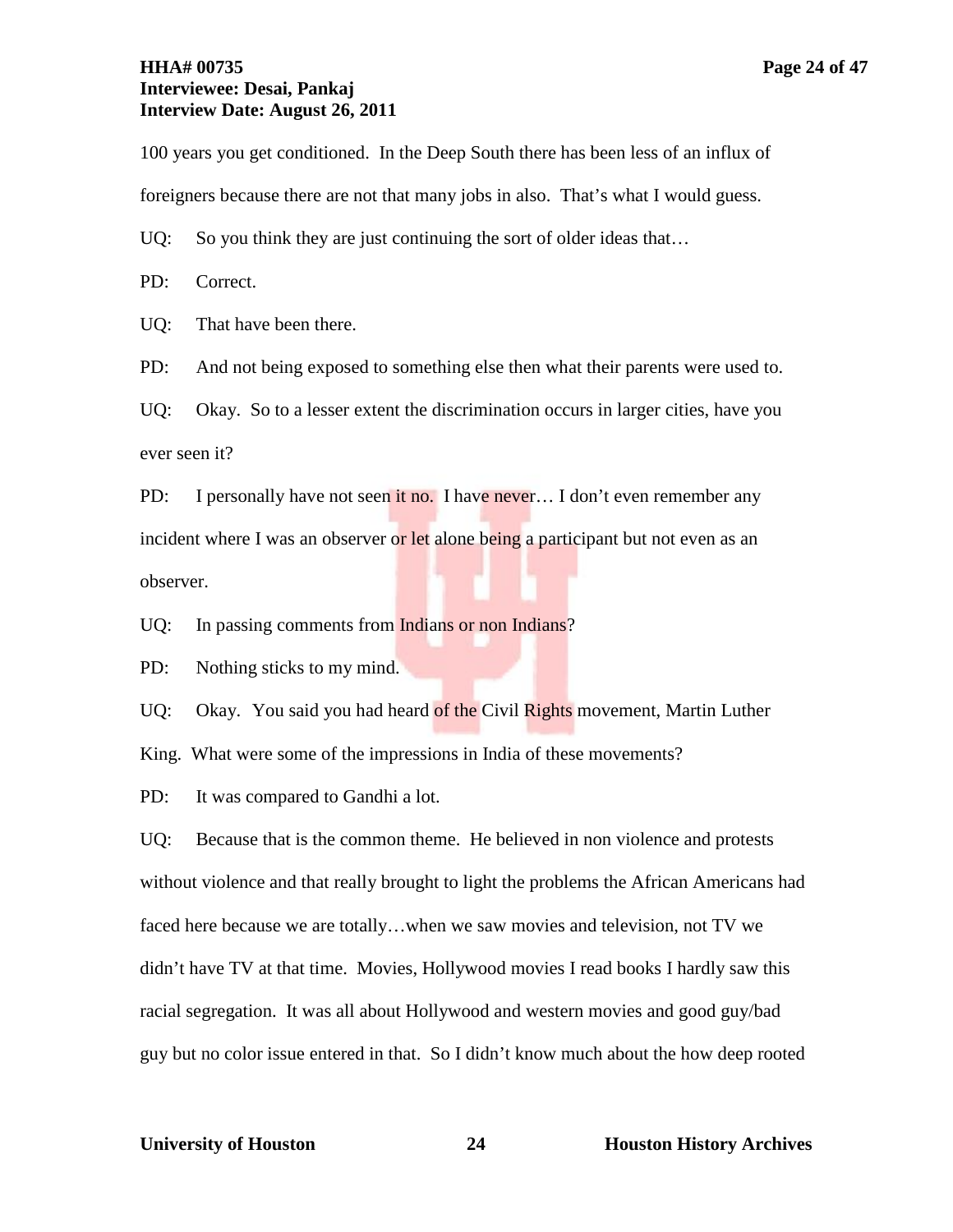# **HHA# 00735 Page 25 of 47 Interviewee: Desai, Pankaj Interview Date: August 26, 2011**

it was until he brought it to light and that is all I remember because he died when I was still under the formative age, before…

UQ: Right.

PD: Before I had formed any ideas of my own.

UQ: Okay. Going back to... you have gone through this interview really quickly, usually it takes a lot longer than this. I think I'm done with this so I'll go to my own questions now. Regarding… do you have children before I make that assumption.

PD: Yes.

UQ: Which area of town do you live in now?

PD: Sugar Land.

UQ: Sugar Land. And your children went to school where?

PD: We have just the one child, one daughter. When she was born we were living in this house in the Stafford Area in Keegens Glen. When she was three we moved to Braeswood and Fondren area we had a **house** there the Jewish neighborhood it used to be Jewish at that time. The schools in that neighborhood were not very good so we put her to Saint Thomas.

UQ: Episcopal?

PD: Episcopal yeah.

UQ: Okay.

PD: It's a full school K through 12 so she went to that school from kindergarten onwards and when she was in  $7<sup>th</sup>$  grade or  $6<sup>th</sup>$  grade we moved to Sugar Land so she continued to go to Saint Thomas until she finished her  $8<sup>th</sup>$  grade and then when she came to the 9<sup>th</sup> grade she had to decide to stay in Saint Thomas or change. Luckily for us the

# **University of Houston 25 Houston History Archives**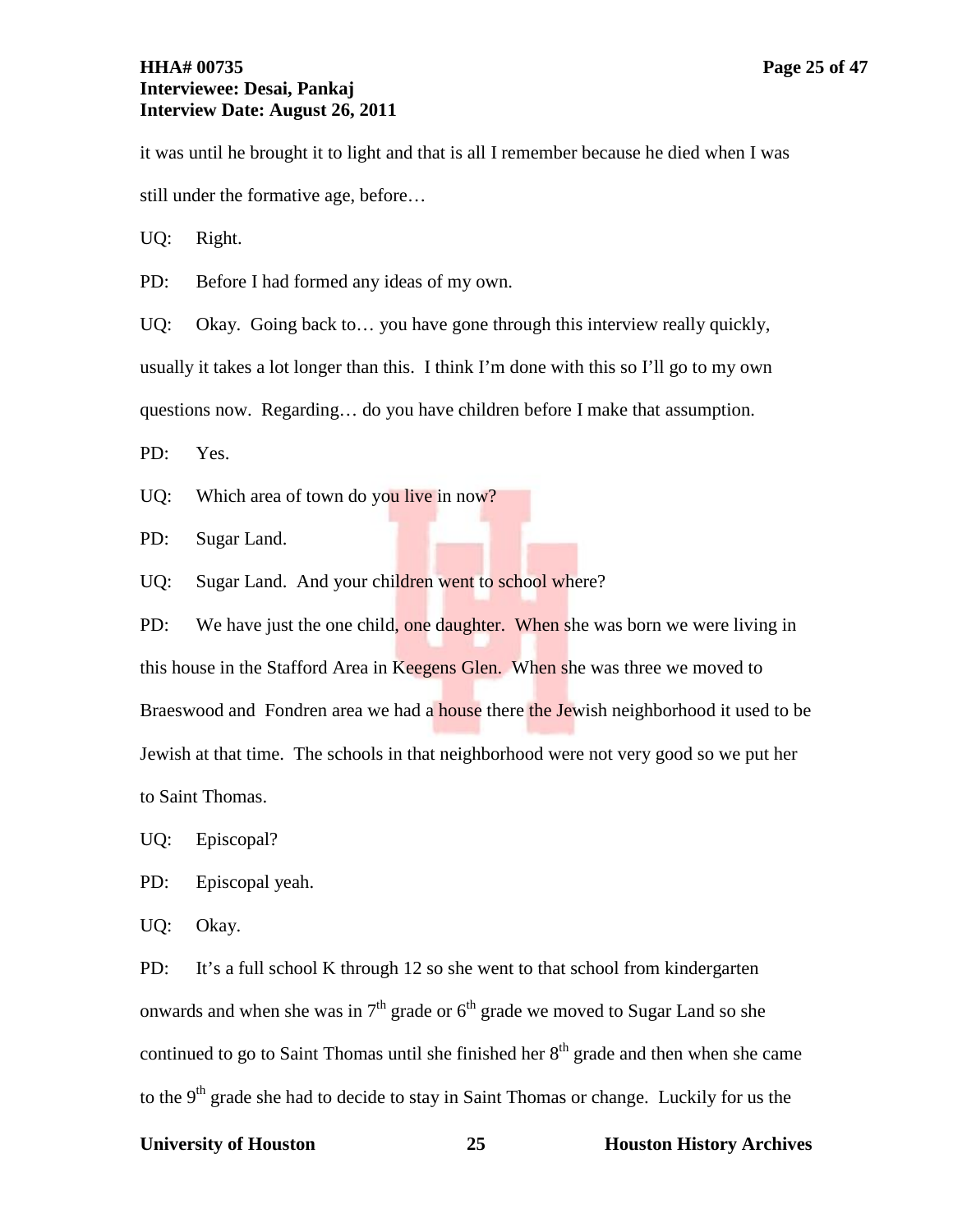public school in our area is Kempner and they start like mid-August and Saint Thomas always starts after Labor Day. I said, you have a window of two weeks where you can try Kempner, if you don't like it go back to Saint Thomas. She went to Kempner and the first day when she came home I said, "So how was it?" She said, "Dad in Saint Thomas my entire school K through 12 is 600 kids. Kempner my freshman class is 900 kids." She said, "But I love it here I want to stay here." I said, "Fine, then we told Saint Thomas, "No" so she went to Kempner because she wanted to… I thought Saint Thomas was a good school more for liberal arts. She learned a lot of languages, Greek and Latin and French and not Spanish for some reason, which they should have taught but they didn't. But they did not emphasize the math and sciences and she... we thought that she might be better off going into the math and sciences area. So in Kempner she got a lot of opportunities so she enjoyed that very much.

UQ: Okay how old is she now?

PD: She just turned 26.

UQ: And so she went to college where?

PD: At A & M. She got a bachelor's in environmental biology at A & M from 2003 to 2006 and she joined Fluor right near our house at the HSE department and after two and a half, was it two and a half? Not three years or so at Fluor. She wanted to go to graduate school. So she left and went to Rice to get a Master's in environmental science and she finished this May and she is going to join workforce now, also Shell.

UQ: Okay.

PD: She is going to stay at home and work in Shell, not here but a different campus of Shell.

# **University of Houston 26 Houston History Archives**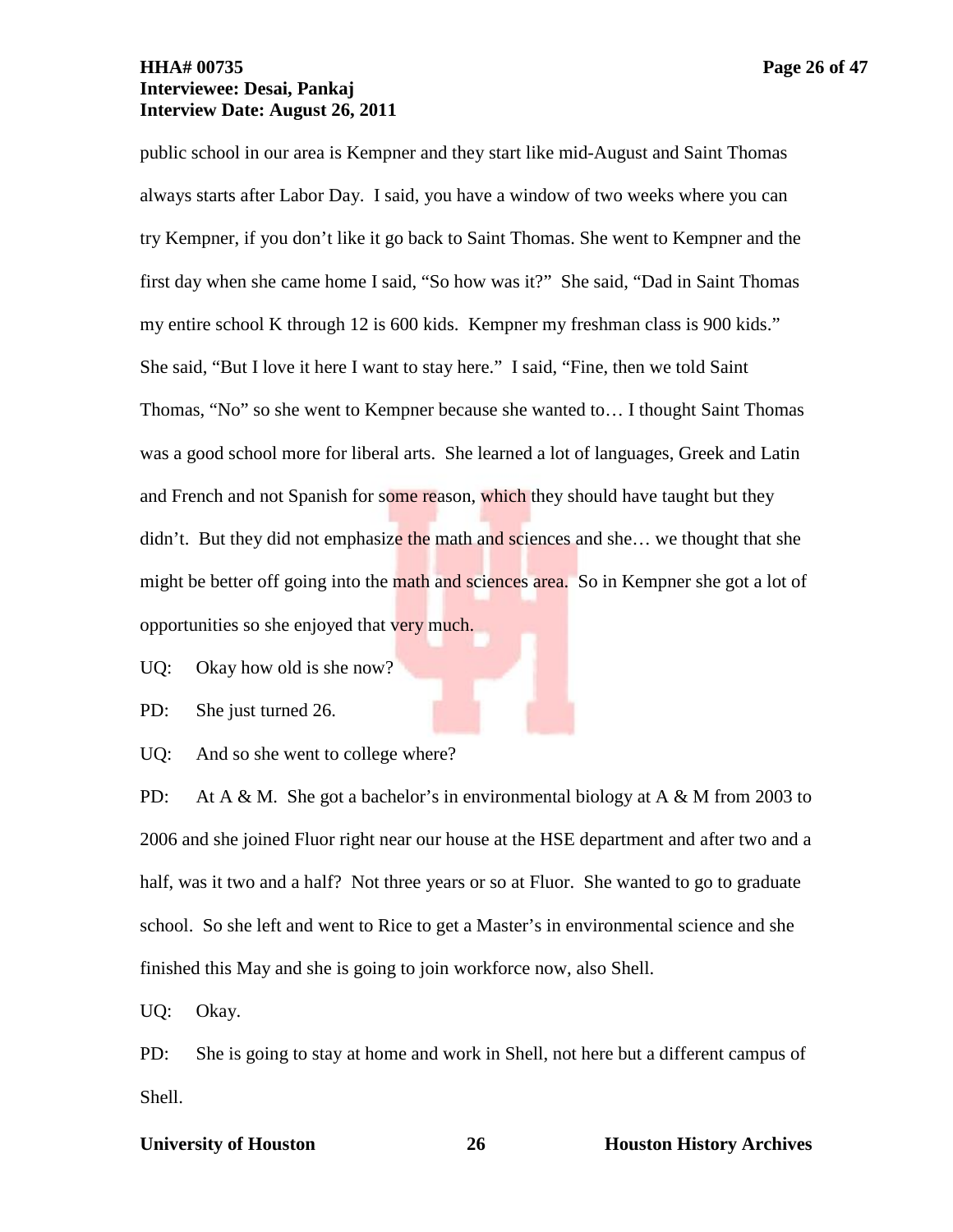# **HHA# 00735 Page 27 of 47 Interviewee: Desai, Pankaj Interview Date: August 26, 2011**

UQ: No carpooling huh?

PD: No she is going to be on the Woodcreek Campus that's on Diary Ashford and I-10.

UQ: Okay.

PD: Which is fine, so.

UQ: You had mentioned living Fondren and Braeswood and saying that that area has…

PD: Run down.

UQ: At that time it was Jewish. It's not Jewish anymore?

PD: No. It's... even when we were there the last... we were there from '87 to... '88 to '96. The last two or three years we found that the makeup had changed because of the apartment complexes nearby which were upscale apartments at one time but the city took them over and made them into low-cost housing and a bus route also came in so all kinds of unruly elements move in. So every night we would hear police sirens, ambulance back and forth and shooting and all. So we didn't want to have our child grow up in that neighborhood. We would be scared if she would go on her bike alone in the evening. So we moved out from there. So… one saw that the Jewish moving also.

UQ: Okay.

PD: You would see them all walking on the Friday's with their yarmulke going to their shule or their synagogue because they can't drive on Fridays but that's all that's gone now.

UQ: So when they started moving away, who moved in?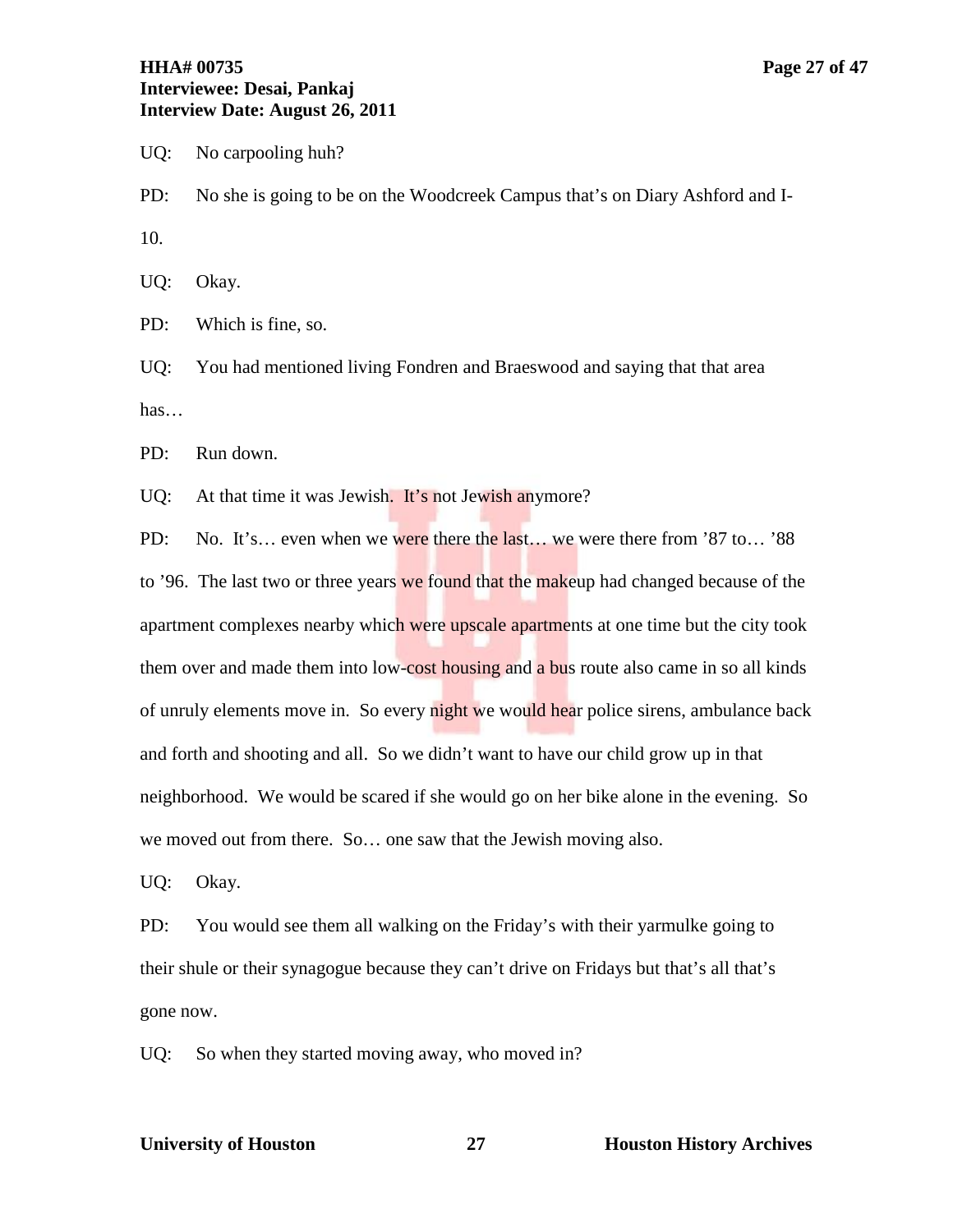# **HHA# 00735 Page 28 of 47 Interviewee: Desai, Pankaj Interview Date: August 26, 2011**

PD: For the most part it was the African Americans that moved in that neighborhood, affluent African Americans.

UQ: Okay. Alright…anything else that you'd like to add before we wrap up?

PD: Let's see what part haven't I covered yet? We touched on religion a little bit. We are Jains as I told you and these days our just like you in the Muslim religion you have the *Eid,* Ramadan and *Eid.* And we have the 8 days of Jains which is called *Paryushana*, the holy days for Jains, the holiest days of all for Jains in the year. It began yesterday to this is day 2. It goes on for 8 days and most of them time people spend in fasting, to the amount that you can. Either one  $day$  or a half a day or three days or 8 days or 10 days. Our fast is nothing at all. Not eating at all you can just drink some water and that's about it.

UQ: Meaning that if you decide to fast for three days you don't eat from day one until the end of day three?

PD: Sundown... let's say Sunset today I stop eating and I start sunrise after three days. So it's almost three and a half days.

UQ: Wow so then a full eight days would be very difficult for anyone?

PD: People do it for 10 days, 12 days also.

UQ: Wow!

PD: And we have a temple which is off of Westpark between Fondren and Gessner so in these days it's full of activity people are there and when you are with the community and worshiping together the fasting goes easier, you know. So and if you are eating only one time a day, like today we had only that's our plenty our only one meal. So we eat at the temple and there's a family of volunteers who always serves these *Tapasvis*, as we

### **University of Houston 28 Houston History Archives**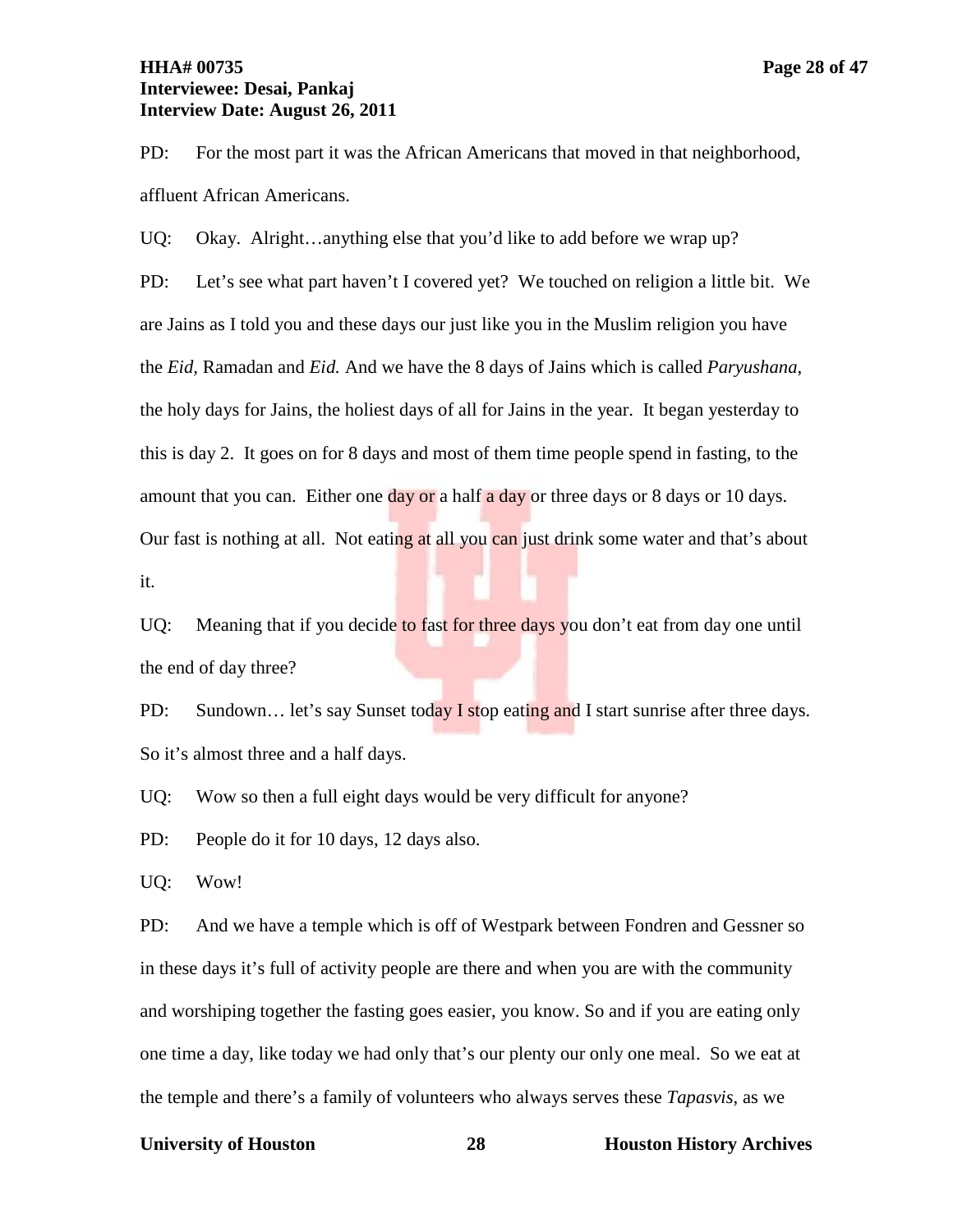# **HHA# 00735 Page 29 of 47 Interviewee: Desai, Pankaj Interview Date: August 26, 2011**

call them. And they prepare the food. It has to be freshly prepared with all the dietary regulations, Jain food and then every evening there is a lecture by a holy… by one of our holy ladies. So it's a fun, it's a good time. Then there is a celebration at the end of the Tapasvi feast, we have fasted so much so it's very nice.

UQ: What is that celebration called? Is there a name like we have the Eid?

PD: I'm trying to think if there is a name for it. It just slipped my mind. What is it called? There's a word for it but we celebrate the people who are fasted there's a name for it but I can't think of it right now.

UQ: Okay, so apparently you are involved in your Jain temple?

PD: I am involved because my wife is involved. I'm not a practicing Jain because Jains have very strict diet rules, vegetarian, total vegetarian, not even eating any roots like potatoes, onion, anything that goes under the ground we are not allowed to eat; over the ground yes. Absolute non violence towards any living being (human or otherwise). So no... they are all vegetarians by definition. I'm not practicing all those things. But my wife is pretty… she practices for the most part. She is a vegetarian, she does eat potatoes and onions but she is a vegetarian. And my daughter has become a vegetarian since she was 12. And it's kind of interesting why we became active in the Jain temple. I told you that we put our daughter in Saint Thomas Episcopal school because I went to a Catholic school in Bombay Saint Joseph's right? So I thought it will be just like that. However in Saint Thomas Episcopal every morning she had to go to chapel for one hour, learning about Christ. In Saint Joseph in Bombay we also had to learn about Christ but it was more like stories it was not like chapel type thing and when you walk from my home to my school you walk through one Jain temple, one Hindu temple so you hear the

### **University of Houston 29 Houston History Archives**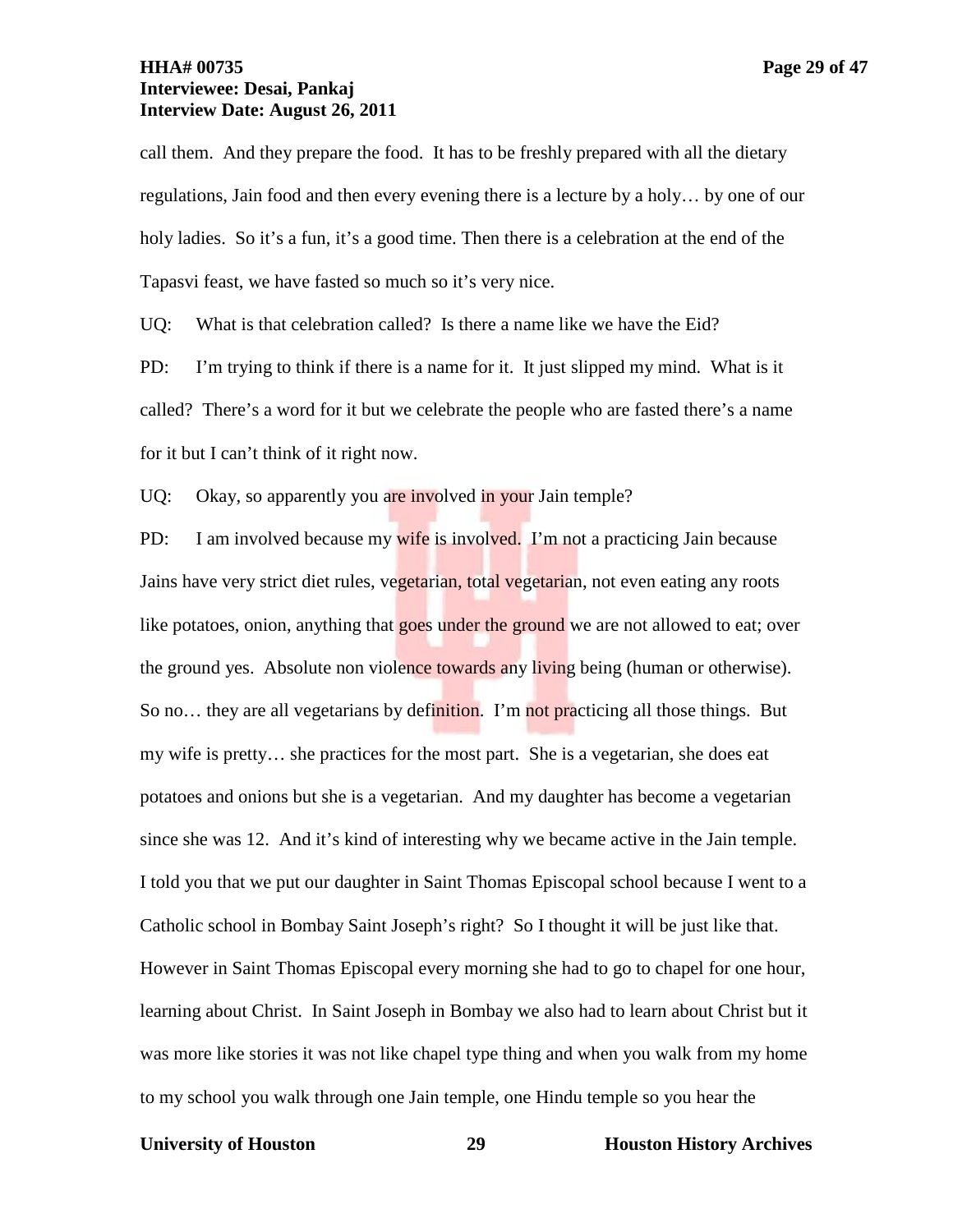# **HHA# 00735 Page 30 of 47 Interviewee: Desai, Pankaj Interview Date: August 26, 2011**

prayers and also by osmosis you observe the religious values. So Christianity is a religion for me. So is Hinduism, so is Islam it's all religion so I get exposed to all religions. But in Saint Thomas she only was exposed to Christianity and she didn't have this luxury of walking through and learning by osmosis. So we had to expose her to our religion so she knew that, so she would know that there are other options besides Christ. So we became active in the Jain temple. My wife became a teacher, teaching the Sunday school. She's been doing this since 1991 so lots of Jain kids in Houston have learned from my wife.

UQ: How old was your daughter when you decided to get active?

PD: Five or six when she joined Saint Thomas.

UQ: Okay.

PD: I think five or six when she went to kindergarten. So my wife just stopped teaching last year I think because she said, "I've taught a lot of kids and I need to learn myself and listen." When she's teaching she can't listen to the lectures. So that was an interesting part of our religion. The religion is important to us because it is important to my wife and my daughter. My daughter is not religious except that she is a vegetarian. But my wife is, her background in India was more religious than mine. Her parents and her grandma took her to the temple a lot more often than my family. My family religion was when you retire and when you are old and when you are ready but not when you are young. So that is…that is one aspect of our life.

UQ: Are there other groups that you are involved in aside from your temple, that being a group?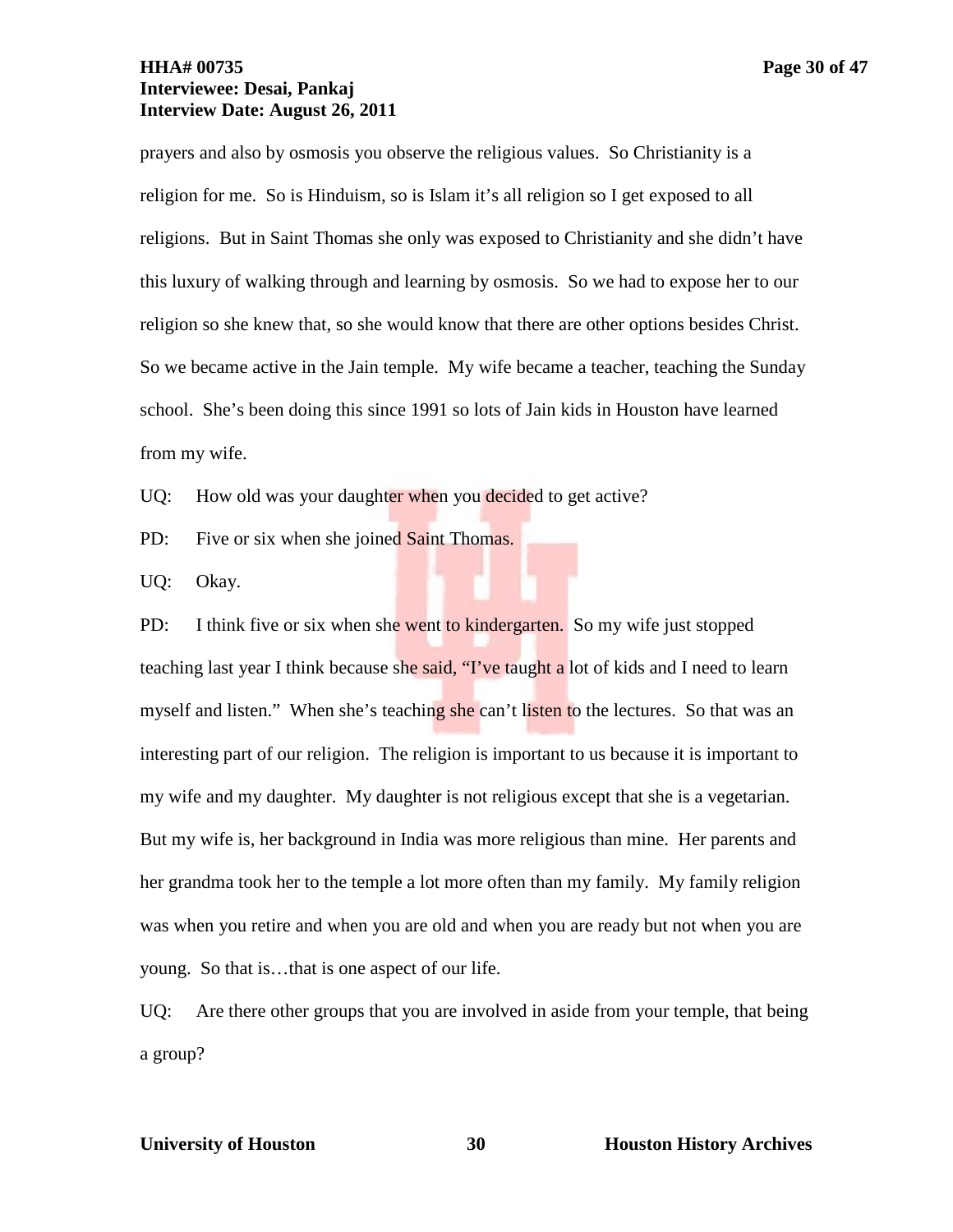# **HHA# 00735 Page 31 of 47 Interviewee: Desai, Pankaj Interview Date: August 26, 2011**

PD: We have a group of friends who were with me since the mid 70's onwards, University of Houston. Some came in the 80's, some came in the 90's, some come in the 2000's. We are about maybe 20, 25 families. Most of us got married the same time, our kids are the same age so we had birthday parties together and so we used to hang out together. We still hang out together. Every month we have a party at someone's house. At Divali or this or that or Super Bowl to get together and watch it. So that's our social network.

UQ: You'll find an occasion even if there isn't one?

PD: Yes. Well if we haven't met for a long time let's go for a movie then after the movie we will come to somebody's house and eat Thai or something and talk until early in the morning and then there are friend we play cards with, another Indian couple we've known them a long time.

UQ: Bridge?

PD: Actually it's not bridge it's a different game. It's an Indian game it's more like rummy but you're with partners. You play with partners. We play that quite competitively.

UQ: Do you play for money?

PD: No points. No money at all. But it's real, we are very fierce compotators so my partner is the other lady and my wife is the other guy's partner. So everybody, somebody happen to fail we keep peace that way. So we get together with them after all the parties we have to go to. Friday nights and other nights we meet at 11:00 and play until like 2:00 or 3:00 in the morning. That's kind of fun. That's our social relief in all. We really enjoy that. We have played with them since the mid 80's. So we have the books for the date

### **University of Houston 31 Houston History Archives**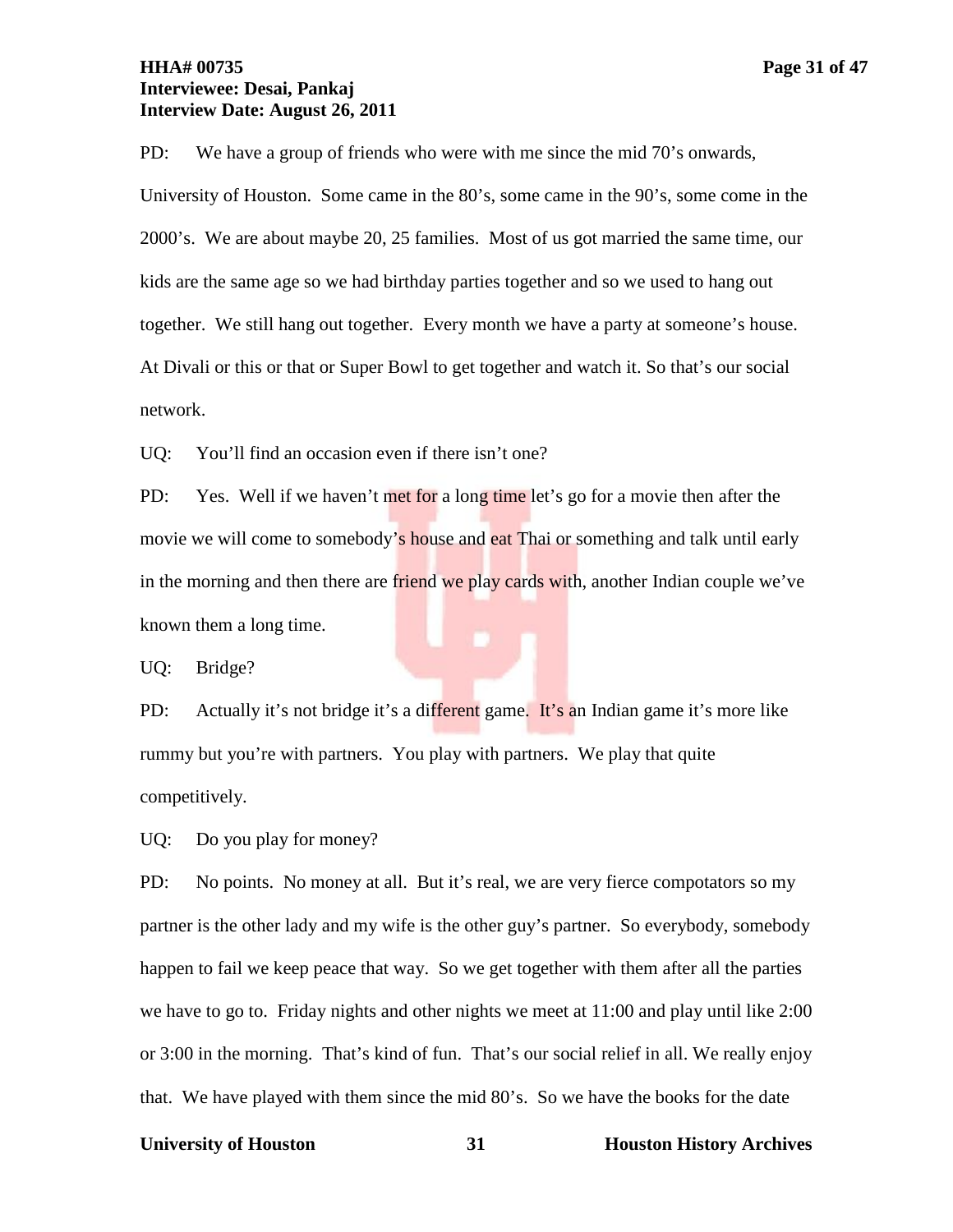and the score and we can say, "Hey this is what happened then." It's of no value except to us we have a good time with them.

UQ: Okay.

PD: I think I run a lot. I began… this is interesting I'll let you, you might like to hear. See I was working for this company for 27 years never changed jobs because the job was very good and I got a lot of opportunities. And my wife, my wife is an attorney so she went to law school at U of H and she began her own practice in '86. She has been practicing law since '86 and I've been… so we've been chugging along with no, luckily no layoffs nothing like that. So it was pretty easy life right? So we began to think that life has become too complacent. It's like being on cruise control. They are flying on the jet at 35,000 feet and nothing happens you just keep, I said, "We need to bring some turbulence in our life." So one thing we did is I changed jobs. I came to Shell. I said, "Now this is late in the career but I want to do it" and I think it was a good choice. But this is much more challenging job. Not that great too but this is just a challenge, it's turbulence. Then I began running. I used to run two, three miles every day on the treadmill but I did it for longer runs. I did the half marathons. So every Saturday I run like 11 miles.

UQ: Starting when?

PD: In the morning?

UQ: No I guess starting at what age or what year?

PD: I began about, I began running in 2007 so 4 years ago. So I've done 4 half marathons now. Early January in the Houston marathon, I did the half marathon. And to keep training I run every Saturday at 11 miles. I wake up at 5 in the morning and…

### **University of Houston 32 Houston History Archives**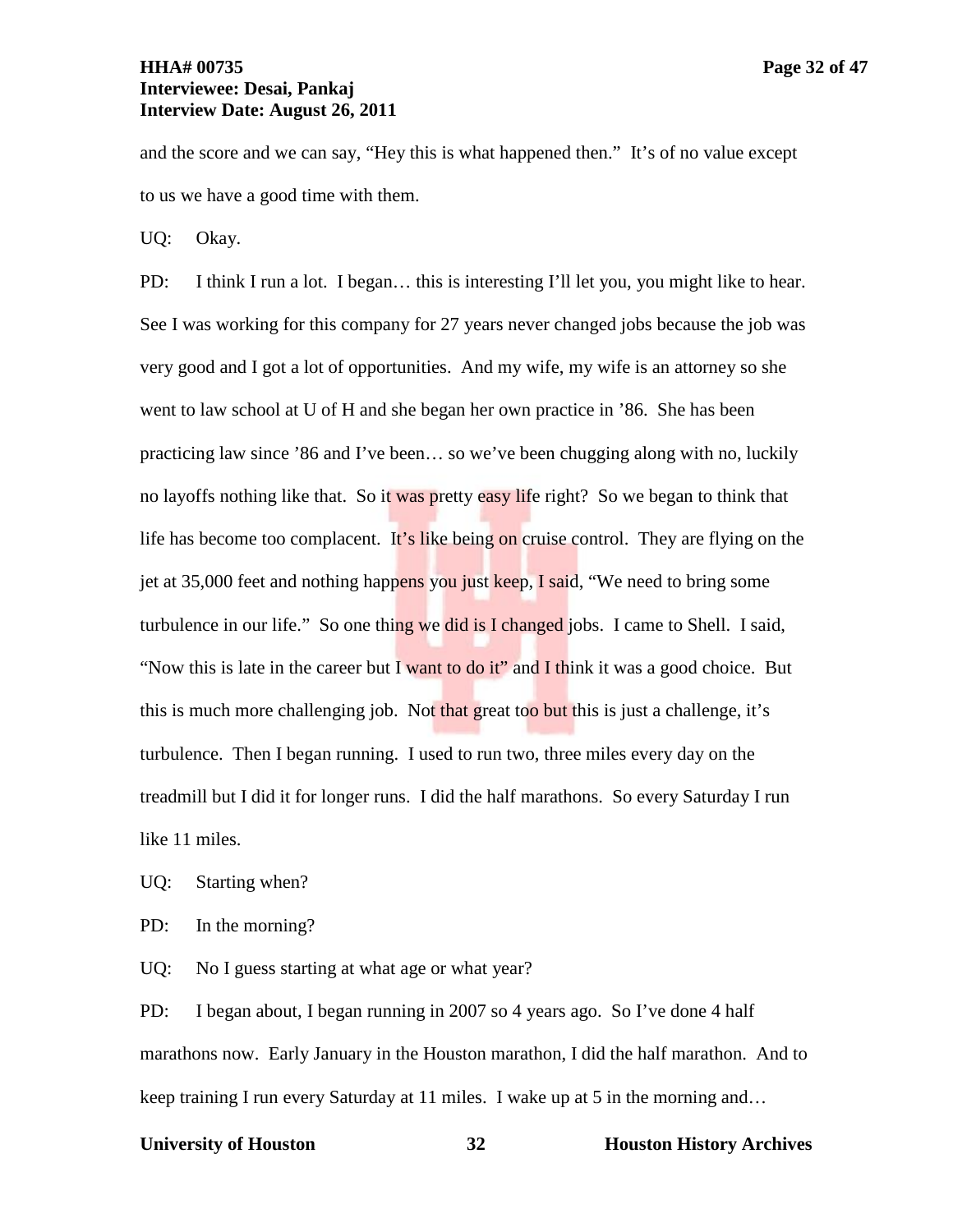# **HHA# 00735 Page 33 of 47 Interviewee: Desai, Pankaj Interview Date: August 26, 2011**

UQ: Wow!

PD: Saturdays, Sundays there's a group of friends in my neighborhood. Most are retired, some are working, Indians and very professional group, Shell, KBR, TI so engineers and that kind and mostly South Indians so they walk in this park, Lost Creek Park in Sugarland. So they come at 7:00, at 7:05 we start walking. It's a four and a half mile track but I go before them at 5:15 or so and I run the track one and a half times, six and a half miles and then I walk with them four and a half miles. So I really get a good workout you know. Then some days I just walk four and a half miles with them. So that walk it takes, if I am really in good morale I walk pretty fast but sometimes I need to socialize so I'll chat with them, and we solve all the world's problems in that little walk and we know people that have been coming there for years so we say hi to each other. I mean its nice network there. Unusual you know? But it's a group of Indians, a group of Chinese, all walking around, some Americans.

UQ: Is it all men?

PD: Some of the ladies also come, wives also join us. My wife comes with me all the time.

UQ: Sounds like a great bonding experience.

PD: It's fun yeah. And the ladies sometimes walk slower so they'll group and walk on their own and then talk and we'll be faster. Some ladies walk fast so they walk with us.

UQ: Have you found any Indian friends who run with such passion as you?

PD: In half marathon I've met a few Indians. There are a few of us who run. There's one guy I met him through this… he has run like umpteen full marathons. But now I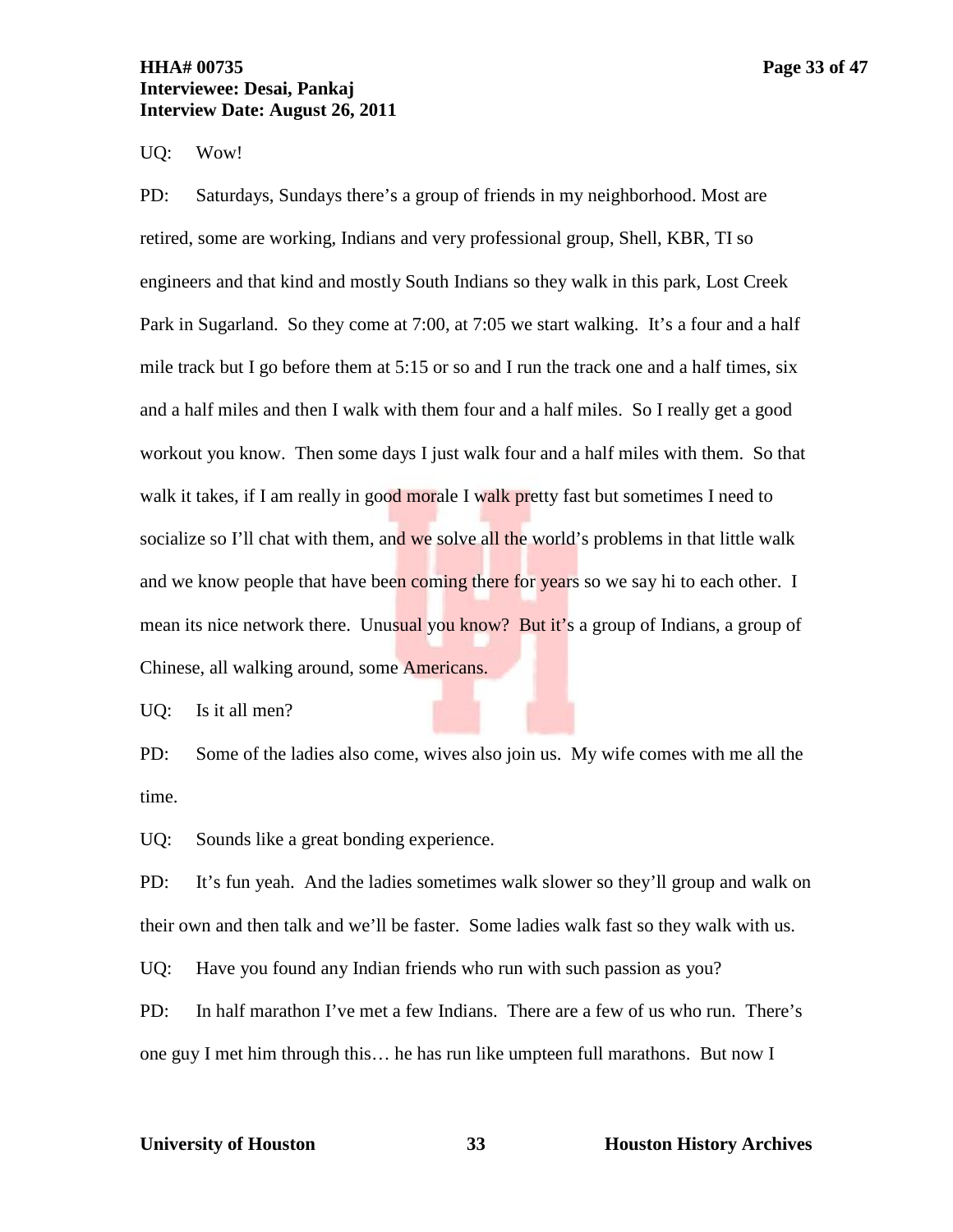# **HHA# 00735 Page 34 of 47 Interviewee: Desai, Pankaj Interview Date: August 26, 2011**

think he's got some cancer so he stopped running. So there are a few Indians who run.

But for the most part it's not so common.

UQ: Okay.

PD: Either that or what else we do? Watch Indian movies, mostly on DVD's. It's too much of an effort to go to the theater so we just get DVDs and watch them.

UQ: Yeah. You had mentioned that you had friends; there was already a network existent when you came to Houston in '74. Can you remember some of the people who were…

PD: Sure!

UQ: ...who were here then and are still here now?

PD: Yeah quite a few of them. Do you know, I don't know if you know Udhay Mahgaonkar?

UQ: No.

PD: He was Udhay Mahgaonkar and Sunita Mahgaonkar, both Shell employees. Udhay was in fact the guy who took me to my first day to the campus. He was already in the University of Houston working on his Ph.D. when I came, same department. He

came from IIT Kanpur also. So I've sort of followed him through everywhere.

UQ: I see did you know him before you came here?

PD: No I met him at the University of Houston.

UQ: Okay.

PD: I met his wife Sunita so we see them not so often but he's around. Let's see who else was there? He's the one that sticks out from that day period. And of course my roommate with whom, he's another Indian guy we were together in Kanpur and both

### **University of Houston 34 Houston History Archives**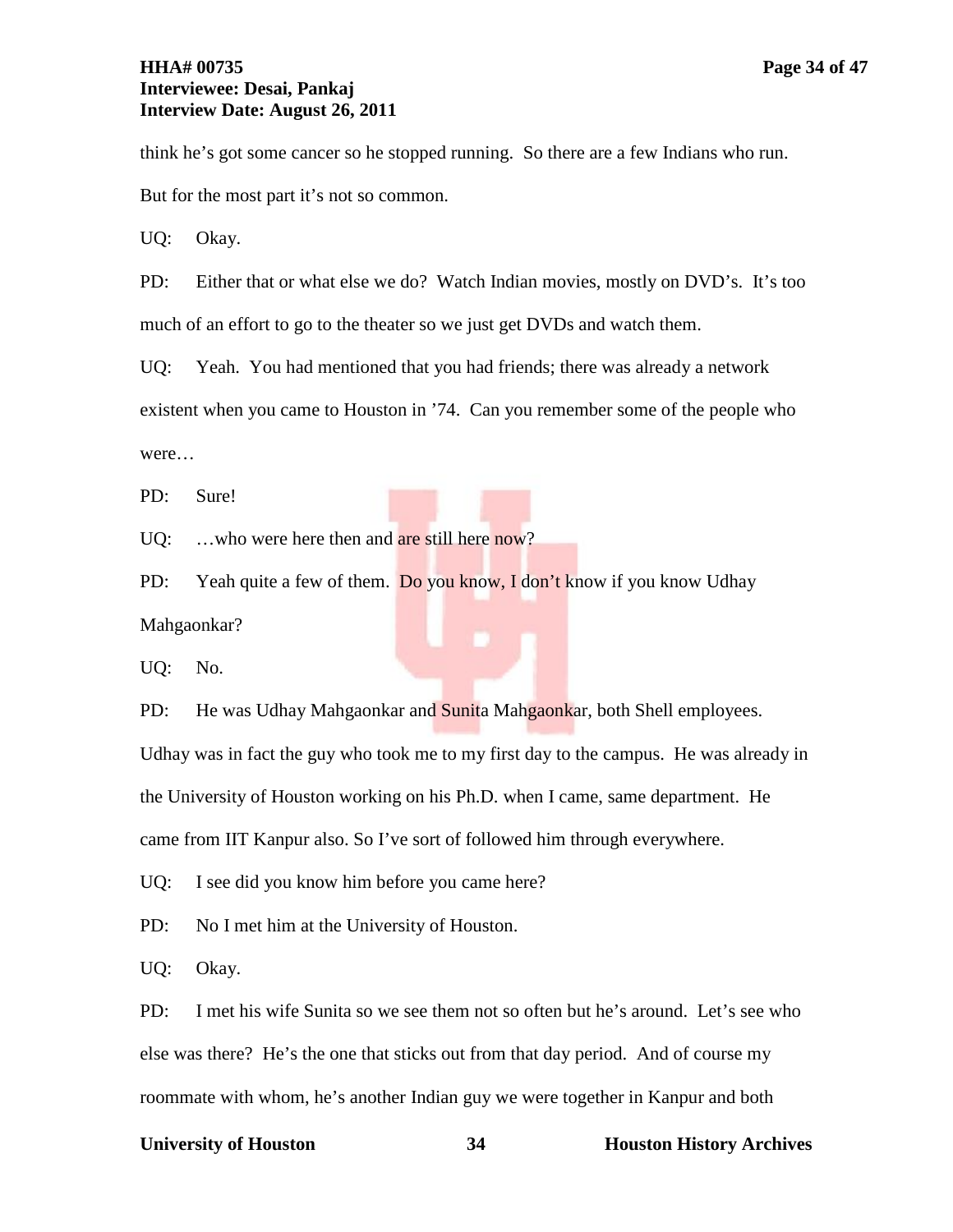# **HHA# 00735 Page 35 of 47 Interviewee: Desai, Pankaj Interview Date: August 26, 2011**

came to U of H together, same department, chemical engineering, he married a Chinese girl from Hong Kong so I see them very often. They live in League City.

UQ: What's his name?

PD: Pradeep Mehta. Let's see who else?

UQ: Did he spend any time in Houston after graduating?

PD: He got a job and he moved to Connecticut after he got his Ph.D. Then from there he moved to Corpus Christi. He was in Corpus for a long time. Then he moved to Houston I think 6, 7 years ago now or maybe 5 years ago. \_\_\_\_\_\_\_\_\_. Udhay he was a Shell employee he is retired from Shell last year. His wife still works at Shell, Sunita.

UQ: So you don't only remember these two people that...

PD: From that time…

UQ: ... they were at the university with you both of them?

PD: Yeah.

UQ: What about outside what about **families** who were already here, did you have interaction?

PD: Not very. Very little interaction. Because the university period was pretty, well it wasn't that demanding in terms of time for academics, we had all this fine time for socializing which we always did but most of our friends' circle were students on the campus. Not necessarily Indians but like I said the international group: Chinese, Indians, Pakistani's, Mexican's all combined. So we hang out with them a lot.

UQ: You sort of self contained?

PD: Yeah. All had the common objective. They all moved away from their homeland looking for someone to latch onto. So that was a good network.

### **University of Houston 35 Houston History Archives**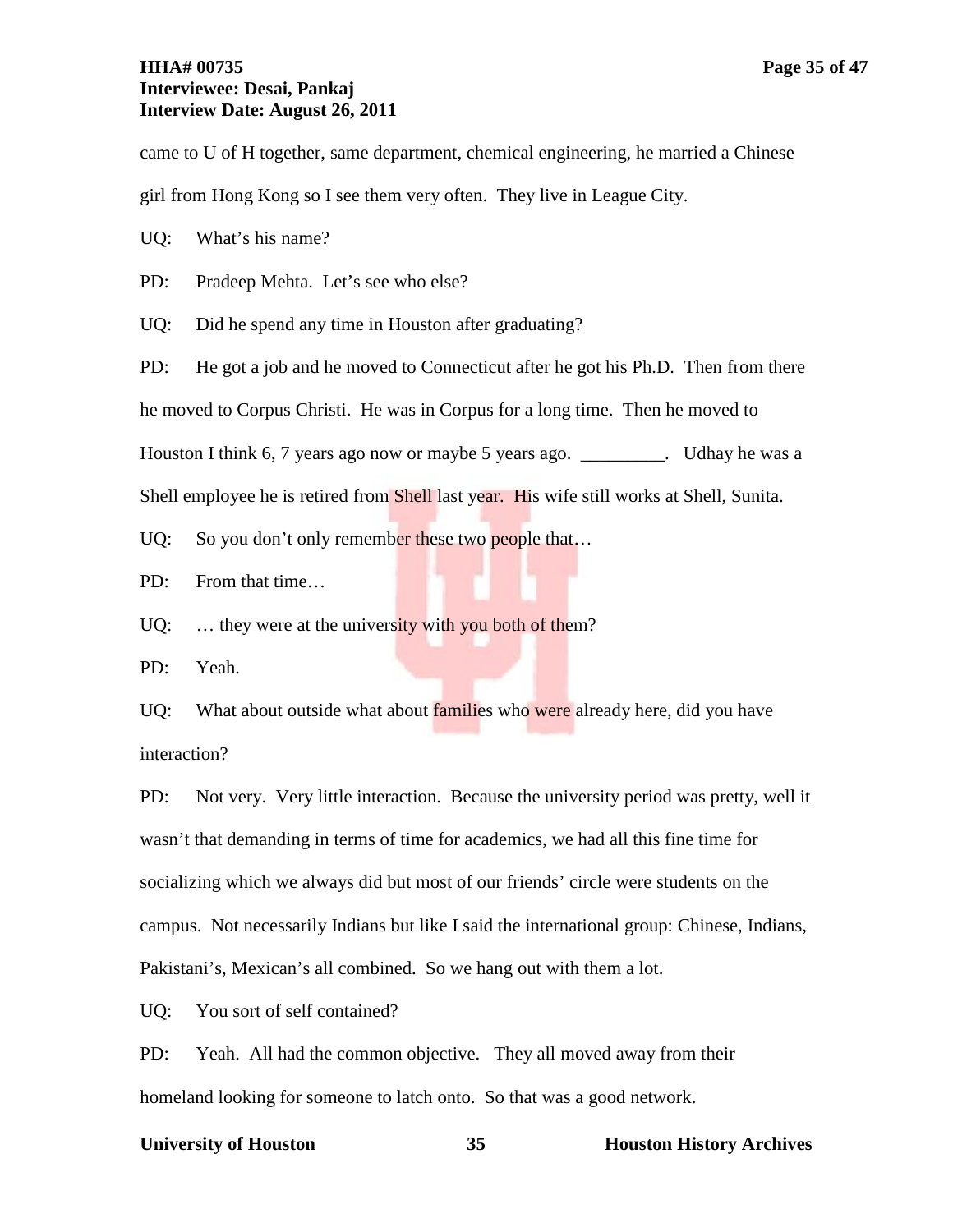UQ: Okay. Are you involved with the Gujarati Samaj?

PD: Not really. We are more involved with the Jain Society, the religious. My wife more is involved with Gujarati Samaj because she is an attorney. She helped draft the constitution and she got involved with that kind of activities. But lately it's our involvement is only limited to Navratri and Divali parties and that's it. Jain Society we are pretty active. It's becoming less now but she's been a chief trustee several years in a row, plus a teacher.

UQ: Are there other sort of cultural groups whose activities you attend? Not that you are active in the group itself but you just attend their functions?

PD: Other Gujaratis group, yes we do attend their functions. But not I'm trying to think besides Gujaratis... not really. Not even other Indian other associations like South Indians and all. We don't interact very much of their social activities. This walking group is mostly from South, South India.

UQ: Which group?

PD: The walking group that I walk with.

UQ: Oh the walking group.

PD: They are mainly from South India...

UQ: Like Kerala?

PD: Madras, Tamal Nadu,and Channai.

UQ: Okay.

PD: They have been here for 35, 40 years.

UQ: What language are you speaking with them?

PD: English.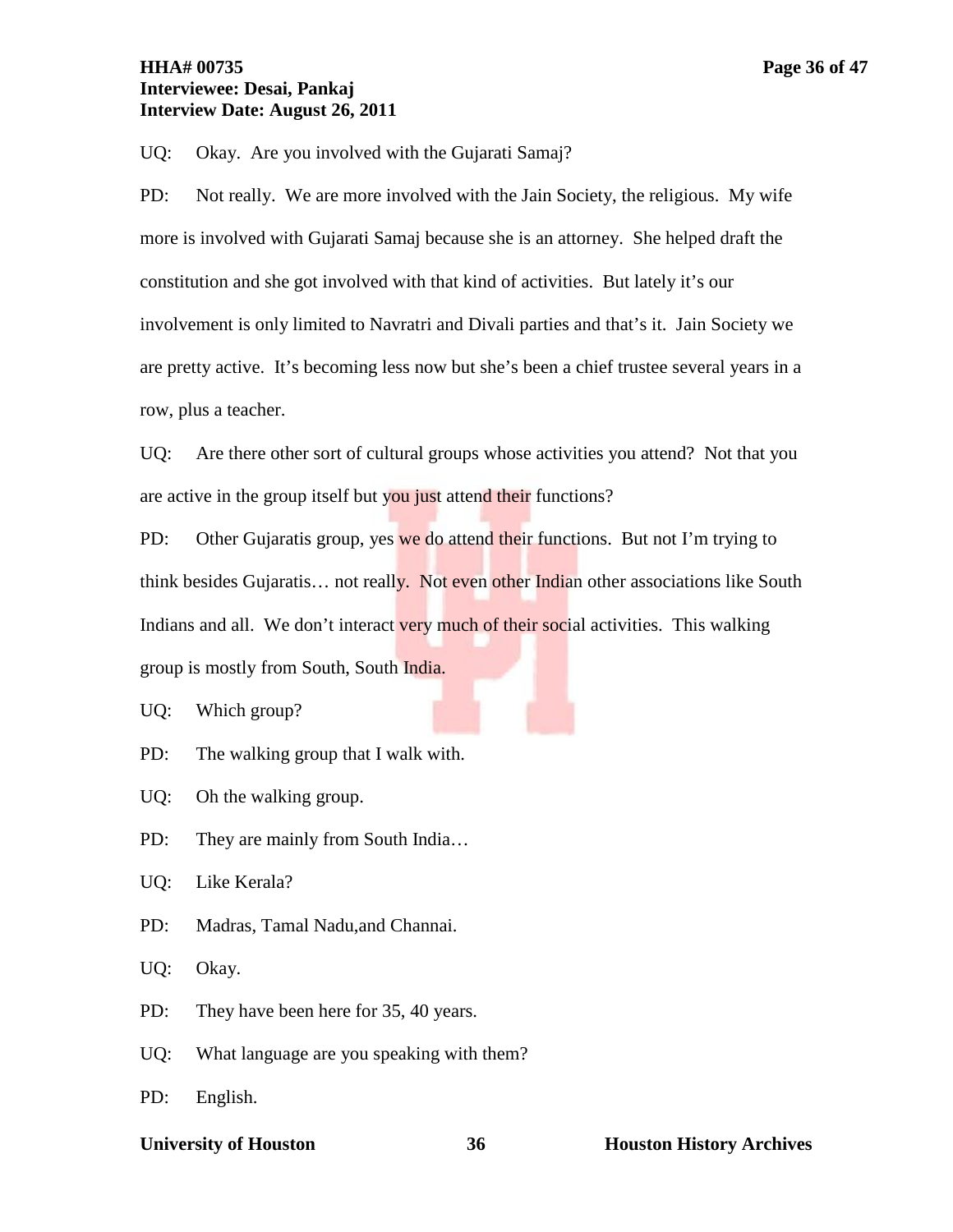UQ: English, all English?

PD: Totally English yeah. We teach some of words of Gujaratis they teach me a few words of Tamil so we greet them and that's about it. So…

UQ: Okay well alright. Question occurred to me regarding… you seem very open minded. But have you heard Indian friends talking about African Americans as ever come up in passing sort of stereotypical kind of judgments?

PD: Yeah.

UQ: It's a very direct question.

PD: Yeah no it's... it's a fair question. I mean we, we all have our biases and there always... I can tell you that most of my Indian friends would be very much against their children marrying an African American. Right or wrong I'm not passing any judgment but I'm just making a statement of fact. Because the differences we feel are too large. They may not be in reality but it's a perception that they are too far apart. And again I could tell you that most of us have a tendency to favor the fairer colored race than the darker colored race. In that grain, it would be more accepting to marry a Hispanic. Because I feel that the family values in the Hispanic community is a little bit closer to our community then it is in the African American community. We hear stories about this lady has kids, doesn't know who the father is, and all that for us is not acceptable. So we just want to not experience, experiment with that with our children. So I'm one of them probably I will be less inclined to let her marry an African then a Caucasian American. So those kinds of comments you do hear.

UQ: Okay.

PD: They say they are not but they certainly practice it.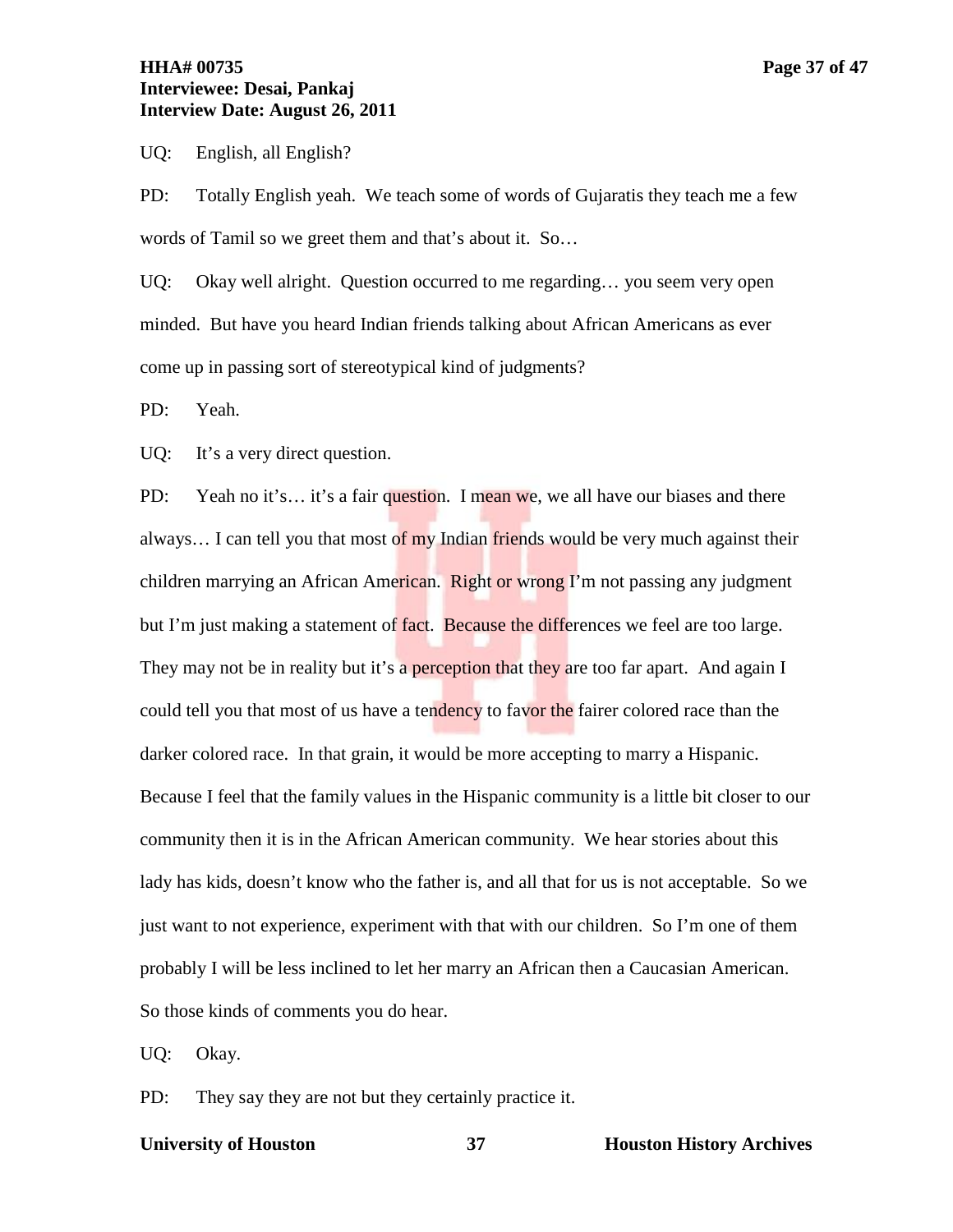# **HHA# 00735 Page 38 of 47 Interviewee: Desai, Pankaj Interview Date: August 26, 2011**

UQ: Okay thank you for your honesty.

PD: You're welcome.

UQ: Is there similar thinking among parents here even though they don't have as much choice in arranging the marriages of their children, is there similar thinking regarding the skin color, darker versus lighter?

PD: It's not darker versus lighter in this country, amongst the Indian circle. It's more African American versus American, versus Indians or versus Hispanic. I mean Hispanics or Indians the Hispanic or Indian person is lighter or darker skinned, that is not the issue.

UQ: It doesn't matter; it's more the culture that's attached to that group or at least the perception of that?

PD: In India there is the case where they are all Indians but there, the mom would like a fairer colored Indian than a darker colored Indian. Over here that is not the case.

UQ: What about for in terms of marrying another Indian? Is there a preference among the parents generation that their child marry a fairer or darker Indian?

PD: No that's what I'm saying it's not... as long as she's Indian?

UQ: It doesn't matter?

PD: It doesn't matter fairer or darker. As long as the Indians, they are all Indians. You are happy that they are marrying an Indian rather than a non Indian. It's… I'm not passing any judgment. I'm just stating a fact.

UQ: So that's enough, whether they are from I don't know... Kashmir...

PD: Punjab or Kashmir or South India or Kerala or Bengal...

UQ: Makes no difference?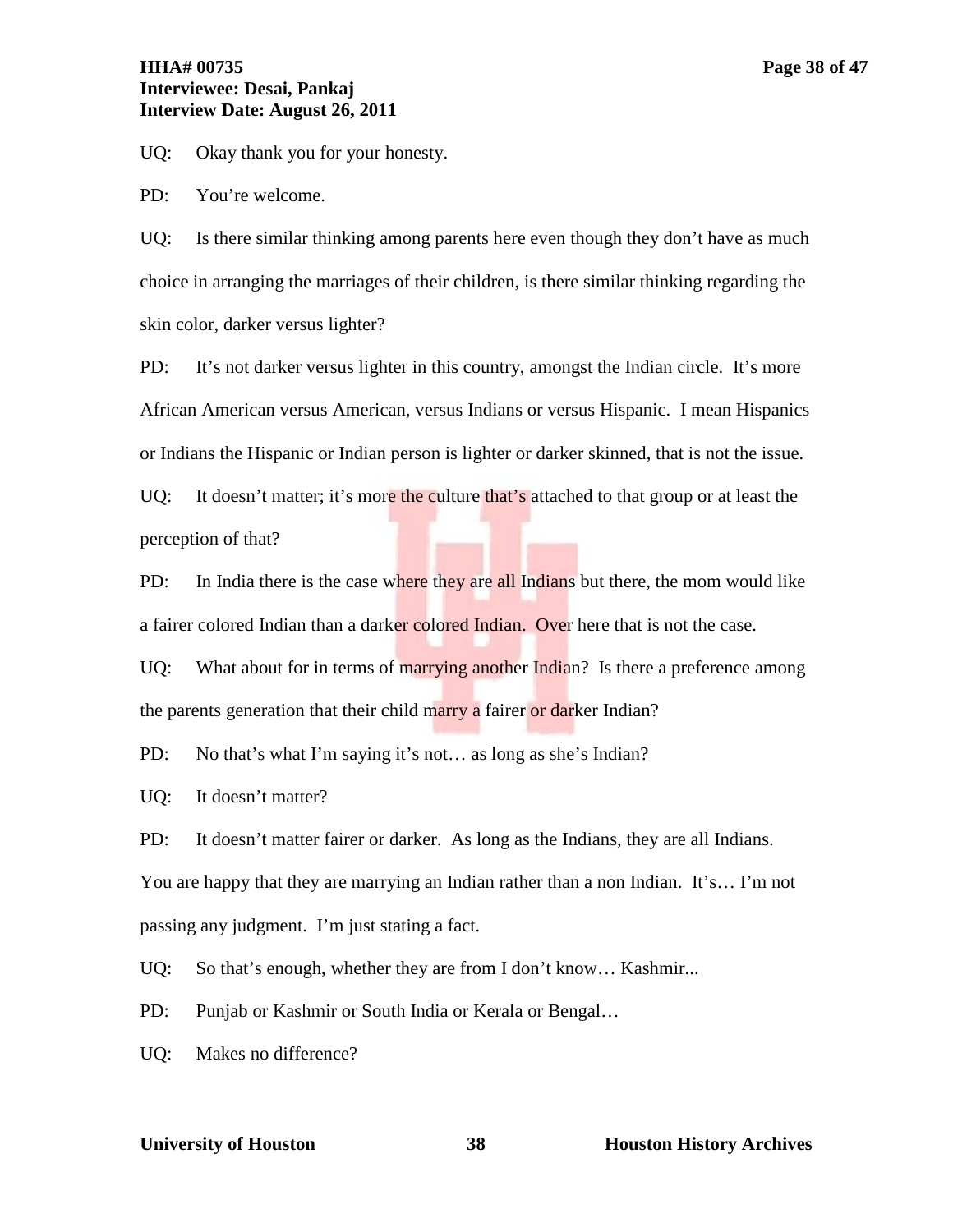# **HHA# 00735 Page 39 of 47 Interviewee: Desai, Pankaj Interview Date: August 26, 2011**

PD: It makes no difference. It's more the fact that is the child educated or will they be able to look after our children and afford them the same life that we are affording them? That's the underlying principal that we look for rather than everything else.

UQ: Alright one question occurred to me. When you lived in the area around Cougar Place (even now) and historically that area has been an African American area.

PD: Yeah.

UQ: U of H is in African American area. U of H is actually in that neighborhood.

PD: Actually yes correct. The neighborhood is African but the Cougar apartment area was like I said 60% students and most of them were international students so there were not... there wasn't an African American at that time. It was much less than it is now. When you step out of it and you go to Old Spanish Trail and all... that is very African American, even then and even now.

UQ: Okay what about the houses around the apartments?

PD: Around Cougar apartments there were very few houses.

UQ: I see.

PD: Because it was University and you took that street Wheeler Street or wait Calhoun Street and there was this huge apartment complex. Then when you cross that you came to the bayou, Braes Bayou, then you went over it. Then you come to Old Spanish Trail and then there were some houses, pretty run down and they were mostly African Americans. So one of my friends was mugged when he was walking. We didn't think must about walking in those but he went in that area and he was mugged. So those things don't leave a good taste in your mouth. I don't know how it is now.

UQ: Same.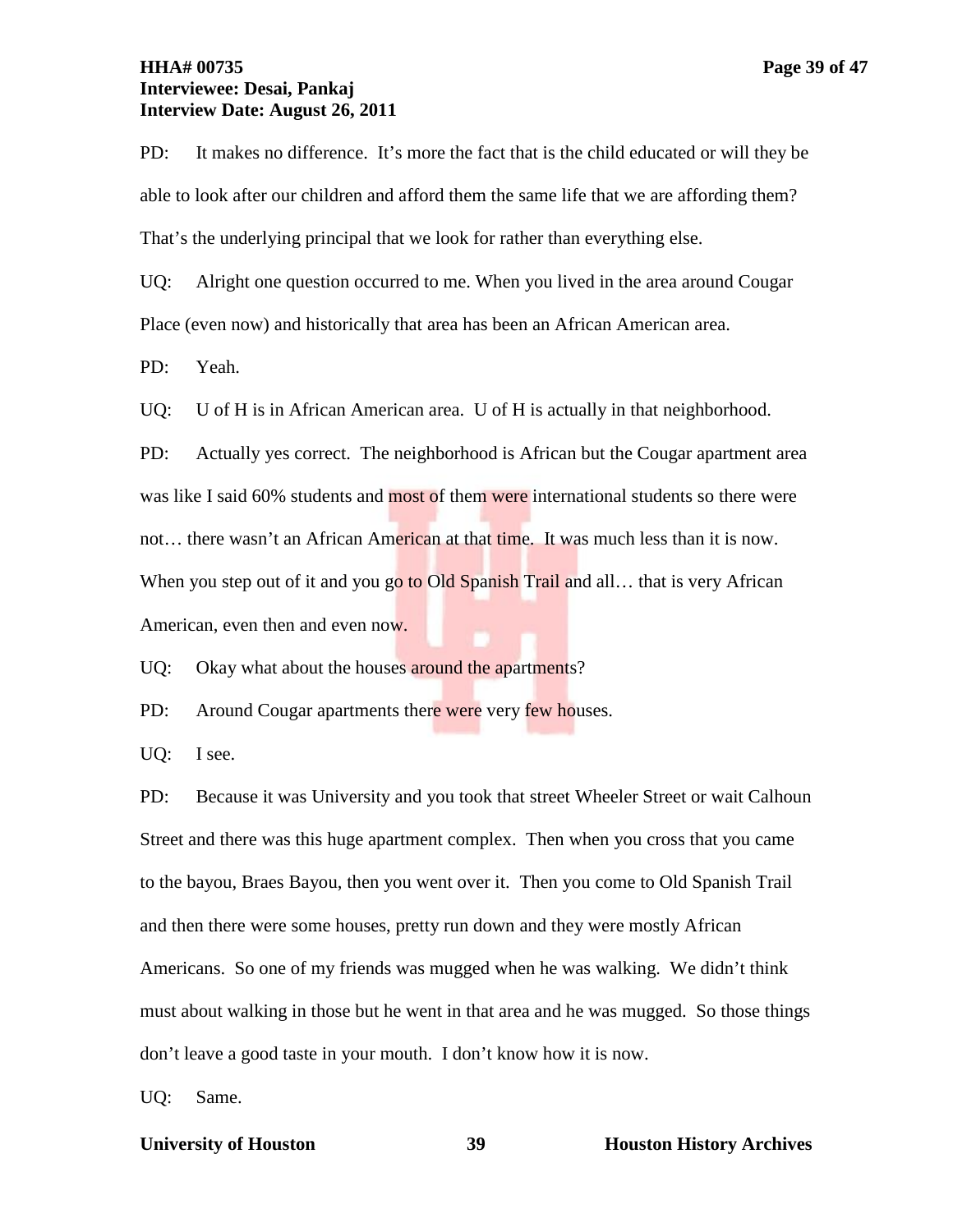# **HHA# 00735 Page 40 of 47 Interviewee: Desai, Pankaj Interview Date: August 26, 2011**

PD: Similar?

UQ: Yeah. So your interaction at the University really was limited to the international students. It wasn't so much the African American students because I'm guessing if there were white Americans in your graduate program…

PD: There were very few. There were no African Americans in that program.

UQ: Okay.

PD: But my interaction was with international students was not necessarily in my department. They were in business school…

UQ: Right.

PD: ... chemistry school. The Chinese kids came to go to undergraduate school here. Mostly from India you can do graduate school because it was expensive to come and we didn't get fellowships to go to undergraduate so we didn't come. We had good schools in India so we just came for graduate school. But the Chinese kids they come for undergraduate level you know so we would hang out with those kids. The gap maybe three or four years, not big gaps still reasonable.

UQ: Okay. Have your parents visited you here?

PD: Many times yeah.

UQ: What's there, what was their first impression the first time they came?

PD: My dad is no longer alive. He died when he was 87 years. He lived a ripe old age. He passed in 2000. His first trip here was in 1982 or '83 I believe with my mom. Now my mom doesn't know a word of English.

UQ: She speaks…

PD: Gujarati.

**University of Houston 40 Houston History Archives**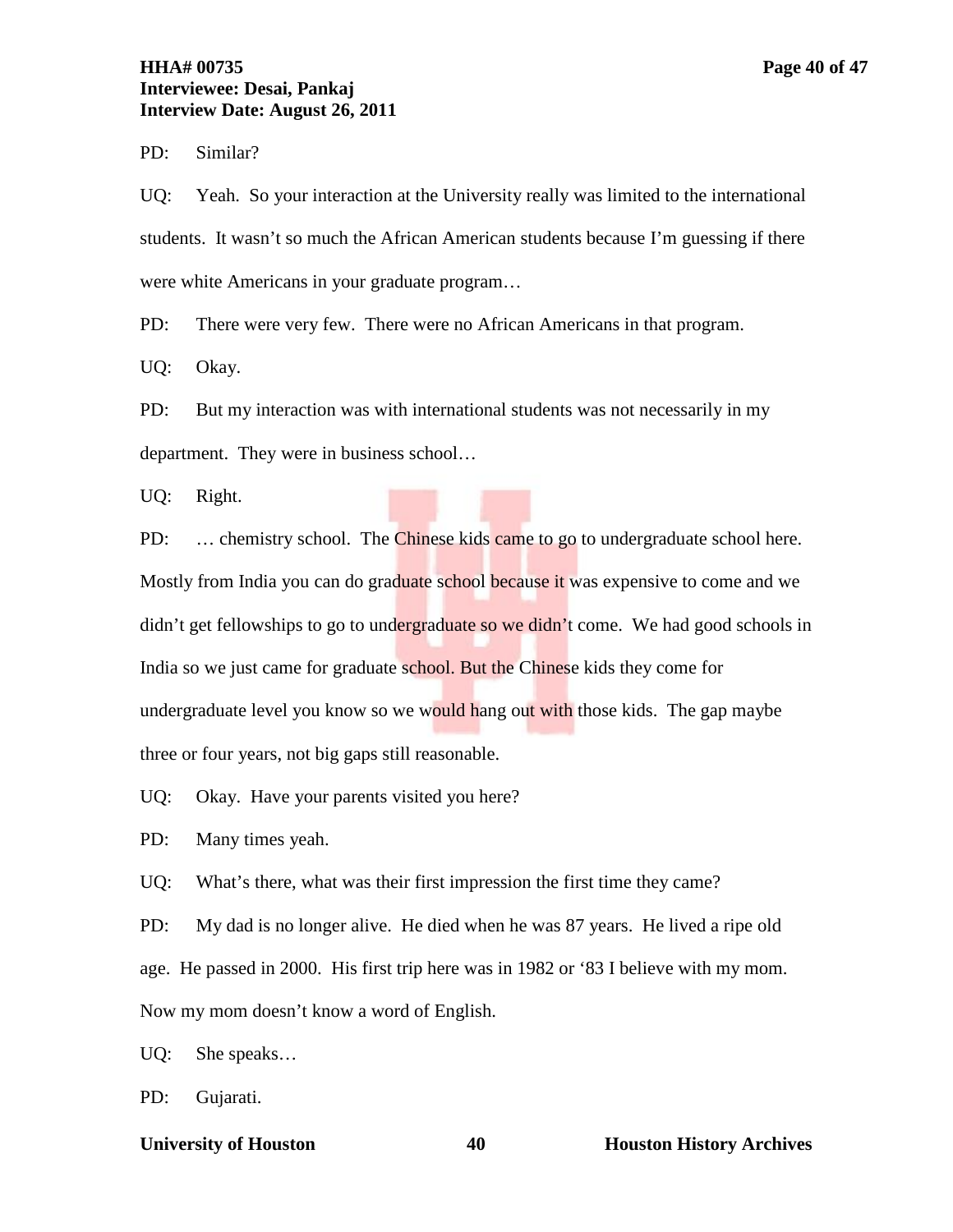# **HHA# 00735 Page 41 of 47 Interviewee: Desai, Pankaj Interview Date: August 26, 2011**

# UQ: Gujarati.

PD: And she knows Hindi, broken Hindi, broken Marathi— it's the language of Bombay but no English. My dad speaks pretty good English. Well I shouldn't say speaks, he wrote very good English, he read very good English but his speaking was with an Indian accent, very difficult for Americans to understand but he knew English. I mean he was an English scholar. He loved to write, was a great writer. He loved this country. He would have loved to have lived here all his life. I mean he used to read John Wayne books and movies and he used to watch every John Wayne movie that was on T.V. He would stay up in the middle of the night watching John Wayne movies, big fan of John Wayne westerns. He loved America and we took him all over the place. He saw quite a bit of it and he wrote a memoir, his diary of his first visit here which he had my wife was in between schools in semester break so she typed it up and we have it somewhere I'm sure I think I know where it is. So he had a great time. My mom, it was okay because my dad had sort of retired and he was good with reading. You could leave him alone with the T.V. and reading and he was happy. He didn't really feel that he was in a cage when you would go to work. He made his own thing and he loved to do things like that never physical work but just reading and stuff like that. My mom would cook a little bit but then she'd get bored. But then when my dad passed, so they came three or four times and then when my dad passed away my mom came several times. Then she feels pretty bored being at home alone from like 8:00 to 5:00 if we are at the office she gets absolutely frustrated at the house. So that's like being in a cage. So she is now 87 herself so I don't think she will make any more trips here. Maybe once if my daughter gets married she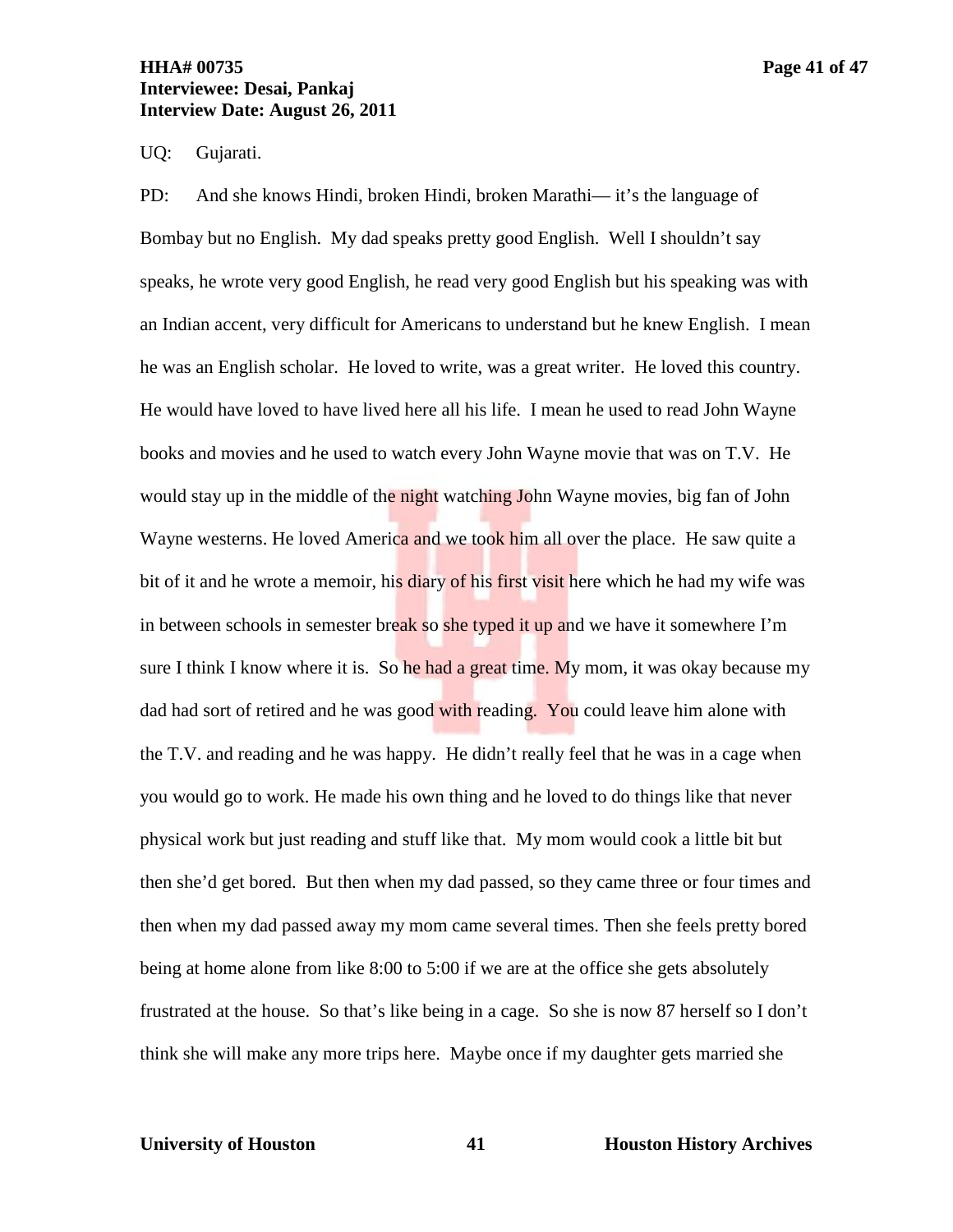might come. She wants to do that soon. In fact, we are going to… I told you this about 8 holy days for Jains.

UQ: Yes.

PD: And my mom lives in Bombay and she goes to this town called Devlali, which is 3 hours from Bombay. It's up in the hills, so it's like a hill station. I don't know if you know that word even in Pakistan you have that like Murree and other places. It's not that high but a little bit cooler and there are a lot of Jain retreats if you mind that I might call it that way, up there in Devlali, so that these Jain worshiping places and around the worshiping places they have these bungalows or apartments which you can rent for one month, two months, three months in a year. So every monsoon season she goes there for like two months or so with her friends of her age. There's a group from Bombay that travels there and they are renting an apartment on their own and then they worship in this retreat in the central place. They can eat. There is a kitchen there. You can buy food there or you can cook it, cook on your own, whatever you like. She has a great time there. So this, in fact, next Thursday my wife and I are going to India. We're going to go to Devlali, we're going to surprise her.

UQ: Ahh!

PD: She doesn't know we are coming!

UQ: This Thursday?

PD: No next Thursday.

UQ: Next Thursday so a week from now so wow!

PD: So she's going to be totally shocked that we are out of the blue we will just pop up!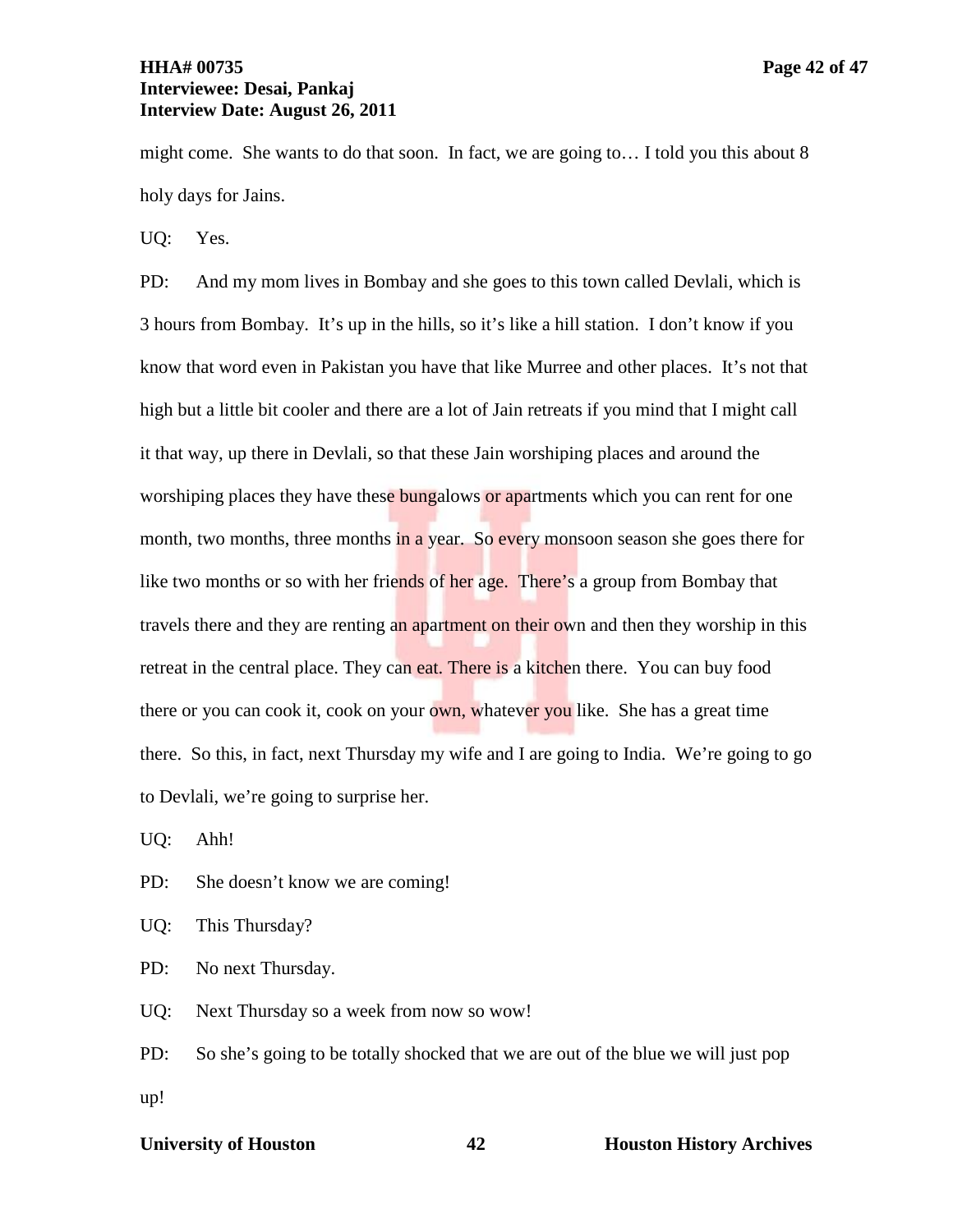# **HHA# 00735 Page 43 of 47 Interviewee: Desai, Pankaj Interview Date: August 26, 2011**

UQ: Yes she is.

PD: So I think she's going to enjoy that very much.

UQ: Okay.

PD: I don't know how this topic came up.

UQ: I asked about your parents and their impression of here.

PD: Alright so my mom doesn't know. So worshiping that's what I was getting at. So she does prayers, like I told you in our family once you retire you start praying you become closer to God and so that is what she has been doing. So she does the prayers in the house. Even now when she comes but still she gets pretty bored. So I don't think she is going to come here very often now. Maybe once or twice also. But my dad would have enjoyed living here.

UQ: When was this memoir that he wrote?

PD: In '83.

UQ: In '83 oh he came soon after you got married very soon after that?

PD: Yeah because they had not met my wife. We got married here right!

UQ: Right.

PD: They didn't go for the wedding.

UQ: I see, I see.

PD: After the wedding we went to India and we met them but that was just for a week and they came and stayed with us for like 4 months so they really got to know her then.  $So...$ 

UQ: Okay.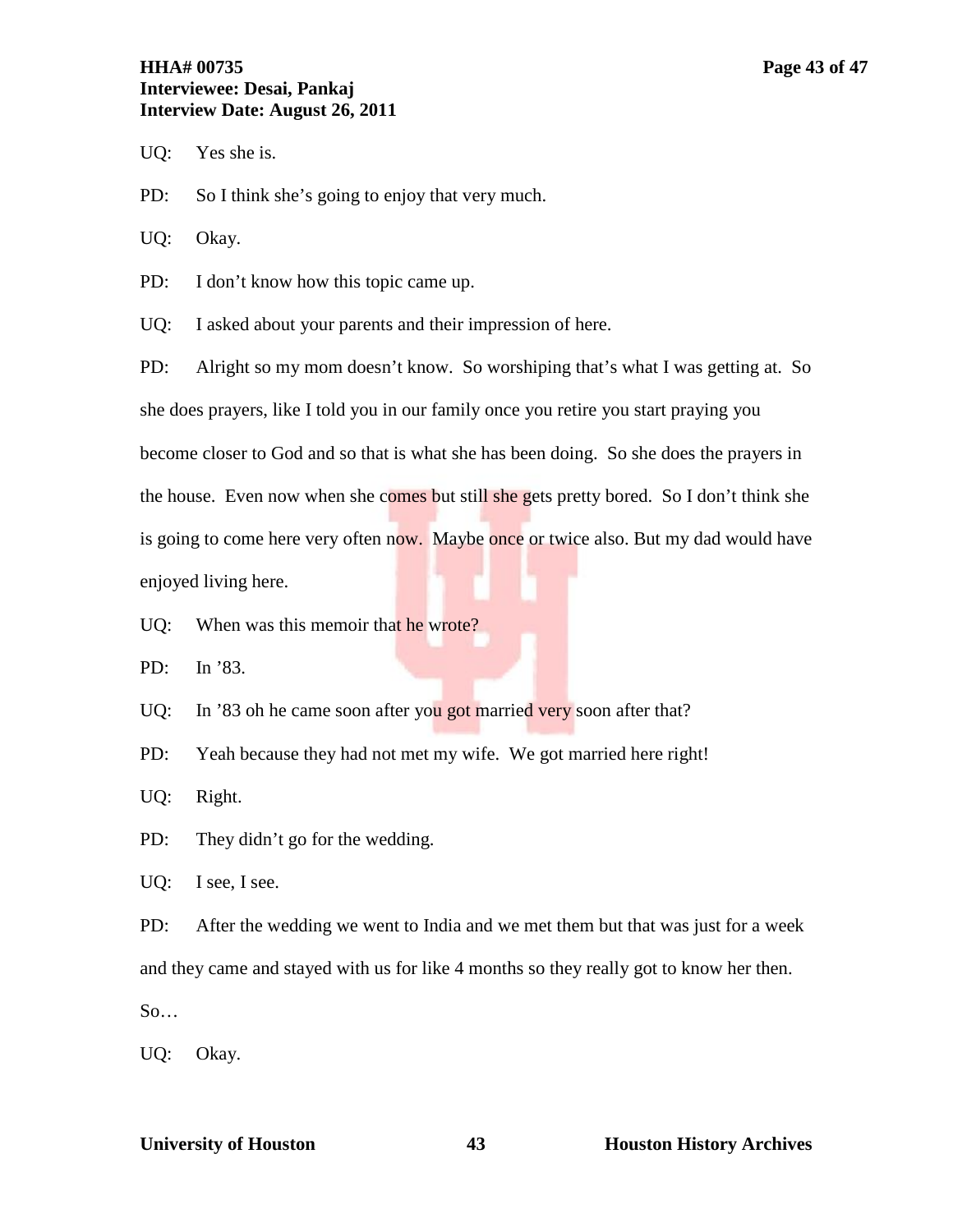# **HHA# 00735 Page 44 of 47 Interviewee: Desai, Pankaj Interview Date: August 26, 2011**

PD: I wish I could find that memoir. I'm sure I can find it somewhere in our house.

I'll just look for it.

UQ: I'd love to read it!

PD: If I find it I'll give it to you.

UQ: In fact I'd love to donate it to the archives, a copy of it even.

PD: Sure if I find it I'll give it to you.

UQ: That would be invaluable those kind of things.

PD: I'll get it copied and yeah. It was typed up I know that. We must have copies around here somewhere.

UQ: That would be great! Do you know of any other memoirs since your father was very interested in literature?

PD: He didn't write, not that I'm aware of.

UQ: Not that he wrote but just that anyone. Even published memoirs?

PD: No. There was one book I read when I was... because I went to a Catholic school so my Gujaratis skills are not very strong, reading and writing. I can speak very well but reading and writing… reading is better than writing. Writing is horrible. I read a Gujaratis book once long time back. I'm talking about 35, 40 years ago about an author who traveled to America and he went back and he wrote about his memoirs. When I read my dad's memoir I found that, you know, they had very similar experiences of America. What they thought about America before coming here, some confirmation and then some total surprises. So that was the interesting part that I found. If I find that memoir I'll be happy to share it with you.

UQ: If you remember the author.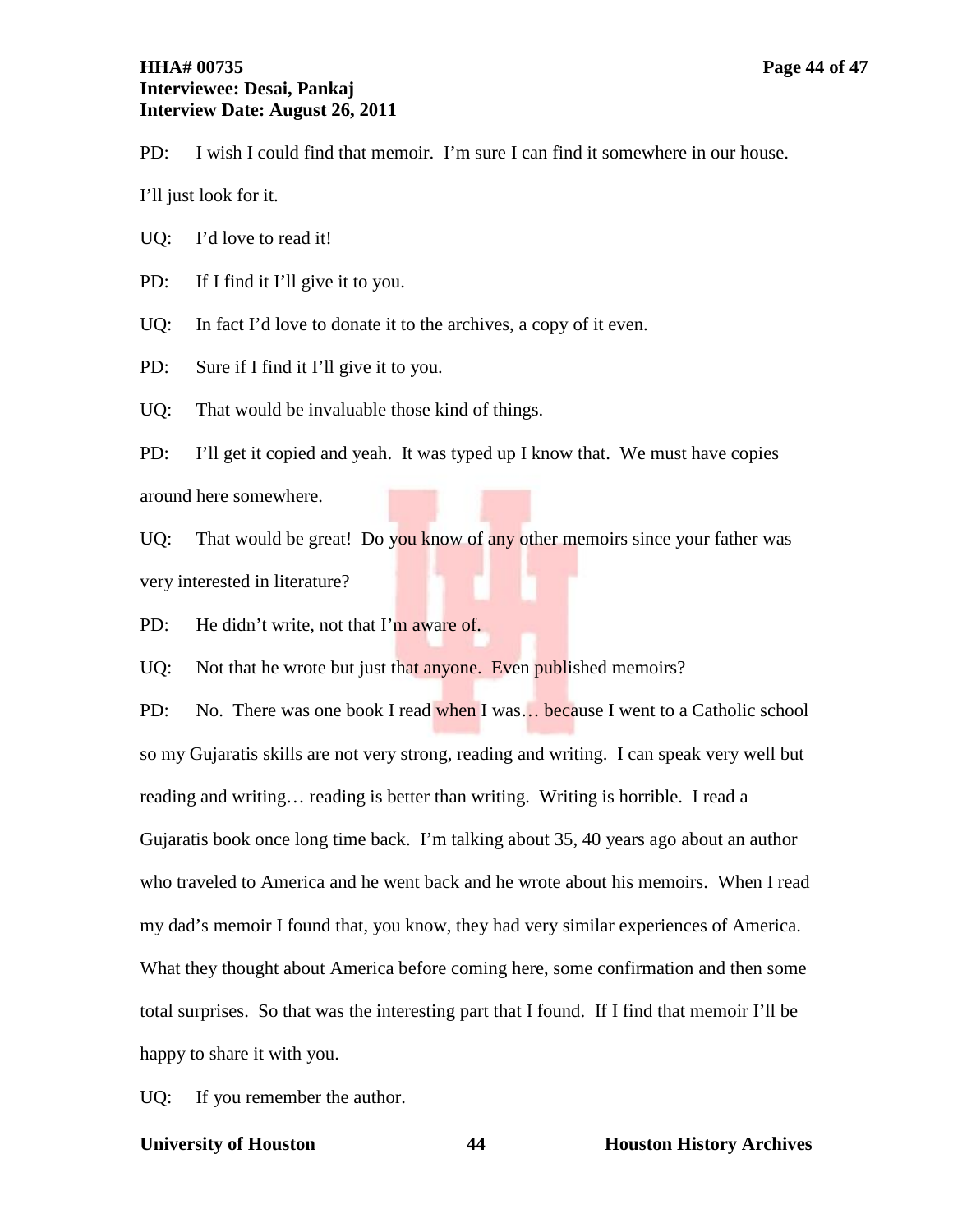PD: That author? I… let me think…Algari Rafarpatti? Rafiq Javeri? My wife might know I'll ask her.

UQ: Okay definitely. I'll email you. Alright I think that we have come to a close unless there is anything else that you wanted to add in.

PD: I can share something with you which you didn't touch but maybe for some reason that you might have cared not to but I don't mind sharing with you. When I told you that I would have less problem if my daughter married a white American versus a non white American was I myself was involved with a white American and we were pretty close. We almost got married but she was Jewish and then and she was an Orthodox Jew so that came in the middle that she could not give up her Orthodoxy so but we had a great relationship. We are still good friends. She is a surgeon. So we talk to each other every now and then. She is the first person my wife met was her when we got married. We are good friends. So that was a pretty good experience. A very good memory in my life that I, also my daughter knows about that too. It was a good memory. UQ: What kinds of things did you have in common since you said that [with] African Americans you feel there'd be just too many differences whereas?

PD: This girl she was at Baylor College of Medicine. She was from Yale and then to Baylor. So she was obviously very intelligent. That was a criteria that I needed in my wife, my partner. Academic intelligence and general intelligence had to be of a high level. So she, this girl fit all this criteria and she was full of life. I was full of life so we had… we would have gotten married absolutely no question had it not been for the Orthodoxy that I could not fight her God you know. So but that was the thing in common was just the joy of life and learning and just enjoying.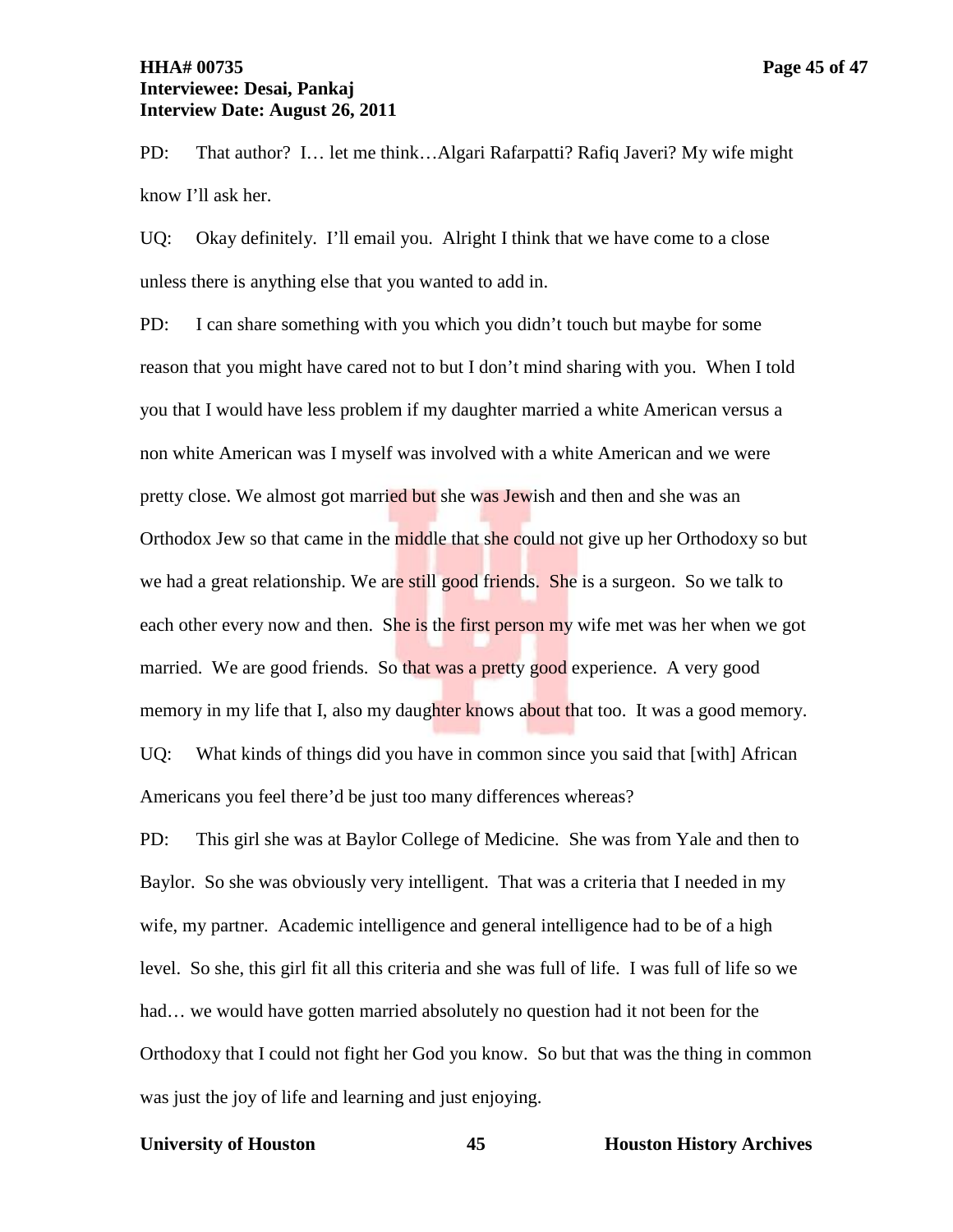# **HHA# 00735 Page 46 of 47 Interviewee: Desai, Pankaj Interview Date: August 26, 2011**

UQ: Where did you meet her?

PD: At Houston we met at I think it was a picnic for international students and she was there and I was there. I think it was in 1978 or something. After I came back from India and before I got married. So…just a good relationship; still is a good relationship.

She's…

UQ: What would your parents have thought?

PD: My dad would have had no trouble with it. My dad would have been pretty happy. My mom would have felt a little bit surprised that I would do that. That, "I can't talk to your wife." But I think she would have come around. If I was happy she would be happy.

UQ: Did you have friends who similarly kind of?

PD: I told you this friend Pradeep, he married this Chinese girl Susie.

UQ: Yes.

PD: His parents were like my parents. His dad had no issues. His mom was a little bit surprised but then she came around. So…It was no big deal.

UQ: Were there students… I guess how common was dating amongst Indian students, men who came by themselves and weren't married?

PD: Very uncommon. It was not so common. For some reason it just whether it was Indians as a general rule we do not like to be rejected. I guess most men are like that but so the fear of rejection was more stronger, that prevented us from taking a risk of being rejected. So we would just not ask somebody to go out. After a few bumps and I had no issue with that. So I was able. I would date but there were very few Indians who would